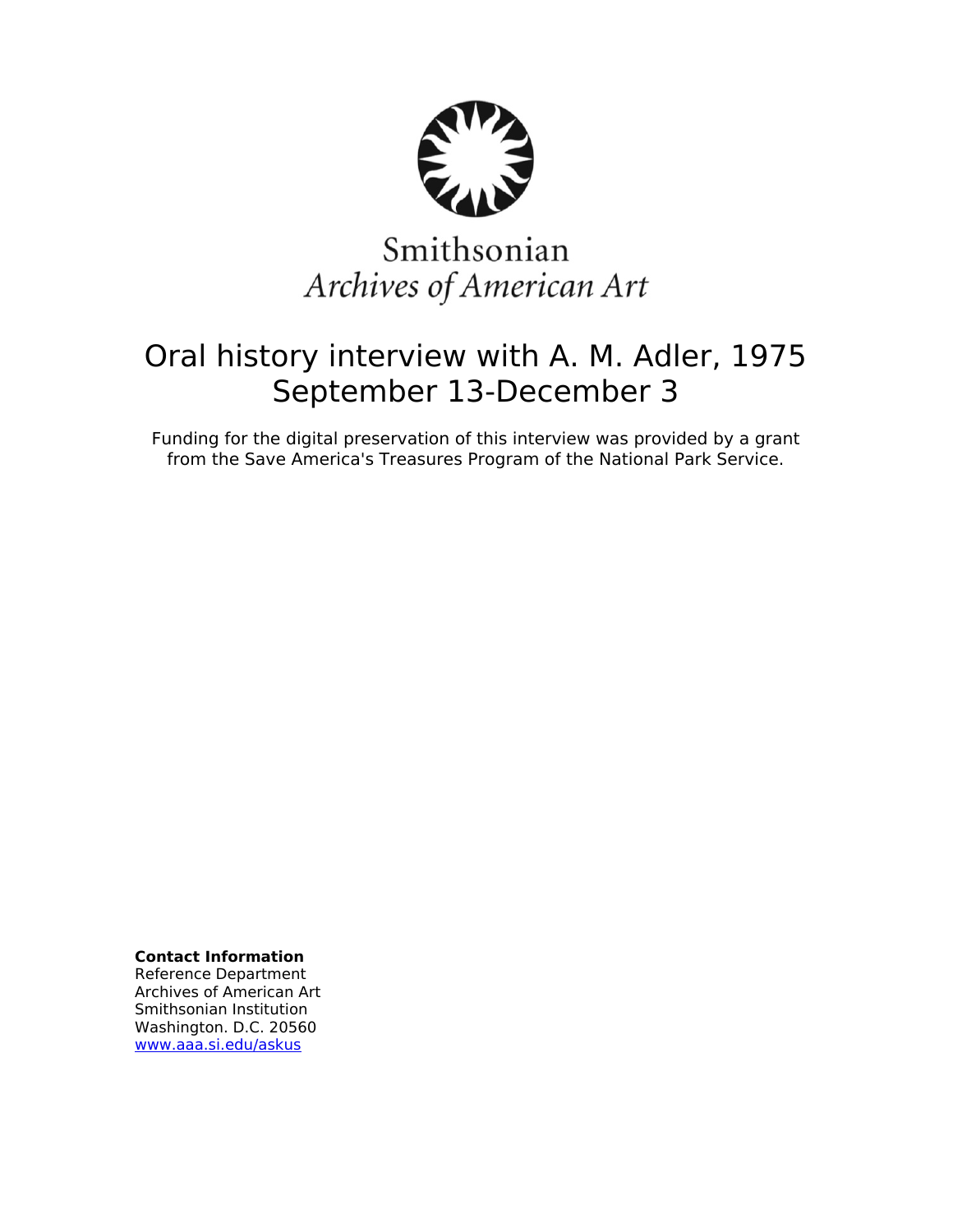### **Transcript**

**Interview**

**Interview with A.M. Adler Conducted by Paul Cummings At New York, N.Y. 1975 Sept. 13**

#### **Preface**

The following oral history transcript is the result of a tape-recorded interview with A.M. Adler on 1975 Sept. 13. The interview took place in New York, N.Y., and was conducted by Paul Cummings for the Archives of American Art, Smithsonian Institution.

The reader should bear in mind that he or she is reading a transcript of spoken, rather than written, prose. This is a rough transcription that may include typographical errors.

PAUL CUMMINGS: Okay the 13th of September 1975, Paul Cummings talking to A.M. Adler in his office in New York City. So you were born in New York City; correct?

A.M. ADLER: Born in New York City.

MR. CUMMINGS: In 1902?

MR. ADLER: Right.

MR. CUMMINGS: Could you give me some general information about family and background --

MR. ADLER: Well --

MR. CUMMINGS: -- and school?

MR. ADLER: My family was Russian origin but at a very early age had gone to England, lived in London, married in London, and then came here before the turn of the century. I was born in New York. I think it was about '85 we moved to New Haven and I [inaudible] and I went to school there, various schools: Hill House Academy they called it in those days but Hill House High. And I went to Yale and I was delayed going to Yale because I had an appointment to Annapolis and that didn't work out, so gave up a year for Yale class of '25 and graduated from there. And then went to the architectural school in 1927. I completed all the courses, so there was no sense in [inaudible].

Hi, Ann. That's my daughter. That might be a good idea. Then I worked for Thomas W. Lamb, the theater architect. I worked there.

MR. CUMMINGS: Well, before we get into all of that, how did you come to go to Yale? Because you were in New Haven or --

MR. ADLER: I was in New Haven and thought pretty well of it. I would have had no trouble. Actually, at Yale I took two sets of courses. In other words, two years in one in every year I was there because I took the academic work as well as complete pre-medical.

MR. CUMMINGS: Oh, really?

MR. ADLER: At the same time, I had to work. I would earn livelihood for myself and for my father. My mother died when I was 12. My father wasn't very much at earning money, so I had that double thing. But I was interested in medicine and also interested in art because I was the editor in art of the yearbook, you know the graduating class and all of that. I was interested in that.

MR. CUMMINGS: How did the art interest start? Was that a parental influence or --

MR. ADLER: My father was quite good at it, yes and at the early age, the drawings and things that I did were oriented towards, you know -- perhaps going into the career.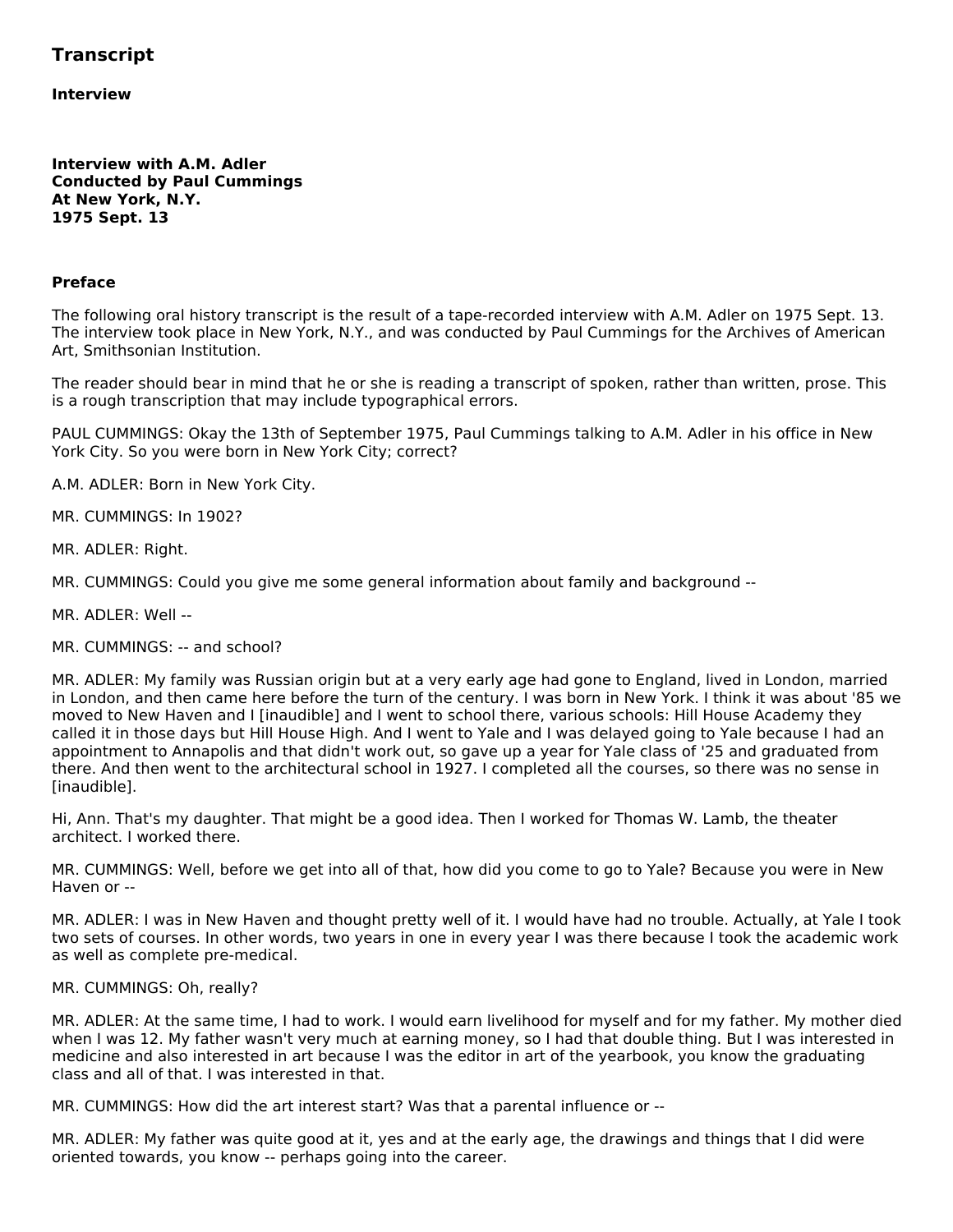MR. CUMMINGS: Mm-hmm. [Affirmative]

MR. ADLER: I remember one time -- we would have current events and instead of going to a current event, you know I came into the class earlier and drew a large colored drawing with chalk of a parrot, you know. [They laugh.] Well, this is at the fifth or sixth grade you know, and all the laudatory comments. You know these were always encouraging and then one time I thought, you know I might go into architecture or medicine. I was interested in both phases.

MR. CUMMINGS: Mm-hmm. [Affirmative] Did you study drawing or painting with anybody at any point?

MR. ADLER: Well, not until I got to the architectural school. Then we had, you know courses in drawing --

MR. CUMMINGS: Right. Right.

MR. ADLER: -- and watercolors and we used to go out on outings you know in groups and sketch, the usual syndromes.

MR. CUMMINGS: Right. Right.

MR. ADLER: So then after I got out of the architectural school, I studied some watercolors but --

MR. CUMMINGS: How did you decide on continuing in architecture though?

MR. ADLER: Well, it was a monetary consideration.

MR. CUMMINGS: Mm-hmm. [Affirmative.]

MR. ADLER: Medical school would have required much too much of my, you know time, but economically I just found that it wouldn't be good. Actually, one of the reasons I wanted to go to Annapolis was that if you're fairly high in your class, and I got to Annapolis upon -- from [inaudible], now the statewide competition, so I thought I would do pretty well. But they send you, after graduation if you so desired, to MIT or one of the other schools to study ship architecture.

MR. CUMMINGS: Mm-hmm. [Affirmative.] Oh, I see.

MR. ADLER: Yeah, and so that was one of my aims. I never thought I'd be much of a midshipman or an admiral or anything like that. [They laugh.] So -- but at any rate, I did go to Yale Architectural School there and had some very good teachers.

MR. CUMMINGS: Do you remember any of them particularly?

MR. ADLER: Yes, there's Morgan who was the head of Schultz and Leavitt.

MR. CUMMINGS: Mm-hmm. [Affirmative.]

MR. ADLER: And then there's the -- what's his name -- the head of James Campbell and Rogers who did the Yale, you know buildings there, and most of Hartford Memorial, you know the tower and all of that. So -- but what was his name now? I never have trouble with names but [inaudible].

MR. CUMMINGS: Oh, we'll come back to that.

MR. ADLER: Yeah, yeah.

MR. CUMMINGS: How did you --

MR. ADLER: But we had very good instructors. They would come down from New York, you see, and we worked under the [inaudible] program. That's apparently been abandoned now. It was a competitive program in which on a given day you're presented with the material and you had to make an [inaudible] for, and you had to abide by that sketch --

MR. CUMMINGS: Right. Right.

MR. ADLER: -- within certain limits for your final project. There was a due date for that project and it would have to be in at 8:00 in the morning of a given day. That meant, of course, that most people were what they called A Charrette where they stayed up perhaps 72 hours without going to bed. You're nodding of course on the table but you worked feverishly because you neglected for such a long time actual work on it.

MR. CUMMINGS: Yeah.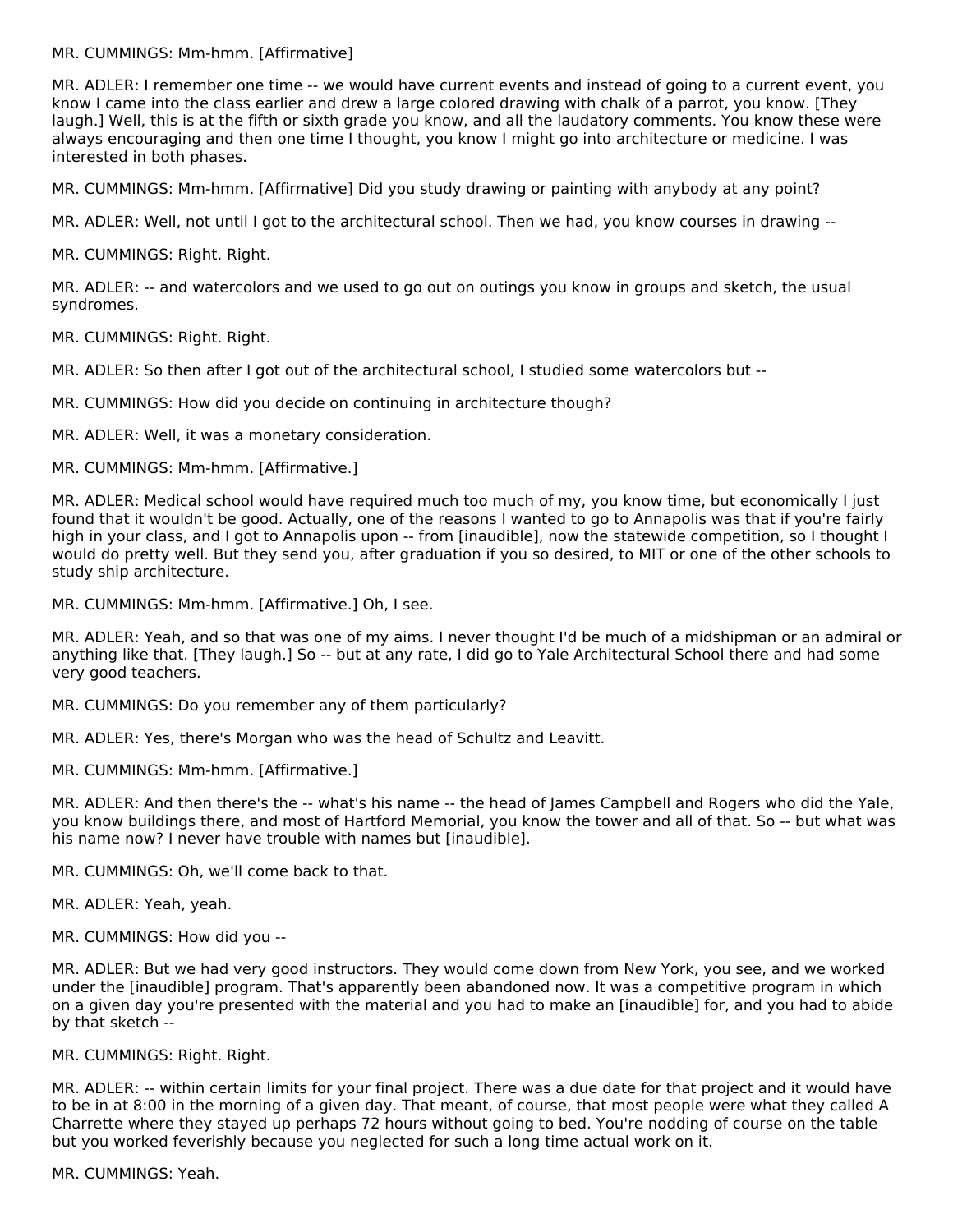MR. ADLER: A lot of people who thought about it and interspersed with all of this were the regular courses one had to take, you know. But it was those -- having gone to the college itself, I had a great many of those courses and so it wasn't necessary to repeat those. So for a couple of years I was through with everything they had to teach me, including plumbing and all of the rest.

MR. CUMMINGS: Oh, with all the -- right.

MR. ADLER: -- you know that they --

MR. CUMMINGS: Yeah, yeah.

MR. ADLER: -- engineering spaces, you know, and shearing and bending all this and stuff. But you know that was all part of the -- all the engineering used to be part of it.

MR. CUMMINGS: Yeah, yeah. Well, you --

MR. ADLER: They didn't have the specialist, you know, they have today. You wouldn't have to find your own steel and things like that, but smaller projects.

MR. CUMMINGS: Mm-hmm. [Affirmative.] Did you lend -- you know plan to continue architecture as an activity or --

MR. ADLER: Yes, I'll tell you about that. I met my present wife, my wife there. During the summers at college I worked up at a camp, [inaudible] camp, and I became a camp artist and I did the large [inaudible] arch there --

MR. CUMMINGS: Oh, right.

MR. ADLER: -- and some of the things there, and did their scenery, and the [inaudible]. My wife lived in New York there and I came here. We knew, you know -- we met up there. [Inaudible] was the -- that was the -- probably was one of their [inaudible] was one of the owners of this place. Anyways, but --

MR. CUMMINGS: Of which place?

MR. ADLER: This camp up at Kent --

MR. CUMMINGS: Oh, I see. I see.

MR. ADLER: -- in Kent, Connecticut.

MR. CUMMINGS: Mm-hmm. [Affirmative.]

MR. ADLER: Well, at any rate I was offered while I worked for Thomas W. Lamb an opportunity to double my salary and do a building for an art dealer, which wasn't a very happy experience, but at any rate [inaudible].

MR. CUMMINGS: Mm-hmm. [Affirmative.]

MR. ADLER: They were not the most ethical of people, nor were they the most inspiring people, but I did the building at double the income and salary and they asked me to do the decorating.

MR. CUMMINGS: Where was this building done then?

MR. ADLER: This was on 56th Street, right next to Bonwit Teller.

MR. CUMMINGS: Uh-huh. [Affirmative.]

MR. ADLER: And I was -- we got in the building you know and redesigned it all, and in those days they had tapestries and all the -- the device -- devices for lifting the tapestries up to show them, you know --

MR. CUMMINGS: Right.

MR. ADLER: -- and they were all encoiled, and other things of that sort. And we did -- I did some pretty big places.

MR. CUMMINGS: Mm-hmm. [Affirmative.]

MR. ADLER: I did the Bullet's [phonetic] house at 960 5th Avenue. I did Roy Chapman Andrews apartment in all Chinese.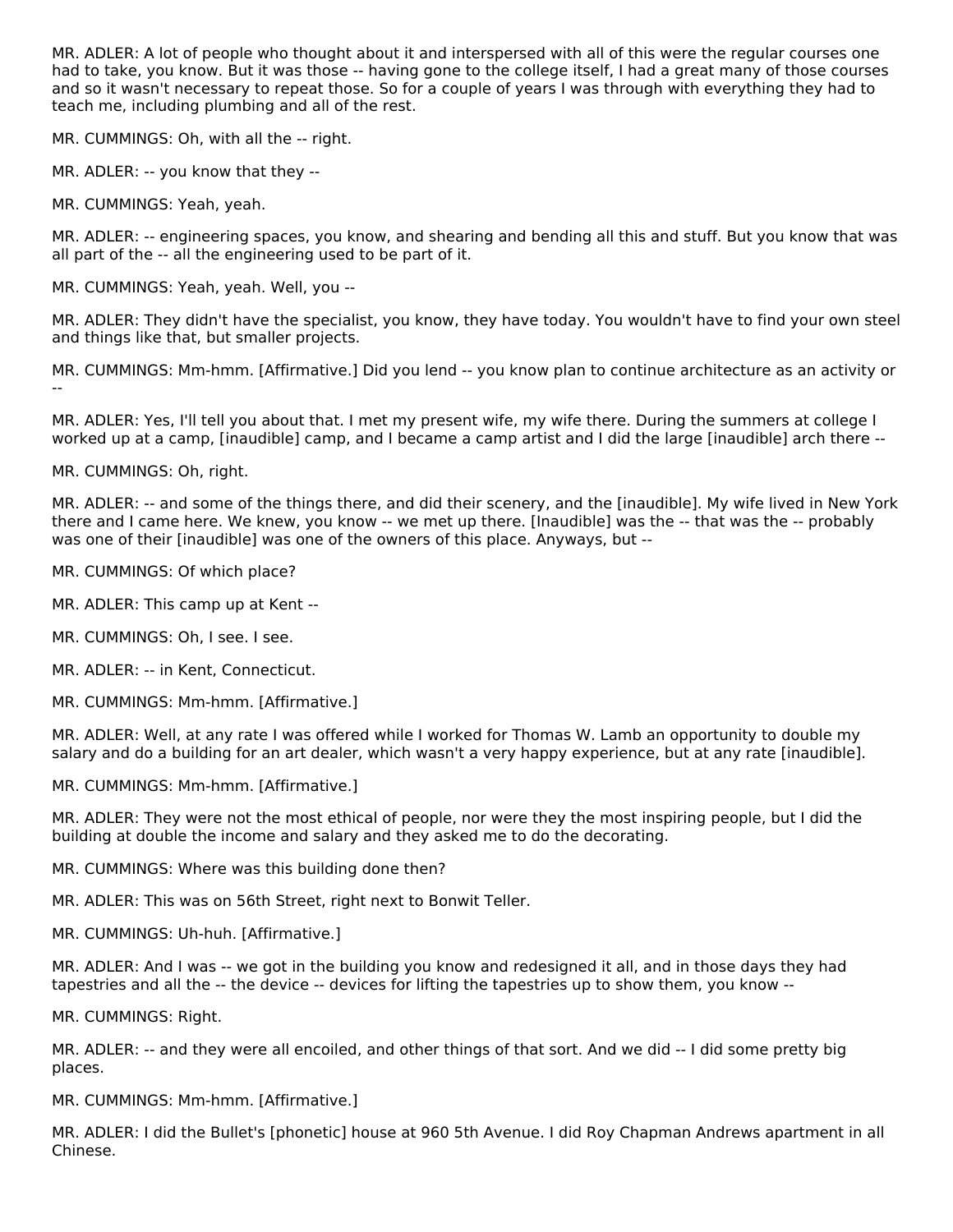MR. CUMMINGS: Oh. Oh.

MR. ADLER: It was reproduced in the [inaudible] reviewer's section of the New York Times. The Bullet place, I think there is some sort of award, I think the best interior done that year in New York and it had all this gothic long halls and you know features, very well researched, and you know having been an architect you --

MR. CUMMINGS: Right.

MR. ADLER: -- do your details directly. You know where to go and all of that. So that was pretty good stuff and I did some places in Chicago and then these people went out of business and I went in for myself. I --

MR. CUMMINGS: How long were you with them?

MR. ADLER: Let me see, that would make it 19 -- good morning. How are you, dear? About three years.

MR. CUMMINGS: Mm-hmm. [Affirmative.] So it was a busy three years.

MR. ADLER: Yeah, yeah. Then I went on for myself and I started an antique department and architectural and interiors at Todd Hunter's fire place people.

MR. CUMMINGS: Oh.

MR. ADLER: -- the fireplace people on 119 East 57th Street.

MR. CUMMINGS: Mm-hmm. [Affirmative.]

MR. ADLER: And then I met some people that -- like Dr. Oppenheimer, who was a great collector of gothic art and helped him form a good part of his collection. It's part of the McNay Museum now. It's in the Oppenheimer wing. It was the gothic art. And oh, I did interiors for him down at his place in San Antonio. I did the Erschel [phonetic] house, both in Oklahoma City and San Antonio. I was sort of consulting architect with the architect, their local architect, sort of the large paneled rooms and -- that we got in the first collection. Exodus College, I remember that large room; quite a task, you know an enormous room.

And then -- oh, I was one time the consultant to Paramount Movies for a while and they had me go out to -- it's bringing back a lot of --

MR. CUMMINGS: Yeah. Yeah. [Inaudible].

MR. ADLER: They had problems in the cost of producing a movie. The scenery people all charged something like \$60 an hour or something like that and it would cause the background sets to be astronomical in cost. I had suggested that the -- one way to avoid that was to buy up these large paneled rooms, and then some [inaudible] set it up on -- brought a dolly, you know or things so they can put --

MR. CUMMINGS: Move them around.

MR. ADLER: -- [inaudible] on the Georgian Room, which was bought -- I had them buy from the Hearst people.

MR. CUMMINGS: Mm-hmm. [Affirmative.]

MR. ADLER: They could use sections of it. It may be a palladium motif to be used from a shot for you know entrances to a club or --

MR. CUMMINGS: Right.

MR. ADLER: -- [inaudible]. In fact, I think the club in one of the movies had to use one room in about a dozen different places, including the club's bar, you know and all of that.

MR. CUMMINGS: Moving the pieces around.

MR. ADLER: Yeah.

MR. CUMMINGS: Yeah.

- MR. ADLER: It was used in many places.
- MR. CUMMINGS: What years were they?

MR. ADLER: Oh, God that was --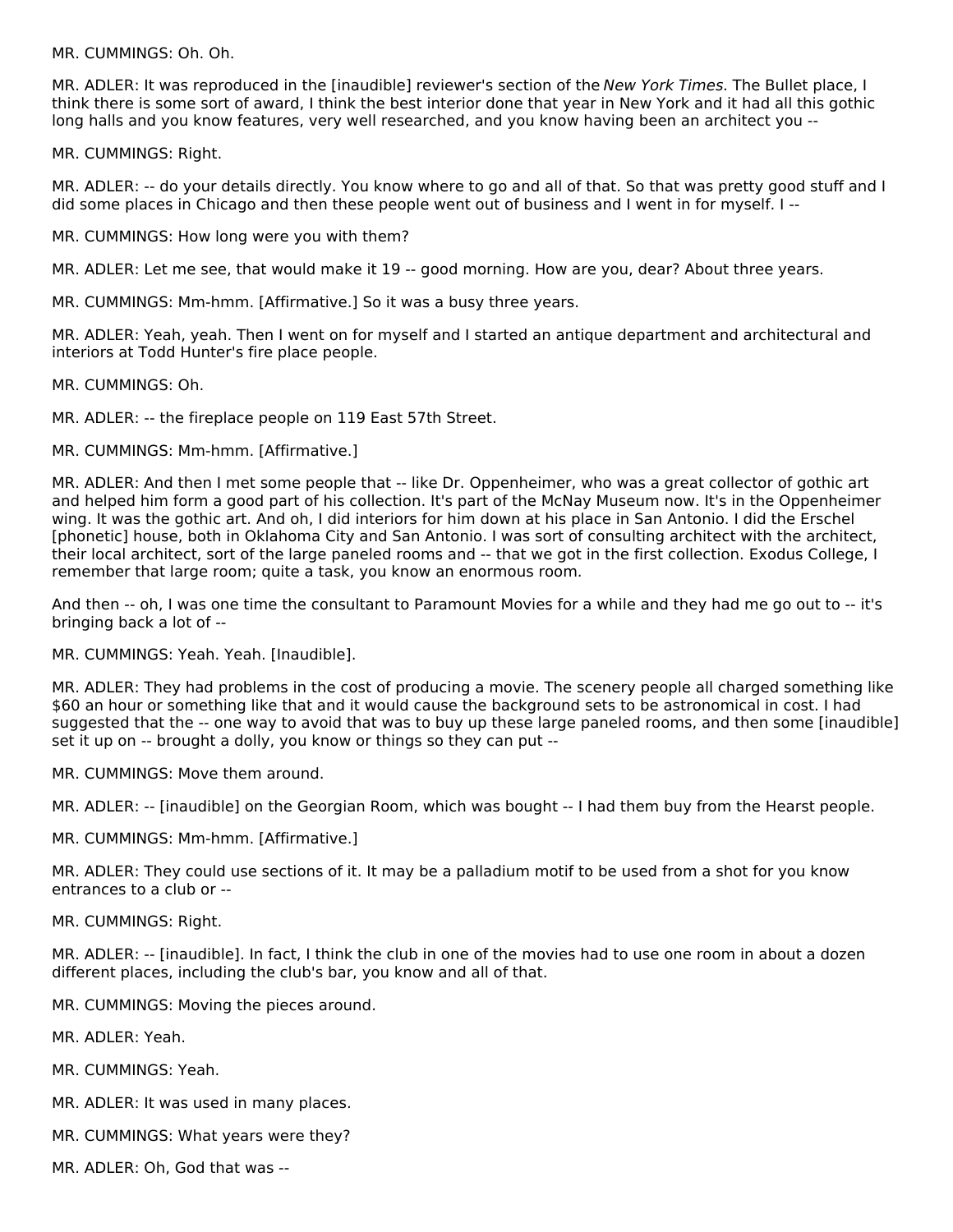MR. CUMMINGS: Roughly would you say?

MR. ADLER: During the Depression.

MR. CUMMINGS: Mm-hmm. [Affirmative.]

MR. ADLER: The Erschel thing was the most renumerative. That's the -- they were in Oklahoma City then. I had altered their place and they for business reasons and tax reasons decided to move to San Antonio. But they decided they'd like some paintings, and I sold them in 1935 \$1 million worth of paintings in one sitting, at the depth of the Depression. And I wasn't into pictures or paintings --

MR. CUMMINGS: Yeah.

MR. ADLER: -- so I knew Howard Young who --

MR. CUMMINGS: Oh, yeah. Yeah.

MR. ADLER: -- was -- and we sold a Rembrandt, a Franz Hals, and a famous Gainesville of the Guinness sisters. I think we sold it [inaudible] ago at a record price for Gainsborough.

MR. CUMMINGS: Mm-hmm. [Affirmative.]

MR. ADLER: So there were a few Reubens and they didn't like those but -- you know \$150,000 for a painting and even the Rembrandt --

MR. CUMMINGS: It was a lot.

MR. ADLER: -- it's quite a price.

MR. CUMMINGS: Yeah.

MR. ADLER: Today, of course, the same painting is over \$2 million so they go their money's worth.

MR. CUMMINGS: Well, how did you find those people or did they find you or was this just --

MR. ADLER: Well, Dr. Oppenheimer, he's a very knowledgeable man, you know of gothic art. He was the doctor who studied up here in New York but from the San Antonio, the DNA Oppenheimer Bank, the private bank. That was a private bank in the old Texas, formed before Texas became a state.

MR. CUMMINGS: Oh, yeah.

MR. ADLER: I think it's been 1846 I believe that bank was started. If I'm not mistaken it became a state in '48. And he walked in and I had just [inaudible] and struck up an acquaintance, bought a -- sold him a paneled room, a gothic room, went down to San Antonio and installed it as I did in Chicago for Chester Trip who was also a great collector, of whom I knew from the earlier days and I decided to [inaudible].

MR. CUMMINGS: Mm-hmm. [Affirmative.]

MR. ADLER: So there were a certain number of people I knew from that part of the business and were a few people, a few carpenters and when I got to San Antonio, oh God, it was all so clannish. I soon got to know practically everybody there.

MR. CUMMINGS: Right. Right.

MR. ADLER: Many people used my services quite a lot down there.

MR. CUMMINGS: You know one thing that interests me are those great panel rooms that everybody was using and you had just mentioned you got some of them from the Hearsts.

MR. ADLER: Well, they had oh, I'd say a couple hundred rooms, including the Hamilton Palace Room, you know, and that sort of stuff.

MR. CUMMINGS: Mm-hmm. [Affirmative.]

MR. ADLER: Such a great collector; they have their warehouse up on 149th and oh, Southern Boulevard, just an enormous structure there in which they house all these. They even have the cloister stone by stone and that was housed there --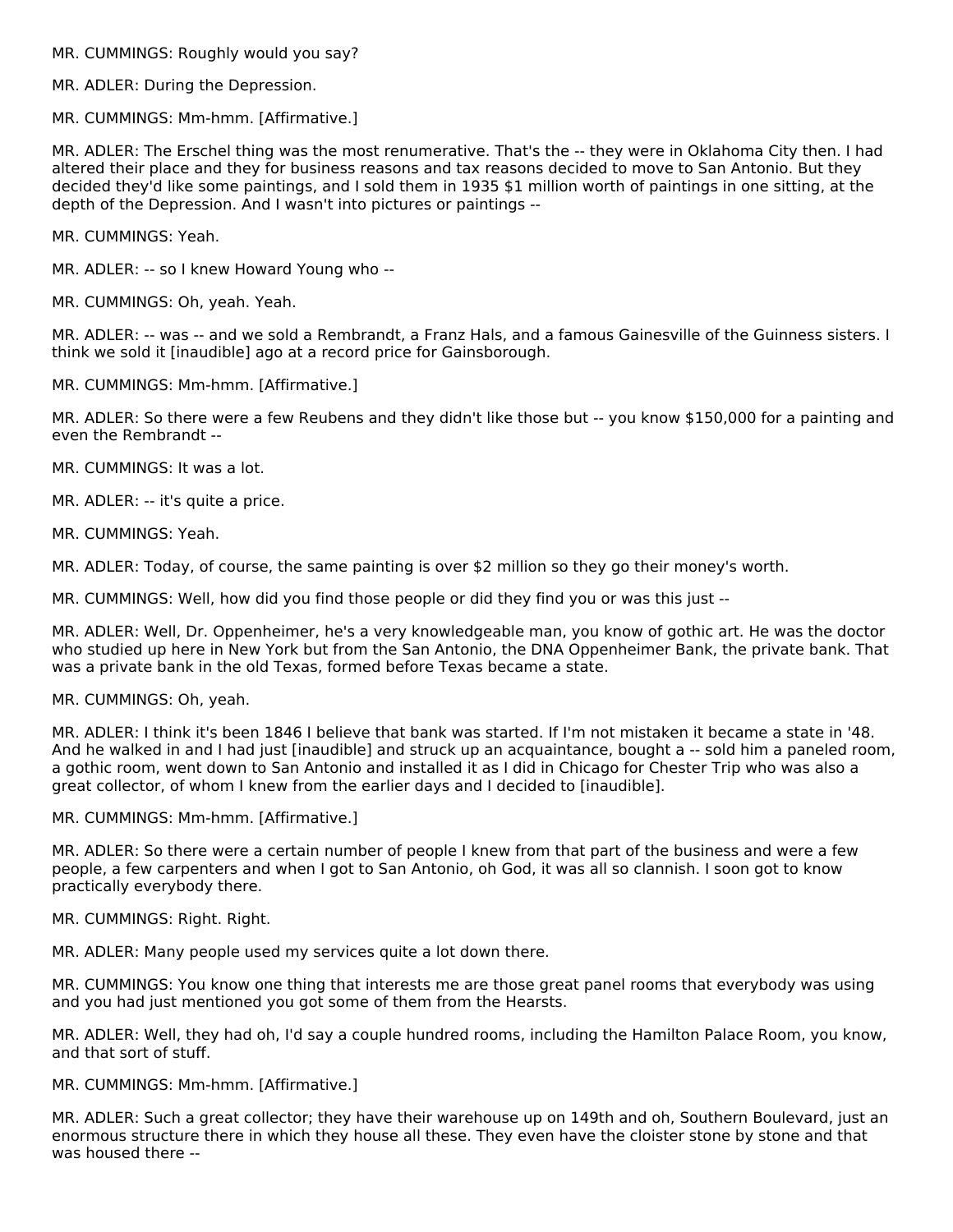MR. CUMMINGS: Yeah.

MR. ADLER: -- went up in a 30 foot ceiling or something like that and they had these crates by the thousands.

MR. CUMMINGS: That's fantastic.

MR. ADLER: Yeah, oh, yes then it was when --

MR. CUMMINGS: Who operated all of that for him?

MR. ADLER: For Hearst?

MR. CUMMINGS: Mm-hmm. [Affirmative.]

MR. ADLER: Well, there was a Mr. Round was one of them and a fellow named McIntyre. It was probably a committee formed to take over these assets. I think he's gone into -- I mean financial difficulty.

MR. CUMMINGS: Right, yeah.

MR. ADLER: They were disposing I guess all the international corporations.

MR. CUMMINGS: Mm-hmm. [Affirmative.]

MR. ADLER: The international studio corporations, you know, they were part -- you know they published all these magazines.

MR. CUMMINGS: Right.

MR. ADLER: There was a vast collection, you know.

MR. CUMMINGS: So that was marvelous to have all of that available though, wasn't it, in a way?

MR. ADLER: Yes, these are the days that will never come back again because there never was a collection as extensive as that.

MR. CUMMINGS: Mm-hmm. [Affirmative.]

MR. ADLER: And having had architectural training, you know it was easy for me to see what could be used, what could be adapted and all.

MR. CUMMINGS: Yeah, right.

MR. ADLER: Which incidentally brings me back to a story. I got to know Mr. Stanford's wife and she wasn't very - didn't have very happy memories about her husband.

MR. CUMMINGS: Mm-hmm. [Affirmative.]

MR. ADLER: And she told me when he was doing the Morgan House -- and I could take up days with you [inaudible].

MR. CUMMINGS: Fine. [Laughs.]

MR. ADLER: No, but it's a very --

MR. CUMMINGS: Yeah. Yeah.

MR. ADLER: -- interesting thing. She said he used that sort of device and doing the Morgan House he had previously gone to Europe and bought up [inaudible], bought up these paneled copper ceilings --

MR. CUMMINGS: Mm-hmm. [Affirmative.] Right.

MR. ADLER: -- and they would be of a certain size and all, you know. They had these various places that they had demolished and he would design a room [inaudible], and then say, "Well, Morgan what we need for this room here is a copper ceiling. I think I'll take a trip to Italy for you and see if I can't locate a ceiling that's roughly that size and give it that," having the copper ceiling already in the warehouse in New York. [They laugh.]

And then he cabled Mr. Morgan, "Found just the ceiling you wanted. \$20,000 or what have you. Should I buy it?" and then of course he'd cable back, "By all means." And they waited a reasonable time and out of the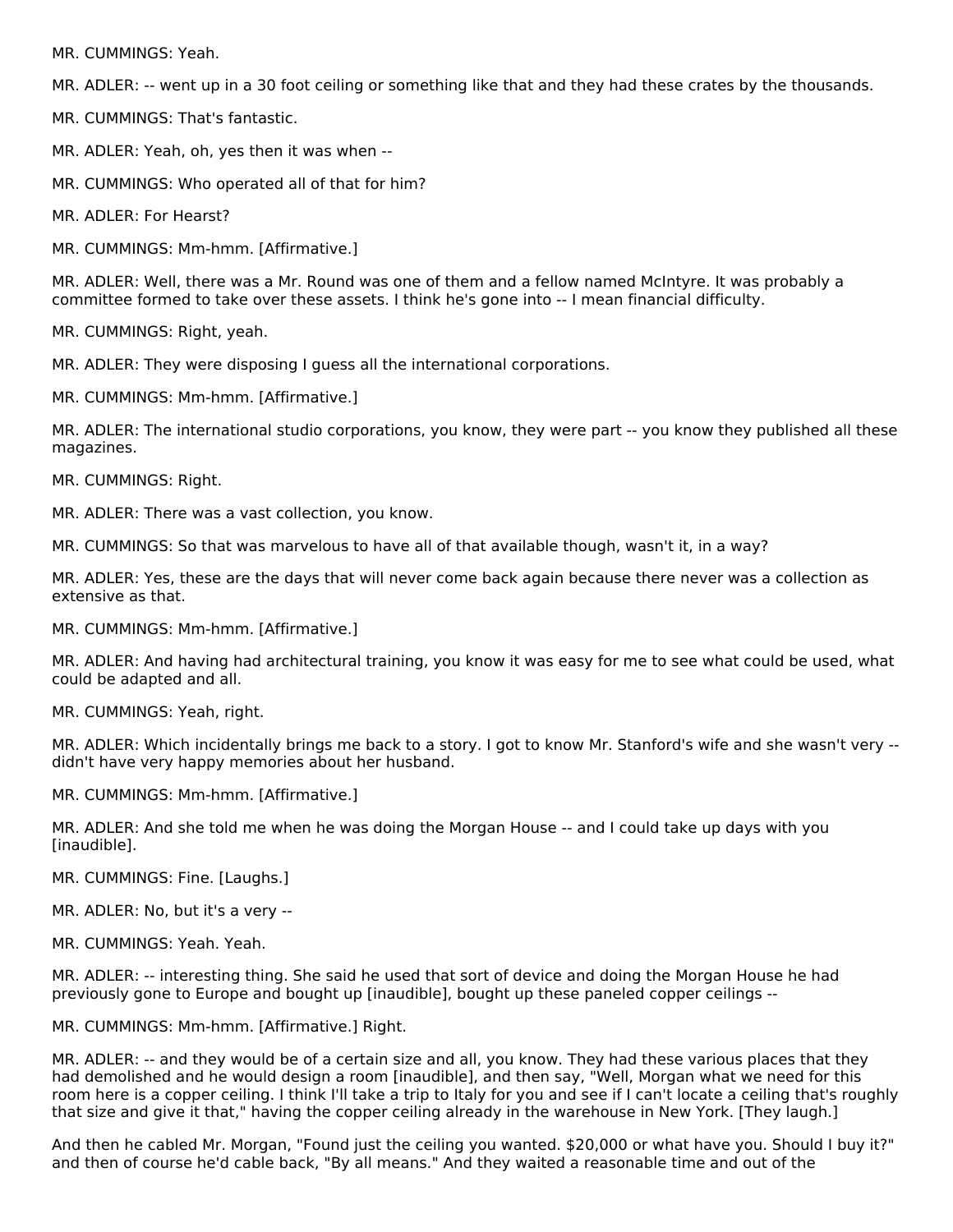warehouse came this perfect ceiling. [They laugh.] But yeah, but this is quite different than -- our storehouse was the Hearst Collection.

MR. CUMMINGS: Oh, yeah.

MR. ADLER: If you're interested in those -- that phase of it, I bought up American rooms and doorways, and that sort of stuff.

MR. CUMMINGS: Mm-hmm. [Affirmative.]

MR. ADLER: Even my apartment across the way has elements of that -- that room which I did on the house across the street.

MR. CUMMINGS: Oh, really?

MR. ADLER: Yeah, so it was a great opportunity. Then along the way I had also met up with -- I met and struck up a very great friendship with Francis Lanigan.

MR. CUMMINGS: Mm-hmm. [Affirmative.]

MR. ADLER: He did the Williamsburg restoration in Maine. He also had architectural training at English, Burn, Lanigan and Moran headquarters in London. I believe they are part of Buckingham Palace and so yeah.

MR. CUMMINGS: Mm-hmm. [Affirmative.]

MR. ADLER: And he did a good deal of that -- you know for Williamsburg, so it wasn't an innovative thing. It was those who knew enough about architecture who could use that device.

MR. CUMMINGS: Well, did you --

MR. ADLER: So --

MR. CUMMINGS: Did you find that, you know, there was enough activity through the 30s to keep all this --

MR. ADLER: I made most of my money during the 30s --

MR. CUMMINGS: In the Depression? [Laughs.]

MR. ADLER: -- when everybody was starving

.

MR. CUMMINGS: That's fantastic.

MR. ADLER: Very interesting, yeah.

MR. CUMMINGS: Yeah. Oh. So the Depression was --

MR. ADLER: I made \$100,000, for instance, on the Erschel sale, 10 percent commission on \$1 million --

MR. CUMMINGS: Yeah, right.

MR. ADLER: -- nearly overnight, and all the people in Texas were not affected as much as people here.

MR. CUMMINGS: Uh-huh. [Affirmative.]

MR. ADLER: And so I did quite a few places there.

MR. CUMMINGS: Mm-hmm. [Affirmative.]

MR. ADLER: No, it was a very exciting period for me, yeah.

MR. CUMMINGS: Well, that must have been marvelous with a lot of travel and work and --

MR. ADLER: Yeah, well, I was a lot younger.

MR. CUMMINGS: Yeah, yeah.

MR. ADLER: I'm not interested in making money today, you know.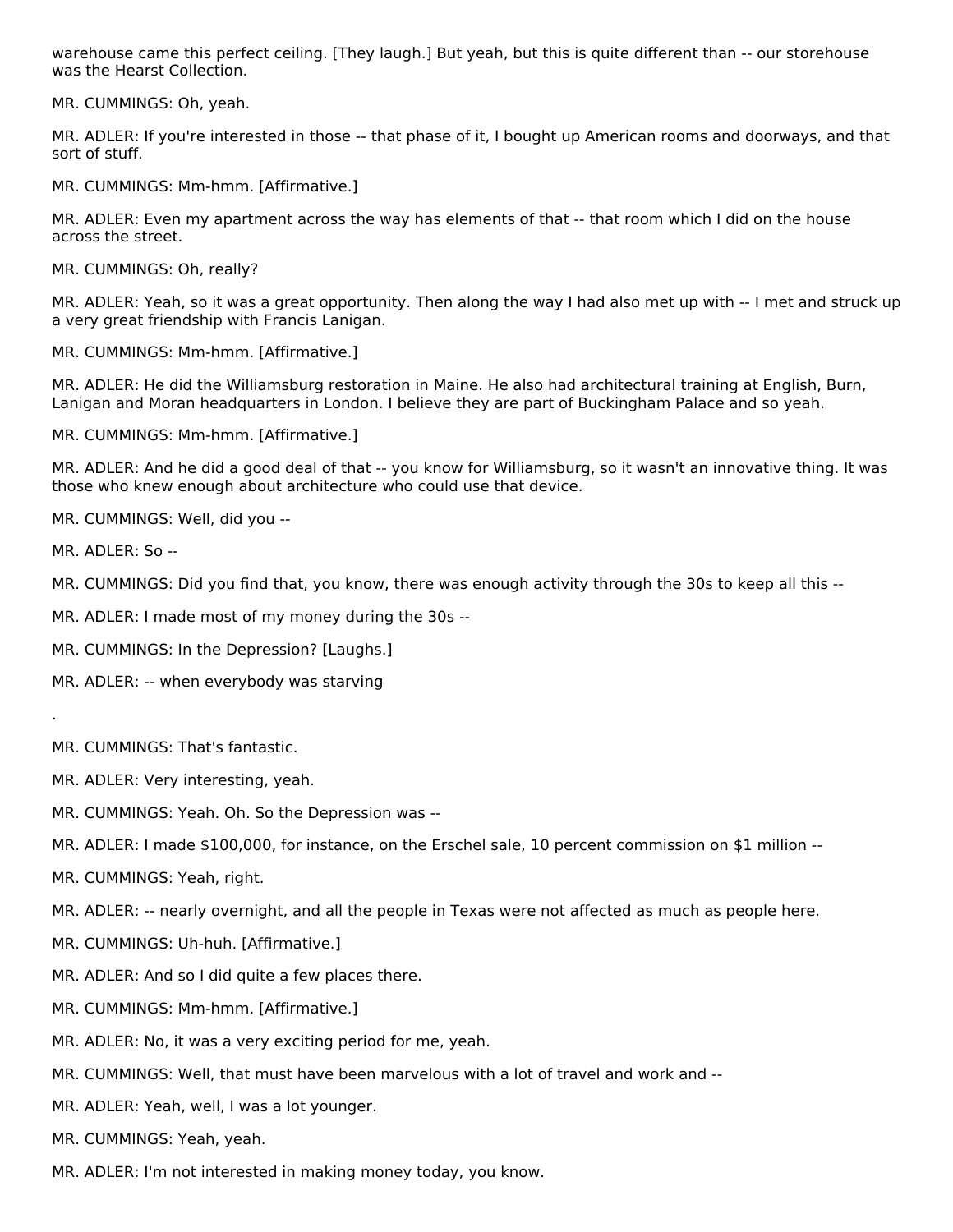MR. CUMMINGS: [Laughs.] Did you have many people working for you or with you at that point?

MR. ADLER: No. No, when I had [inaudible] we had a special shop and all and I was doing the interior and architectural things, but when I went out for myself I always used contract --

MR. CUMMINGS: Oh, I see.

MR. ADLER: -- help, you know.

MR. CUMMINGS: So whatever you need -- yeah. Yeah.

MR. ADLER: There were the old firms that -- and one firm that -- I forget their name now -- two Germans who were probably the most skilled workers I'd ever met in my life. I can't recall. And they could do anything. Give them a sketch and they could work out the details themselves and in these period rooms, you know, they're various styles. And then there was a firm of Robinson -- I can't think of who it was. They were on Madison Avenue and they would -- Devine had brought them over here to do the Frick Library and the Frick House and all of that.

MR. CUMMINGS: Mm-hmm. [Affirmative.]

MR. ADLER: And I got those men and I'd go in when they gave up something like four panel rooms from [inaudible].

MR. CUMMINGS: Well, when you did a panel room for one of these people, would you do the room and the furnishings and the furniture and carpet.

MR. ADLER: Everything.

MR. CUMMINGS: All the way through?

MR. ADLER: All the way through, yes, including the paintings and like that.

MR. CUMMINGS: Mm-hmm. [Affirmative.] Oh, that's fantastic.

MR. ADLER: So I had enough know-how by that time.

MR. CUMMINGS: Yeah. Yeah. So the paintings came in as a kind of adjunct to the architecture?

MR. ADLER: Well, just it was cut short because otherwise, I couldn't take the --

MR. CUMMINGS: Fine.

MR. ADLER: I couldn't give you the experiences and all you know. I could write a book on them really. I've often thought of that. In this field, you know you get to meet so many --

MR. CUMMINGS: Right.

MR. ADLER: -- people and I remember just getting out of the -- when I went out for myself I was very much interested in tapestries and --

MR. CUMMINGS: Mm-hmm. [Affirmative.]

MR. ADLER: -- gothic and medicine.

MR. CUMMINGS: When did you start your own business then?

MR. ADLER: Well, when I was at Todd Hunter's then of course I broke away from them after a couple of years, and went in for myself at 724 Fifth Avenue, right next to the theater and went along quiet, you know, hugging the boss and all. It's been a happy experience of mine to pair up with various people one place after another, with specialists in my particular field.

One of my earliest ones was with a man by the name of Storer, Rafael Storer [phonetic]. They're an old French firm dealing in gothic and Renaissance art. The Storer's when the 1st World War broke out had to -- no, this would be the 2nd World War -- 2nd World War, had to leave France and the business. And so, didn't have [inaudible] a lot of money and I said [inaudible], and so I would do financing. In the meantime, we bought things together and I got to know a great deal about gothic and Renaissance art.

MR. CUMMINGS: Mm-hmm. [Affirmative.]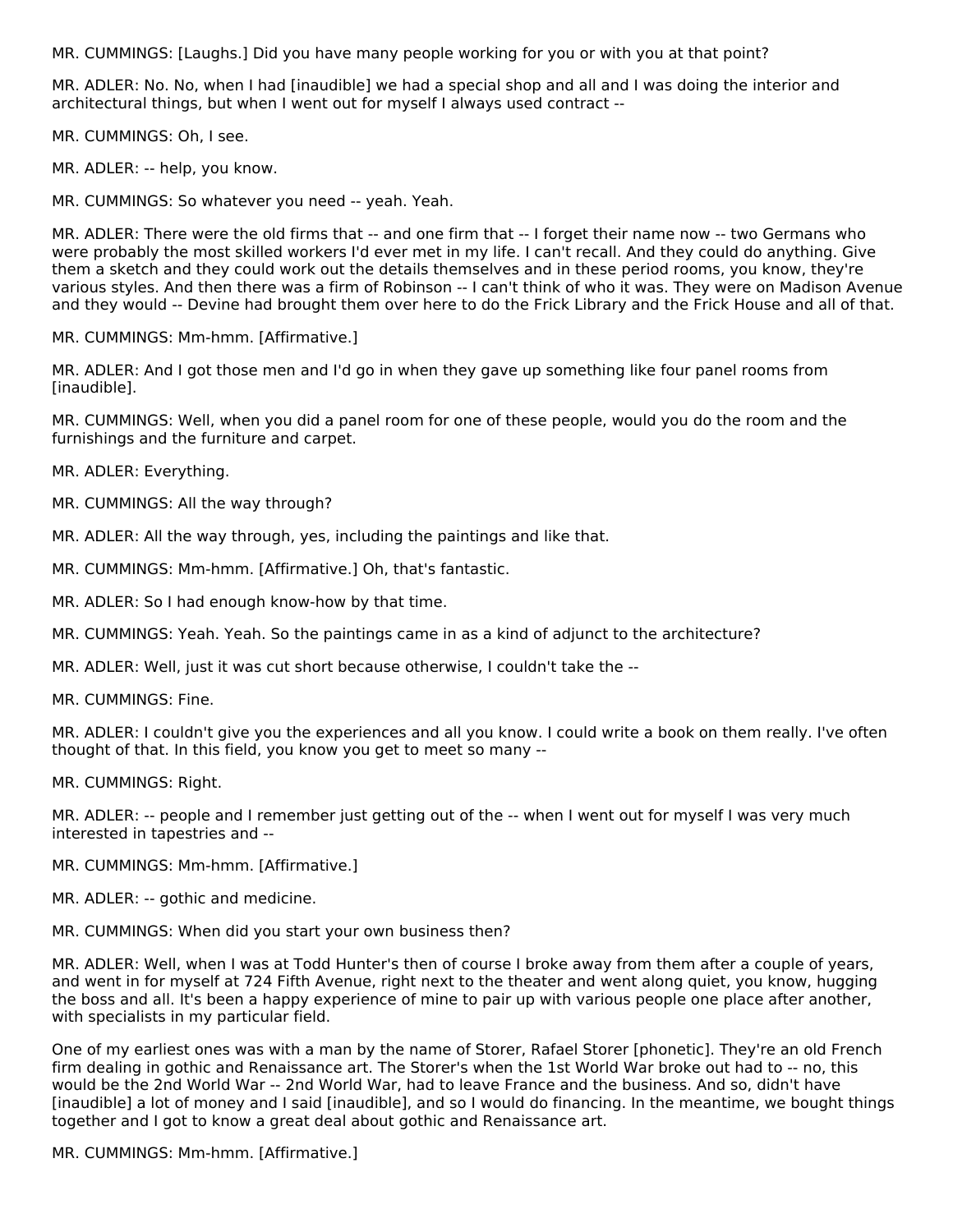MR. ADLER: And we made some very fortuitous purchases, one of these great [inaudible] in the Cleveland Museum we bought for Mrs. Whitney and she had died out in a house in Long Island. We paid \$75 for that and I wouldn't have paid that much if it weren't for the fact that Mrs. Miller was the -- was sitting right next to me and that's why I noticed it. I said, "Oh, wouldn't that look cute," or whatever the words she would use, "on a fireplace shelf." But anyway, I bought it for \$75. We sold it to Cleveland I think for \$10,000.

But two days later I met [inaudible], you know, you know him.

MR. CUMMINGS: Oh, yeah.

MR. ADLER: And I said, "I hear you sold a head of Borobudur." That's an island in Java. Are you familiar with Borobudur? That's the temple where --

MR. CUMMINGS: Mm-hmm. [Affirmative.]

MR. ADLER: -- these heads, you know, "What did you get for it? Do you mind telling me?" I said, "Yeah, \$10,000." He said, "You're an idiot," he said, "CT Lou had one there for \$20,000 with a broken head and they were about to buy it but you offered yours." I said, "I'm still very happy." [They laugh.] I think I recalled that story to Sherman Lee not long ago.

MR. CUMMINGS: Yeah. Well --

MR. ADLER: Well, anyway --

MR. CUMMINGS: I think it's fascinating that all this -- you know that during the Depression when all of this was happening --

MR. ADLER: Yeah, yeah.

MR. CUMMINGS: -- that you were doing so much business. Now, one thing that also intrigues me is because that was also the end of the period where people did these large rooms with all of this. I mean it's not done so frequently anymore.

MR. ADLER: Well, that's why I suppose that Texas would be a very natural place. These people made their fortunes without any real effort in the sense that it came out of the ground.

MR. CUMMINGS: Yeah.

MR. ADLER: The Erschel family -- actually the Slick family, the great wildcat of Oklahoma --

MR. CUMMINGS: Right.

MR. ADLER: -- they opened up the Fresh Fields there and Mr. Slick died, and his [inaudible] -- was good man Friday was the Erschel, Charles Erschel, and then when Charles Erschel's wife died, five weeks to be married to Mr. Erschel.

MR. CUMMINGS: Mm-hmm. [Affirmative.]

MR. ADLER: And Mrs. Slick and Mr. Erschel so they're the combined --

MR. CUMMINGS: My that was --

MR. ADLER: Now that ran into a couple of hundred million dollars, the [inaudible] Slick of the family and Erol Slick of the Slick Airways and all. I have -- I found that in my place that was founded in --

MR. CUMMINGS: Oh, really?

MR. ADLER: Yeah.

MR. CUMMINGS: And -- and how did that happen?

MR. ADLER: Now realize at that time it was 595 Madison Avenue, corner of 56th and Madison. It's now at 724 and expanded just to -- no, there were places, large places. The Erschels built an enormous house in San Antonio. The ceilings and the -- the ceilings were [inaudible], built the house there. I think that they probably paid no more than \$85 to \$100 thousand to build this house, which today would cost a couple of million dollars.

MR. CUMMINGS: Well, [inaudible].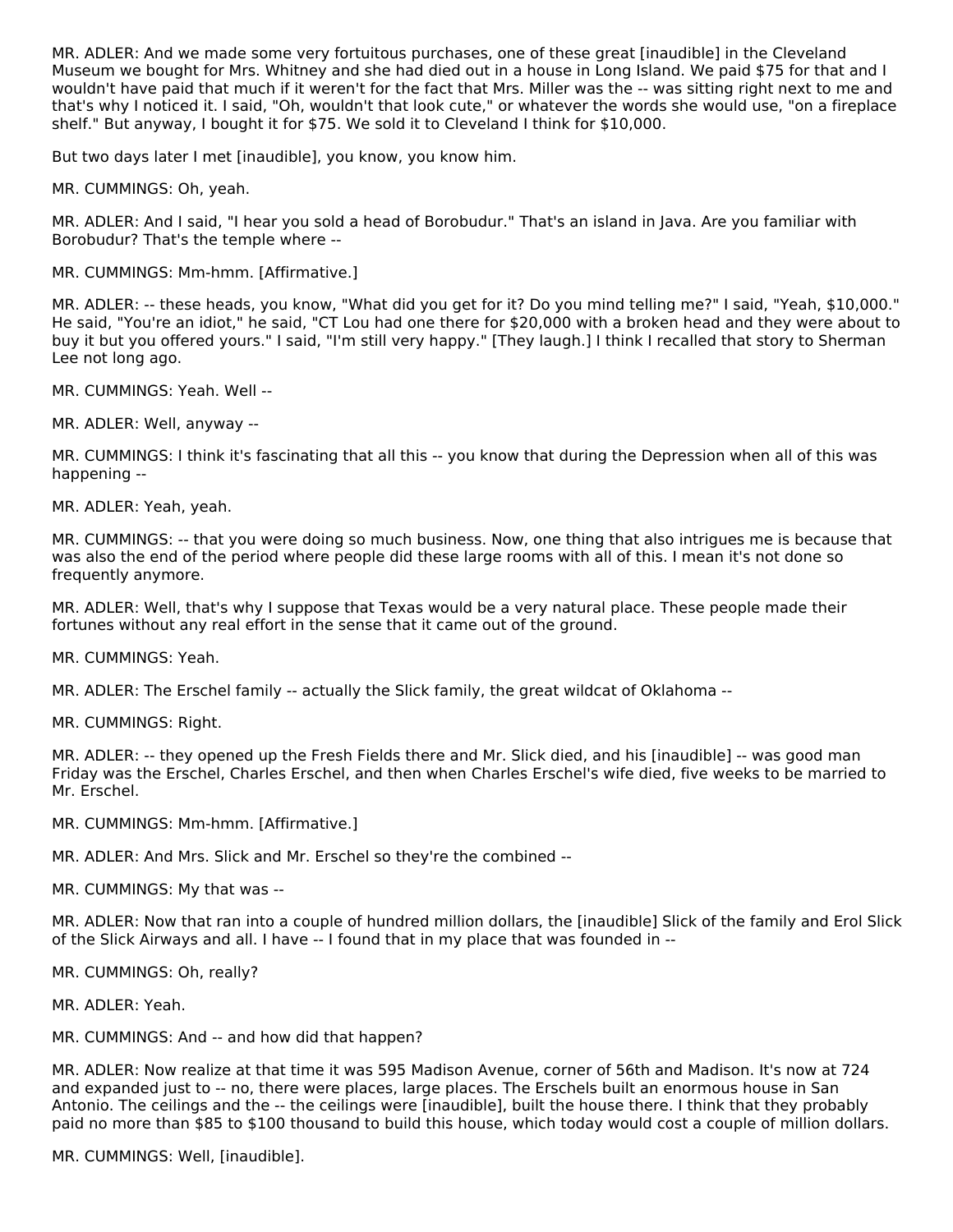MR. ADLER: They always take advantage --

- MR. CUMMINGS: Mm-hmm. [Affirmative.]
- MR. ADLER: -- of the time --
- MR. CUMMINGS: No.
- MR. ADLER: -- and the cost.

MR. CUMMINGS: And they have the money, so they really got their money's worth.

MR. ADLER: Enormous, these -- even the furniture, you know since you'd do an English room, a Elizabethan room or Jacobian room, you'd like nice oak furniture and all of, you know, the period and heck, sold them tables for \$80, \$75 which cost you know [inaudible], and today they're so rare that you'll pay thousands of dollars. So these people really got the -- when the Erschel stuff was sold I was away at the time. I hadn't seen them for a few years.

The [inaudible] sold it down in San Antonio. Everything was double their estimate but the -- their estimate was far, far beyond what the actual cost was in those days. It -- there were very happy, a lot of people. [They laugh.]

MR. CUMMINGS: Well, have you had pictures come back to you that you had sold say, in the 30s and --

MR. ADLER: Well --

MR. CUMMINGS: -- before that come through again?

MR. ADLER: No, no, no. Most of the things, for instance the Oppenheimer things, I sold him great [inaudible], better than this one here which is about \$140-150 thousand. I sold them for \$3,500. Sold them to [inaudible] for you know the Route to Versailles which was part of the thing and I bought it for him for \$4,000 off of the [inaudible] in those days. So no, those paintings would find their way into the museums and things up there.

- MR. CUMMINGS: So they disappeared from the market?
- MR. ADLER: Yeah, from my getting them back again.
- MR. CUMMINGS: Yeah.
- MR. ADLER: Well, anyway, let's jump way ahead now to late 50s.
- MR. CUMMINGS: Well, but before we go so far --
- MR. ADLER: Fine. I've --
- MR. CUMMINGS: -- you were at the Institute of Fine Arts at one time?
- MR. ADLER: I registered there. I thought I'd give up work and teach.
- MR. CUMMINGS: Oh, really? When did that --

MR. ADLER: Oh, back during the Depression but again, a company very friendly with Walter Cook, you know the head of the institute -- this is the institute started you know, Bobby Lieman and a group of people. In order to bring over refugees --

MR. CUMMINGS: Right.

MR. ADLER: -- with professors and raise the level of our scholarships here.

MR. CUMMINGS: Mm-hmm. [Affirmative.]

MR. ADLER: Oh, I know Mohada Kingbush [phonetic], the great armor collector and became very friendly with him and then with -- oh, what is my dear friend's name? He is president of the armored club. He has a --Douglas, George Douglas. He took courses with me. He's an elderly man who took courses at the institute --

MR. CUMMINGS: Oh, really? Mm-hmm. [Affirmative.]

MR. ADLER: -- right after it was started and I got to know him quite well. Met Mohada Kingbush and we -- I raised some money for the institute and all of that sort of thing. So at any rate, I thought I'd give up the commercial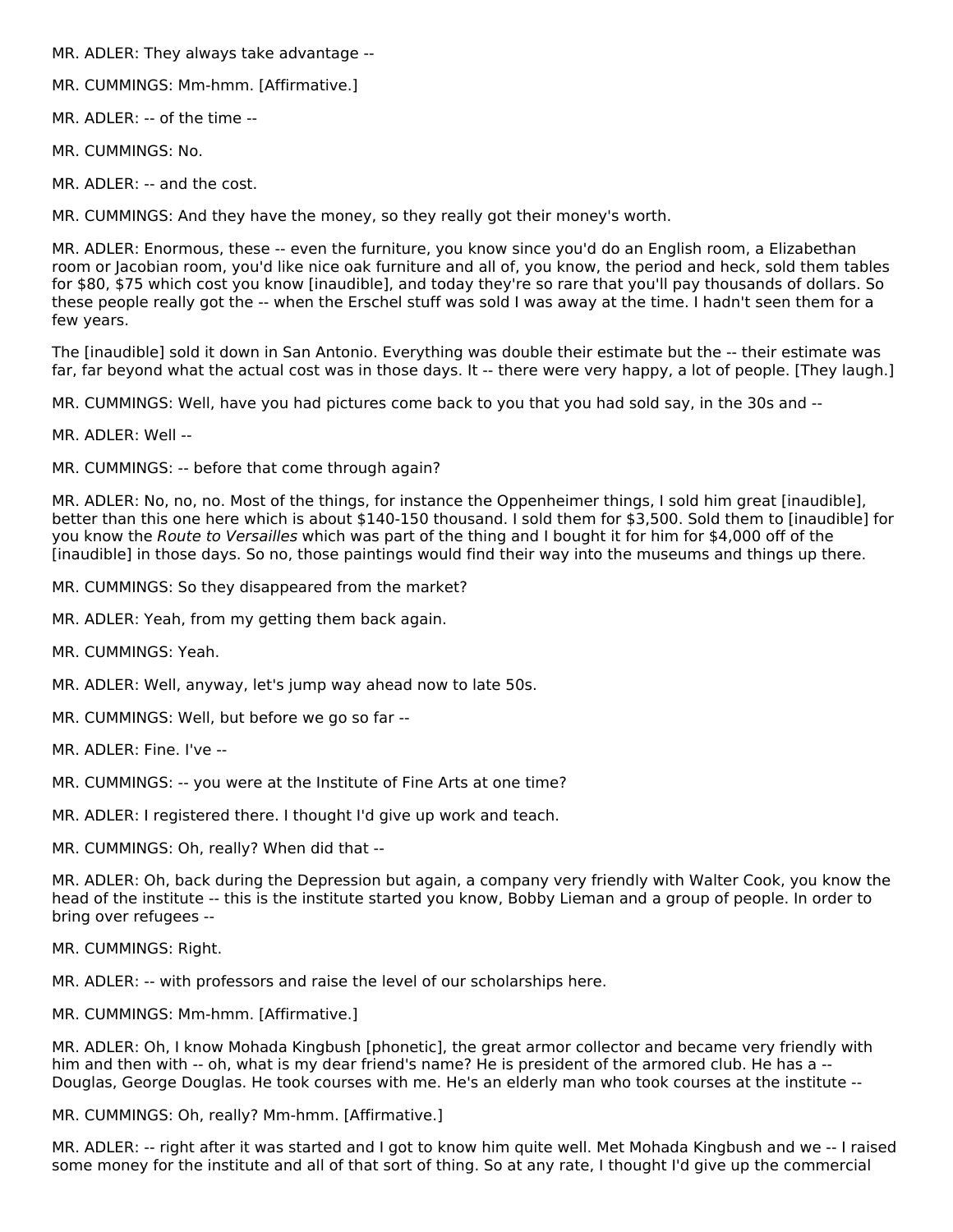end of it and get my doctorate and I worked for a bit of time, but I found that my children were growing up, and prices increased, and it wasn't that easy to give up.

MR. CUMMINGS: Right.

MR. ADLER: You know their demands are increasing all the time, so I -- yeah, so I just took haphazard courses and didn't do any organized way. Yeah. But it was great fun. I got to know all the people at the courses and after at the Martin Library. I took all his sculpture courses, the history of sculpture and Walter Cook, his seminar on Spanish painting. [Inaudible]. It was a sort of, you know, hit and miss thing [inaudible], but it's always accumulating.

MR. CUMMINGS: Mm-hmm. [Affirmative.]

MR. ADLER: And then during this period, I accumulated a great library of over 10,000 art books. It's one of the very important libraries. I kept it across the street there and they these are just new books.

MR. CUMMINGS: Mm-hmm. [Affirmative.]

MR. ADLER: I gave the whole library to the Jerusalem Museum.

MR. CUMMINGS: Oh, when did you do that?

MR. ADLER: For one reason --

MR. CUMMINGS: Oh?

MR. ADLER: -- I meant to keep them until my death because you know it's an asset to the business.

MR. CUMMINGS: Right.

MR. ADLER: But Axel Spring had given them \$1 million to build a library onto the entrance building to the museum and they had very few books. I had gone for the first time [inaudible] at that time and was very much taken with it. And Carl Katz --

MR. CUMMINGS: Oh, yeah, right.

MR. ADLER: -- was then director of the museum. During this time also I became involved with the UJA.

MR. CUMMINGS: This is more recent though?

MR. ADLER: Oh, this further goes back --

- MR. CUMMINGS: Oh, really?
- MR. ADLER: -- almost 18 years.
- MR. CUMMINGS: Yeah, but --
- MR. ADLER: I mean that about -- I had been involved in the UJA.
- MR. CUMMINGS: Mm-hmm. [Affirmative.]

MR. ADLER: I'm chairman of the art division. I haven't got any kind things to say about on the art division.

MR. CUMMINGS: [Laughs.]

MR. ADLER: They are [inaudible] when it comes to charity that I know of.

MR. CUMMINGS: [Laughs.]

MR. ADLER: At any rate, I ran an auction for the UJA and raised about oh, \$300,000 at that auction [inaudible]. And when I got to Jerusalem, Carl Katz berated me, "A lot of these paintings should have been given to the museum," you know and I said, "Well, survival in my opinion is much more important than your having a few more paintings."

MR. CUMMINGS: Mm-hmm. [Affirmative.]

MR. ADLER: But at any rate, my wife looked at me and I at her and I said, "But I'll tell you what I'll do is after my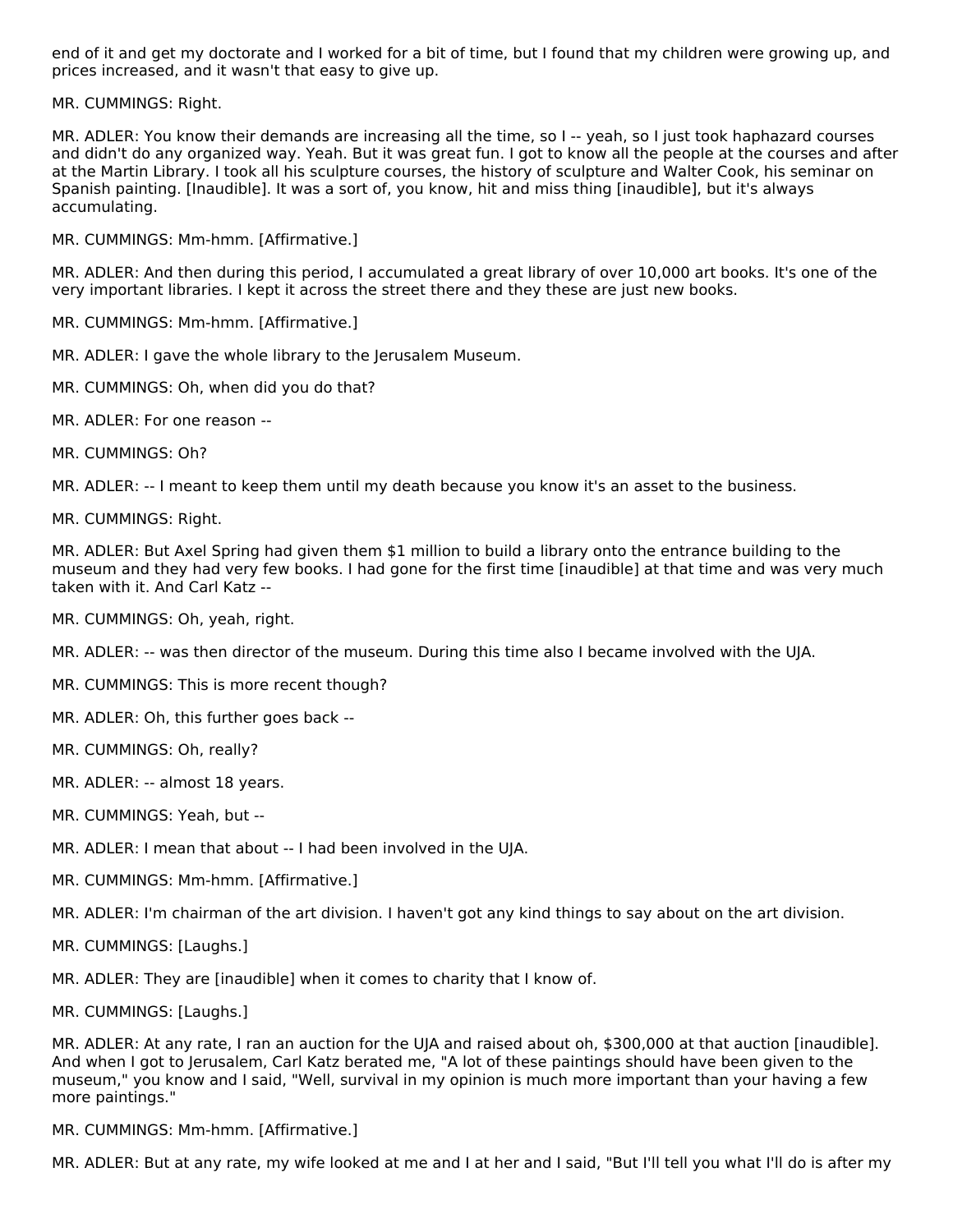death I'll give you my library."

MR. CUMMINGS: Mm-hmm. [Affirmative.]

MR. ADLER: So that's how that came about. And then when they got this new building that [inaudible] they gave them, but -- yeah, that put some pressure on me and I succumbed and sent the whole library down there.

MR. CUMMINGS: Oh, that's fantastic.

MR. ADLER: Yeah, also had probably 10,000 art catalogs, which I gave them as well.

MR. CUMMINGS: Plus the books, yeah.

MR. ADLER: Yeah.

MR. CUMMINGS: That would be expensive to rebuild that today.

MR. ADLER: Yeah, yeah. Well, I've been you know doing a lot of that and I've -- that's all filled with books and the other room is filled, too which I'll get perhaps a little smaller one. I have given a lot of paintings to Morgan State and the colored college.

- MR. CUMMINGS: How did that come about?
- MR. ADLER: -- [inaudible].
- MR. CUMMINGS: Yeah.

MR. ADLER: What?

MR. CUMMINGS: How did that come about?

MR. ADLER: Well, I met James Lewis who is one of the professors there and they also had a new building that was given to them and 32 paintings. I did that in connection with the gallery [inaudible].

MR. CUMMINGS: Mm-hmm. [Affirmative.]

MR. ADLER: But we gave them about 35 paintings of each period, one of each, you know, school painting and all; give them a little study sort of collection, nothing great, but they're --

MR. CUMMINGS: A start, yeah.

MR. ADLER: -- still a collection.

MR. CUMMINGS: That was terrific.

MR. ADLER: Yeah, and then I came honored by Amherst when Bob McIntyre died, and he suggested before his death that they have me as their advisor, and I got to know Charlie Morgan.

MR. CUMMINGS: Oh, yes.

MR. ADLER: He [inaudible] museum very long and we became good friends, and so he convinced me to giving a lot of things to Amherst.

MR. CUMMINGS: Mm-hmm. [Affirmative.]

- MR. ADLER: Associations always build up --
- MR. CUMMINGS: Right, one after another, yeah.

MR. ADLER: -- [inaudible], but that's almost like the flow of water, you know. Whatever level you accommodated to them, that's the -- good morning.

MR. CUMMINGS: It goes on.

MR. ADLER: Yeah.

MR. CUMMINGS: One thing that interests me is -- you know again, all the activities in the 30s, you really were not interested in dealing in pictures then, were you? I mean it was mostly --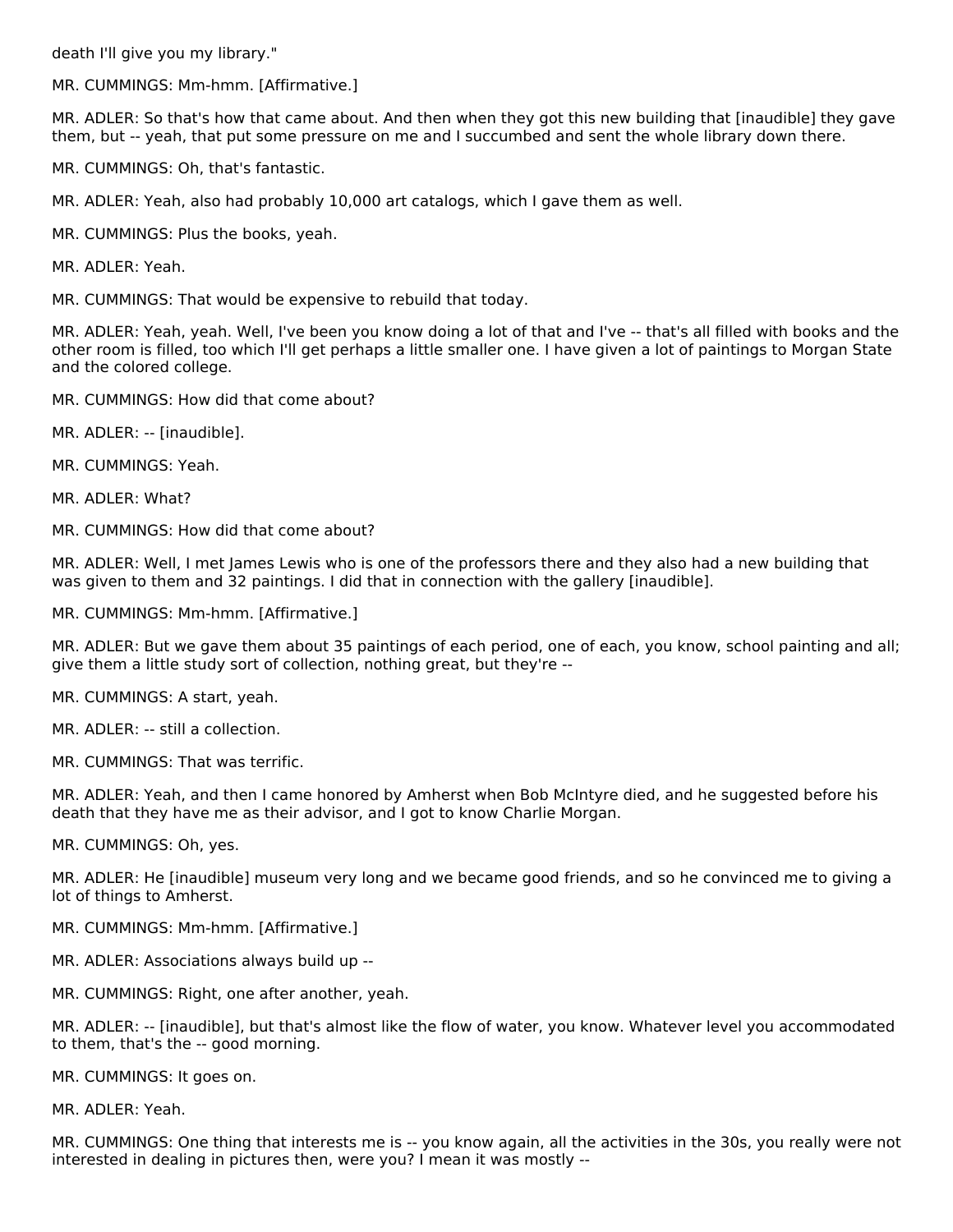MR. ADLER: Well, frankly it was the Erschel sale, about a million dollars worth of paintings, and getting \$100,000 seemed like an awfully good idea.

MR. CUMMINGS: Mm-hmm. [Affirmative.]

MR. ADLER: And that's when I got hold of Herschel, who was then working for John Leavy, not doing very well. He owed money to everybody under the sun and I doubt if he would make anymore than \$100 a week off of his net, so and that sort of stuff. Yeah. And I suggested to him my present premises, which is 270 Park Avenue, we'd start a subsidiary business that would be the paintings. And I called it Herschel and Adler, rather than Adler and Herschel because most of my income was A.M. Adler Antiquarian --

MR. CUMMINGS: Oh, right.

MR. ADLER: -- and I didn't want any confusion --

MR. CUMMINGS: Mm-hmm. [Affirmative.]

MR. ADLER: -- so I reversed the names. I was president of it and stuff, all the capital, and paid his salary for two years, helped him clean up his debts and all of that. Well, that's a long bitter story after that.

MR. CUMMINGS: Yeah.

MR. ADLER: But I try to avoid that. It's --

MR. CUMMINGS: Yeah. Now, when did that start though?

MR. ADLER: Well, that was past the Depression. That started I think about '53, in 1953.

MR. CUMMINGS: Yeah. Well, but there are a lot of things that happened in '53.

MR. ADLER: Oh, yes. Yeah.

MR. CUMMINGS: How did you find the advent of World War II? Did this affect people putting rooms on and [inaudible]?

MR. ADLER: I was at that time just actually out for myself and I was on a train going to Denver when we heard that -- about Pearl Harbor and when I got to Denver in the client's house, the new client that I was selling things to, tapestries, she was fairly odd. I do forget her name at the moment. But they were bankers in Denver. We both sat down and listened to Roosevelt addressing Congress asking for a declaration of war against Japan.

MR. CUMMINGS: Mm-hmm. [Affirmative.]

MR. ADLER: So I was in the early stages doing business, you know in the war then. But that already was in the 40s.

MR. CUMMINGS: Yeah, how --

MR. ADLER: We had already gotten out of the Depression up to a point by supplying arms to Europe and the war had already started there, you see.

MR. CUMMINGS: Right. So how did that affect your business? I mean did it slow things down or --

MR. ADLER: Don't forget, I had had money already, you know by that time. I certainly had \$100,000 in '35 and very little taxes in those days.

MR. CUMMINGS: Right.

MR. ADLER: But as I said, did business in Texas and all. I would go to Europe and did some buying. I went there in 1938 to buy and it was on the last trip of the Normandie by the way.

MR. CUMMINGS: Oh, really? Yeah, yeah.

MR. ADLER: That was when they were calling it remote -- you know keep the mobilization and all. And no, I had no troubles doing business. I did it with the -- oh, it was a lot of the Texans and most of my business was in Texas. They didn't seem to be affected so I had this constant flow of business with all of them.

MR. CUMMINGS: How long could you draw on the Hearst Warehouse? How many years did you buy things from them?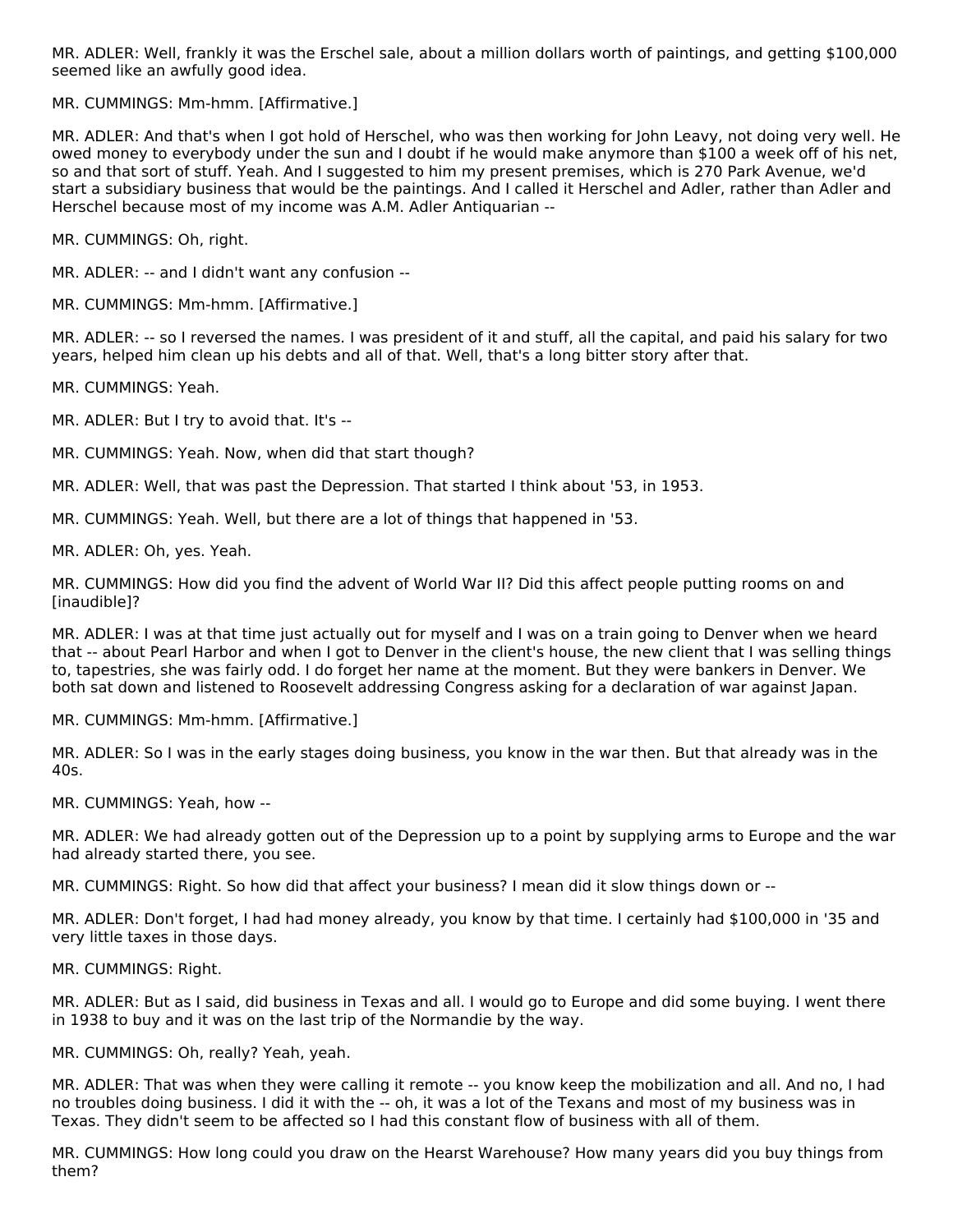MR. ADLER: Oh, that was not the only place. I'll give you one great example. There was a -- one of the Rockefellers in Greenwich, they had a sale, the newly formed Park Bennett, which started at the corner of 57th and Fifth Avenue where the tailored women went.

MR. CUMMINGS: Right, right.

MR. ADLER: That was their first headquarters. I remember buying a credenza, custom credenza oh, about eight feet long, one of the purest pieces of furniture I ever saw; lion feet you know and just a marvelous piece. I paid \$300 for it. No one wanted it at any price. I sold it for \$3,000 and years later it was worth \$25,000.

MR. CUMMINGS: Mm-hmm. [Affirmative.]

MR. ADLER: So that has been the history of American art anyway, which is a wide swing of your pendulum --

MR. CUMMINGS: Right.

MR. ADLER: -- either you can't get enough for it or you can't get anything for it. And that's --

MR. CUMMINGS: Nothing in the middle, yeah.

MR. ADLER: -- the way that it is; nothing in the middle.

MR. CUMMINGS: Yeah. Well, did you start handling work by Americans or were you mainly involved with European art?

MR. ADLER: I was involved in every form. I've always been interested in aesthetics and I can find those aesthetic qualities in about anything that's quality.

MR. CUMMINGS: Mm-hmm. [Affirmative.]

MR. ADLER: So I never cared particularly. I -- when I was at 724 Fifth Avenue I once tried an experiment. I had some very large space. I did a room in which I involved every style that I knew and everything, you know every period that I had, and how homogenous that room was. It had everything: gothic, Renaissance, Art Nouveau, French 18th century, English 17th century, oak. It embraced everything. It had tapestries and paintings.

MR. CUMMINGS: Do you have photographs of any of those things, records or --

MR. ADLER: No, I somewhere along I have some photographs. When I [inaudible] out across the street I lost a lot of that material.

MR. CUMMINGS: Mm-hmm. [Affirmative.]

MR. ADLER: It wasn't a very friendly thing, but anyway. I don't have much. A lot was thrown out. I didn't have the space anymore coming here.

MR. CUMMINGS: Right. Hmm, but you know during the war you obviously couldn't go on buying trips or anything, so you had to use what was --

MR. ADLER: Well, it became necessary to buy only here after '38. I didn't take another trip until right after the war in '47 or whenever it was. There were a lot of good sales here. Don't forget there was the Christian Homes sales, the Spurns [phonetic] sale. A lot of the Hearst material was sold over here.

MR. CUMMINGS: Right.

MR. ADLER: And the [inaudible], this [inaudible] art that they had and all this great stuff there. There was more than enough to buy here.

MR. CUMMINGS: Mm-hmm. [Affirmative.]

MR. ADLER: But the competition stiffened a bit because we had a great influx of European dealers.

MR. CUMMINGS: Right.

MR. ADLER: Up until then I would say Star, myself, and Brommer were about the only ones that knew much about gothic or Renaissance art and it was easy. But as the dealers came in, fled from Europe, they offered a lot more competition.

MR. CUMMINGS: Mm-hmm. [Affirmative.]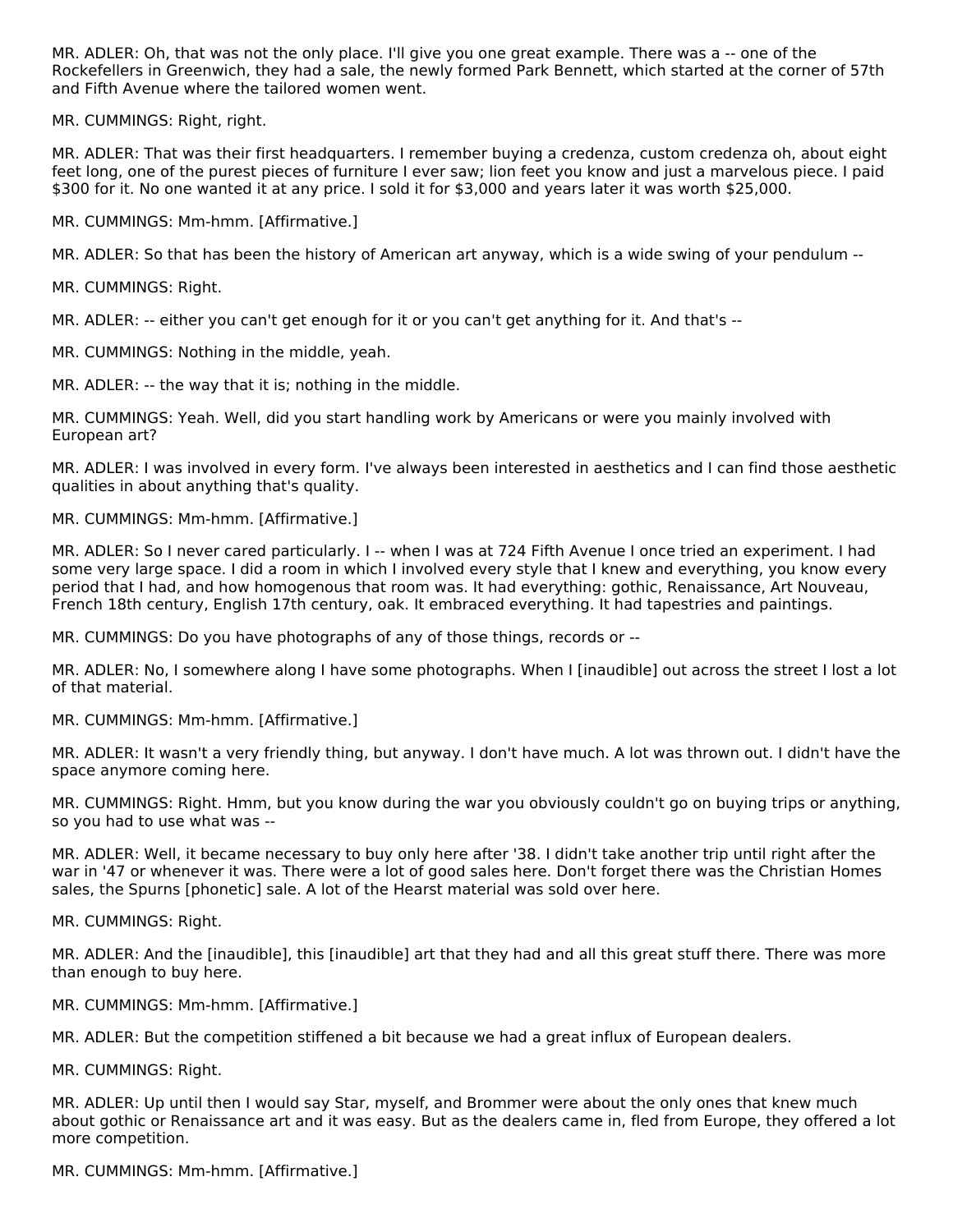MR. ADLER: And one of the greatest [inaudible] of all was the Baron Kessel, who bought millions of dollars worth of things at the auction and he bought it mainly to the European dealers that he had known previously. And so where -- and I sold a lot to Baron Kessel and so did many others.

MR. CUMMINGS: What was he doing with things?

MR. ADLER: He bought this house right across the river here in Englewood. It was sort of a chateau kind of thing. He was a banker in Belgium and came here with all of his money in tact.

MR. CUMMINGS: Wonderful.

MR. ADLER: I remember selling him a pair of Druet's and I had gone on a trip and my wife worked out the details. He gave her two \$10,000 bills and he said, "That's all. You go down into the bank house and pay the owners of the painting." And that was the famous estate there. And these bills are registered with the Treasury Department. Have no fear.

MR. CUMMINGS: Mm-hmm. [Affirmative.]

MR. ADLER: But she was afraid to go and ask somebody to go and to the deposit to the -- out of the Hague or whatever it was. [Laughs.] But a number of these people came with a great deal of money and these various dealers who did very well.

MR. CUMMINGS: Mm-hmm. [Affirmative.] Would you buy things for stock or would you buy them [inaudible] --

MR. ADLER: I would buy various stock or buy it -- buy knew the way I like it so --

MR. CUMMINGS: Yeah.

MR. ADLER: -- [inaudible]. I mean --

MR. CUMMINGS: Yeah.

MR. ADLER: Later on I merged -- bought out Kirkham of Kirkham and Hall.

MR. CUMMINGS: Mm-hmm. [Affirmative.]

MR. ADLER: Which was an old firm. Kirkham was -- Bill Kirkham was an Englishman and Hall, Glen Hall had been an opera singer. He had -- I think they lived out in Greenwich, and yeah. And I bought out Kirkham. He wanted to go back to England so I have his firm, but we call it -- still call it Kirkham and Hall. And they used to be on Madison and then we went on to Park Avenue between 58th and 59th. I think that's what we did. We had a large place there. But Glen, I think he's gone as well. He's quite a drinker and all, and just nothing at all and we split up that.

MR. CUMMINGS: Yeah, yeah. Was there much dealing with other dealers around the country or there weren't many?

MR. ADLER: Well, it was very interesting because the people that I -- the dealers that I could do business with were -- well, one name I will not mention because he's one of our great citizens, one of our great philanthropists, but I'll leave him out, but horrible in those days; terribly dishonest and all.

#### MR. CUMMINGS: Hmm?

MR. ADLER: But they were mostly European who were dealing with the area of things and their ethical code was not as rigid, let's say, as ours would be. And so when someone I gave something to the dealer to sell and we agreed on a price in terms of what we could get for it, come back and say, "Oh, I can't get that. I can only get this much and I need the business so badly and all," and you would actually give it to him at cost. And then later you would find that they sold it for about three or four times what you asked for it, so I stopped -- started being so rigid and not doing business with these people. And then at the end of a period of time I realized there was nobody to do business with. So you had to relax your standards and just keep your own nose clean while I let them do them do what they would.

MR. CUMMINGS: Did you do any business with dealers say in Boston or Chicago or Philadelphia or places like that, or weren't out there very much?

MR. ADLER: Yes, yeah, yeah. Basically I would go to buy.

MR. CUMMINGS: Uh-huh. [Affirmative.]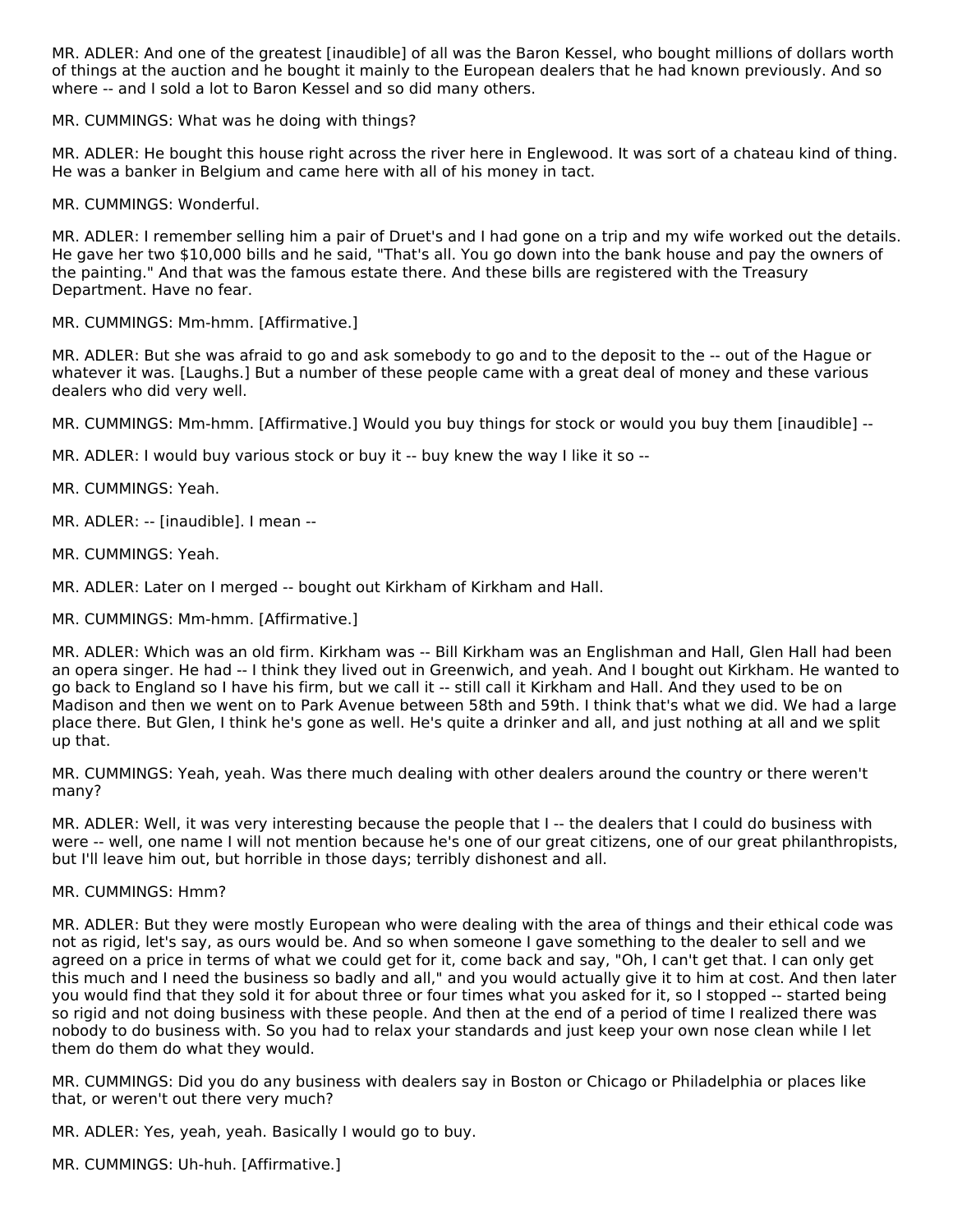MR. ADLER: I would go to -- I'm in Philadelphia quite often. One man had an early Florentine [inaudible] piece, 15th century. You knew a little more about these things than they did and so you would buy and buy things. Then by that time, there were other European dealers who were good.

MR. CUMMINGS: Hmm, right.

MR. ADLER: You could resell to them and like Baron Kessel and there are others like him with their purposes. So that was a pretty good business during that time. Now, paintings were always included in this and not that I hadn't handled many paintings before. I always bought paintings.

MR. CUMMINGS: Yeah.

MR. ADLER: There were sales all over and you could -- we went to so many of them, to various estates.

MR. CUMMINGS: Right.

MR. ADLER: I have pieces of furniture upstairs in our apartment [inaudible] cupboards, credence tables. They're very, very rare and I have a clock. The William and Mary clock, tall case clock with the [inaudible]. I think in these instances I paid \$75 for these. They're worth thousands.

MR. CUMMINGS: Now you can hardly find those.

MR. ADLER: Can't find them because nobody thought anything about an old piece of furniture. That was looked at with disdain. Or a William and Mary clock, who wanted that?

MR. CUMMINGS: What do you think causes the shifts in taste like that?

MR. ADLER: Well, what I was saying the influx of the European dealers and with them some of their clients came here before.

MR. CUMMINGS: Uh-huh, right.

MR. ADLER: A lot remained. For instance, the Rosenberg and Steeple --

MR. CUMMINGS: Right.

MR. ADLER: They I would say had their origins here in America. They were a firm -- they're not known abroad --

MR. CUMMINGS: Right.

MR. ADLER: -- because they had the Rothschild collection to sell and there suddenly you had pieces of consummate quality offered on the market, taste increased, the [inaudible]. A man like Jack Linsky is not generally known.

MR. CUMMINGS: Right.

MR. ADLER: I remember meeting him in about 1929 or so buying things. He was financing French and Company in those days. But he had a slim line business and doing quite well. And [inaudible] buying tapestries in Paris for French and Company. The next time I met him he was in Baltimore at the swap -- what's that great collector in Philadelphia? Stotesbury.

MR. CUMMINGS: Stotesbury, yeah.

MR. ADLER: And he bought a Meisson figurine for I think \$3,000. This was in the depth of the Depression. It was just unbelievable. So there you are. You were getting a new group of people, very discriminating, had the means to indulge in it, and then you get competition.

MR. CUMMINGS: Right, right.

MR. ADLER: I remember when we first went into business with Herschel, I insisted on buying the best American things we could find.

#### MR. CUMMINGS: Mm-hmm. [Affirmative.]

MR. ADLER: And all these people like Harold Milch and Crasher thought I was a villain, in asking prices that I did, and I tried to point out the mechanics of that. For instance, a Hassen, I had old documents and all showing that when Durand-Ruel represented him they had prices that were far, far more than we were asking now so that -and they raised the level for everybody, and that's what competition does. It brings a vogue to things because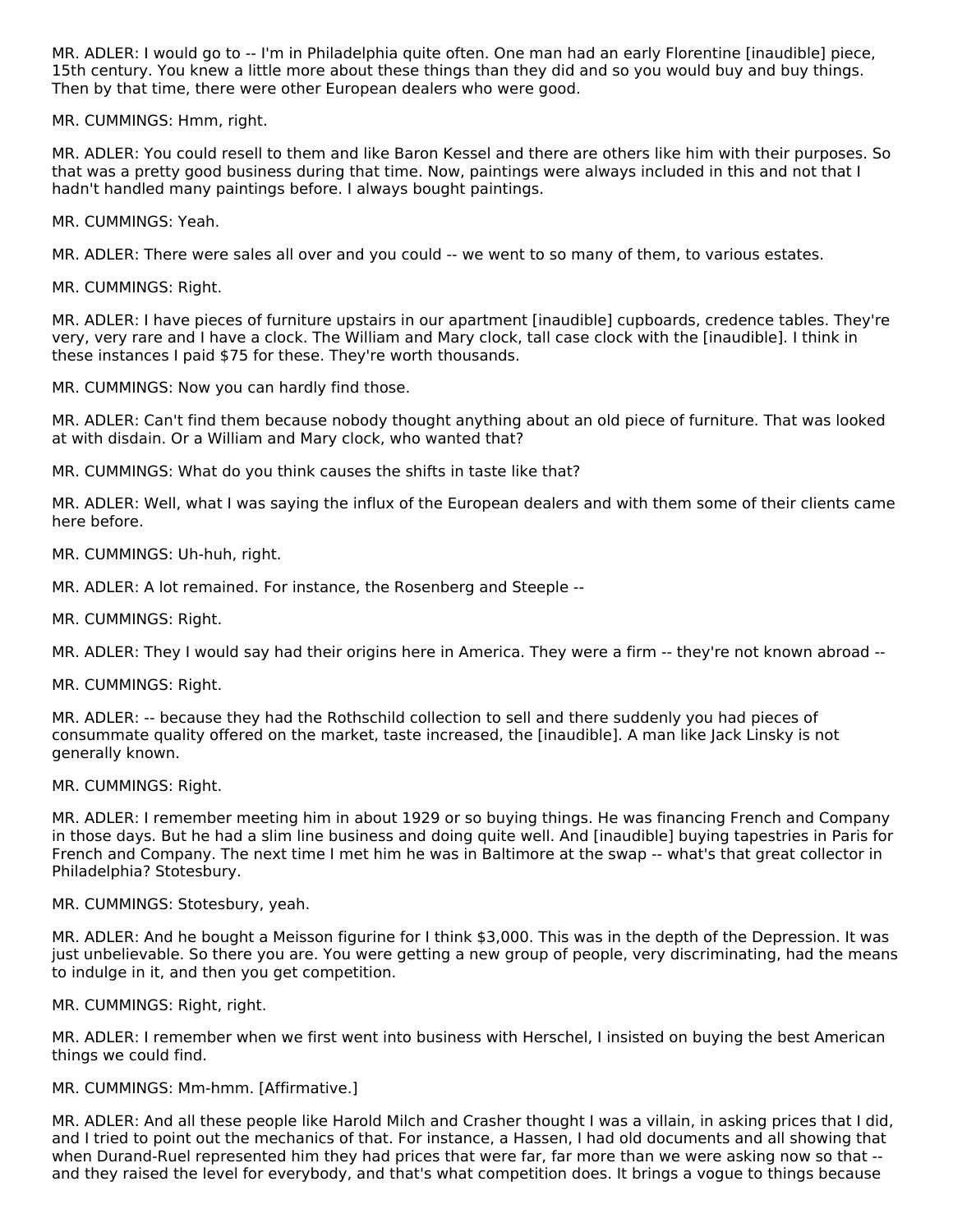more people having it, you know, that's -- they begin to say, "This must be a good thing," and in competing and buying at market and auctions and things like that --

MR. CUMMINGS: Right, right.

MR. ADLER: -- it brings inflation.

MR. CUMMINGS: Now even back in say the 30s and say the 40s, there were not very many magazines devoted to decorative art and fine art. Were they of any use to you, the ones that did exist?

MR. ADLER: Oh, yes. Yes, they were -- those are the sales sheets really.

MR. CUMMINGS: Mm-hmm. [Affirmative.]

MR. ADLER: I think you'd be far more interested in [inaudible]. Incidentally, I want to tell you something about things like this.

MR. CUMMINGS: Oh, yeah, the Antiquarian.

MR. ADLER: Oh, yes. I do want to show you a drawing that I did for an ad for this firm.

MR. CUMMINGS: Oh, I see.

MR. ADLER: But I did the -- how stupid I am. Look at the time I spent on the drawing would you?

MR. CUMMINGS: Oh, yeah. That's what, page 63 of the Antiquarian for December of 1929.

MR. ADLER: Yeah.

MR. CUMMINGS: How fantastic.

MR. ADLER: Who would ever take the time to do a thing like that? Practically up all night doing that work.

MR. CUMMINGS: It's marvelous. Well, but they were useful. I mean this was a useful --

MR. ADLER: It's useful because it is. If I was looking for a tapestry and saw that ad there --

MR. CUMMINGS: Right.

MR. ADLER: -- and saw the size and said, "My God, I can use that on this and that."

- MR. CUMMINGS: Mm-hmm. [Affirmative.]
- MR. ADLER: So there is a great deal of advertising and practically everybody did.
- MR. CUMMINGS: Mm-hmm. [Affirmative.]

MR. ADLER: Now this -- so to this day Apollo and --

MR. CUMMINGS: Antiques connoisseurs?

MR. ADLER: Yeah, there you go, the connoisseurs. Dealers all get them. They constitute the bulk of the subscribers because they have things think that get their attention.

MR. CUMMINGS: They are looking for.

MR. ADLER: Yeah.

MR. CUMMINGS: Yeah, but you didn't do exhibitions or anything like that, did you in the early days, in the 30s?

MR. ADLER: We did when I started Herschel and Adler in '75.

- MR. CUMMINGS: But before that, I mean?
- MR. ADLER: No, no. No, there was no need, no need at all to do it.
- MR. CUMMINGS: Mm-hmm. [Affirmative.]

MR. ADLER: I don't think there were very many dealers that had exhibitions of anything other than paintings.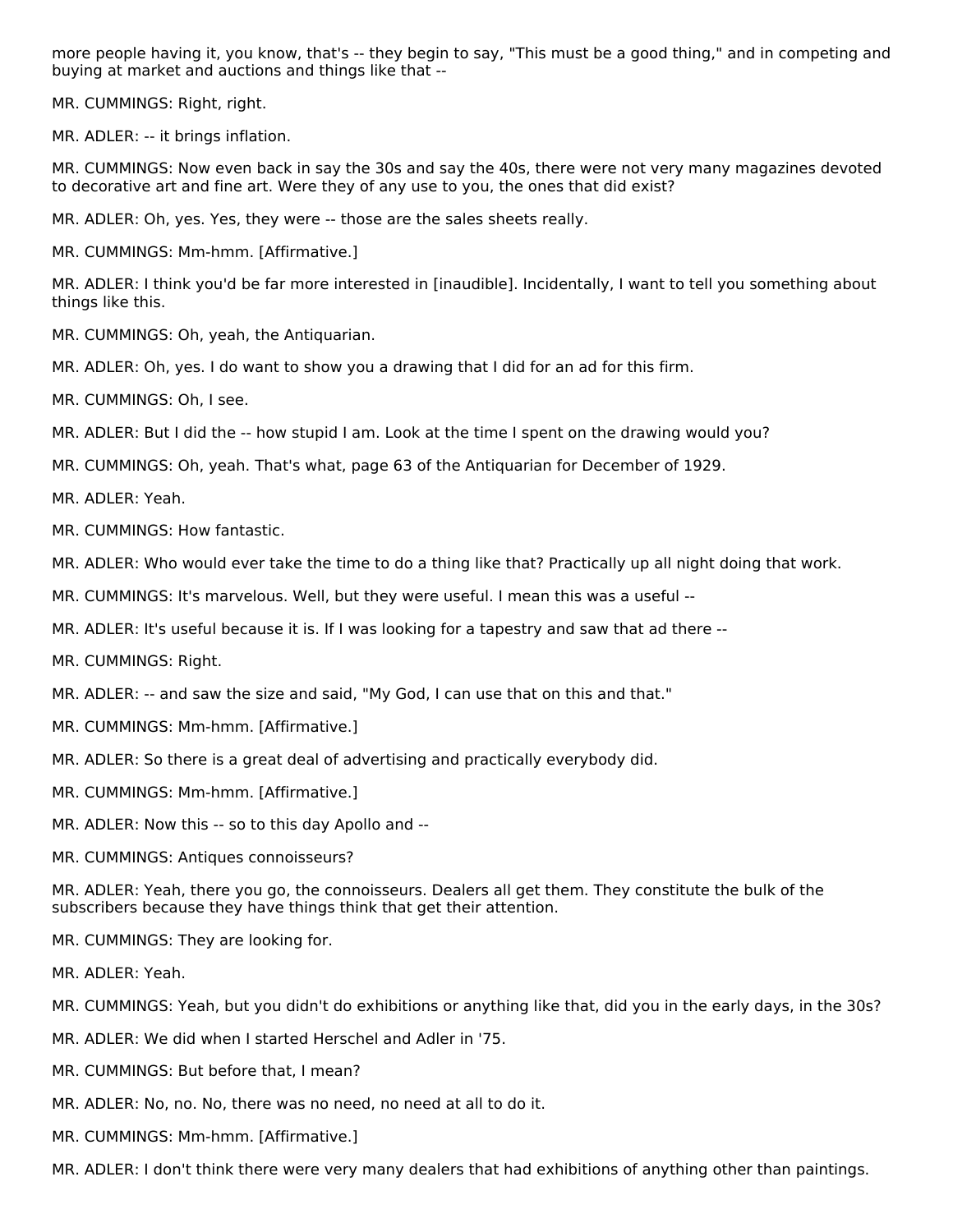MR. CUMMINGS: Right.

MR. ADLER: There were these exhibitions held by the art dealers, the various art associations. You know they first started I think in the old Madison Square Garden, in the first of those, which all the dealers did like the east side housing thing.

MR. CUMMINGS: Right. Oh, yeah, right.

MR. ADLER: Well, they did that in the Madison Square Garden and they went to great dealers, Charles of London for --

MR. CUMMINGS: Oh, yeah.

MR. ADLER: -- would put up a whole paneled room, set it up completely with the furnishings and all with the ceiling and all of that business. They put out thousands of dollars. It was sort of a trustee --

MR. CUMMINGS: Would you find clients through those?

MR. ADLER: Oh, yeah.

MR. CUMMINGS: Yeah, I mean they knew they could come and see a lot of people's things.

MR. ADLER: Oh, yeah. Yeah.

[END OF TAPE 1.]

MR. CUMMINGS: Side 2. But we were talking just momentarily ago about the exhibitions the dealers would organize. When did that start, would you say?

MR. ADLER: Well, that started perhaps in the 20s.

MR. CUMMINGS: Uh-huh?

MR. ADLER: Oh, yeah. They were doing very well and business was very good and there were a lot of people. The business was quite different than now.

MR. CUMMINGS: In what way?

MR. ADLER: Well, just take some of the dealers, Charles of London, specialist in early interiors, basically you know paneled rooms and all of that. You had Eddie Farmer who was specialized in lamps, the greatest lamps, using -- very important you know to -- well, today would be very important, jades and those [inaudible] and whatnot. You had -- well, let's go through some of these people here. You can see the list.

MR. CUMMINGS: Mm-hmm. [Affirmative.]

MR. ADLER: For one thing, the style was towards earlier things. Those -- then simultaneously this was the development of Florida --

MR. CUMMINGS: Oh.

MR. ADLER: -- Mice [phonetic] and those people --

MR. CUMMINGS: Oh, yeah, right.

MR. ADLER: -- were building these enormous homes, you know, for extremely wealthy people. So there were homes with basically Spanish -- Spanish Renaissance, Rococo [inaudible].

MR. CUMMINGS: No.

MR. ADLER: And therefore the furnishings were in that direction.

MR. CUMMINGS: Right, right.

MR. ADLER: Generally speaking, you had earlier forms of art, not that there were collector's items or anything like that but the style was --

MR. CUMMINGS: Right.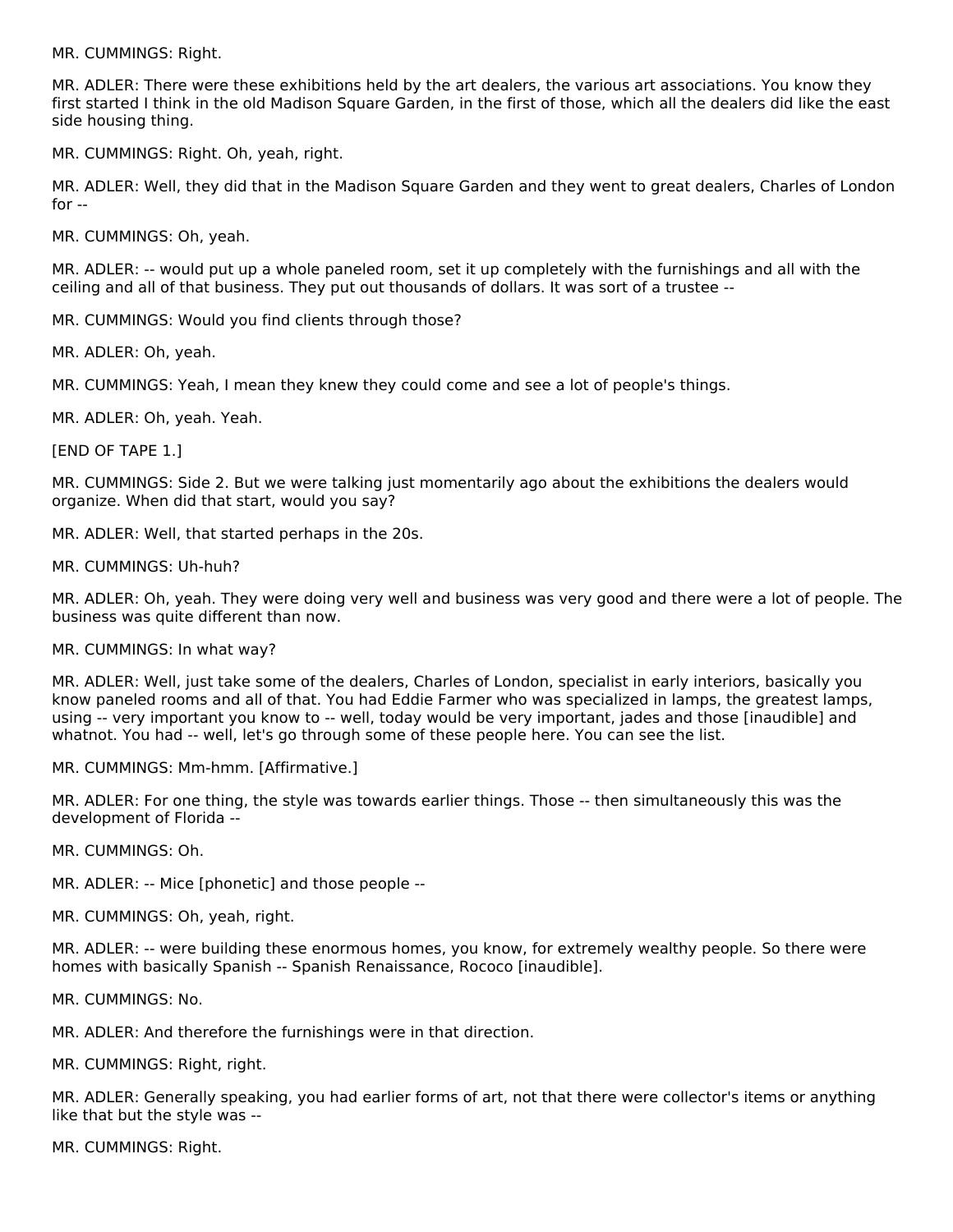MR. ADLER: -- that way. So and they were easy to understand. You go through that compare with today's things, you don't see anybody advertising a gothic chest --

MR. CUMMINGS: Right.

MR. ADLER: -- and tapestries. You don't see that advertised anymore. Even your paintings, you notice the style really of paintings -- look at that.

MR. CUMMINGS: But do you think that's partly because of taste or partly because of --

MR. ADLER: Oh, yeah this is -- this -- you know this will probably give you a better idea. Here, Antiques Exposition at the Statler Hotel --

MR. CUMMINGS: In Boston?

MR. ADLER: -- in Boston.

MR. CUMMINGS: Right.

MR. ADLER: While they have them today, there are much more extensive exhibitions and so much more was spent on them.

MR. CUMMINGS: But do you think because a lot of those paintings and the decorative arts have gone into public collections that there isn't enough to make markets in or has the taste shifted so much?

MR. ADLER: Well, of course, as time goes by in every field there's going to be a shortage.

MR. CUMMINGS: Mm-hmm. [Affirmative.]

MR. ADLER: It's inevitable. The collection stays in the museums --

MR. CUMMINGS: Right.

MR. ADLER: -- and never taken out they won't be shown again. And then the other factor is the tax situation.

MR. CUMMINGS: Right.

MR. ADLER: You cannot afford to hold onto the objects of art.

MR. CUMMINGS: Mm-hmm. [Affirmative.]

MR. ADLER: Henry Pearlman just died --

MR. CUMMINGS: Right.

MR. ADLER: He -- what did he have, about 30 Cézanne's in all.

MR. CUMMINGS: Oh, incredible.

MR. ADLER: His wife Rose can't in any way hold onto these things. They've got to go either to an institute and - or she's got to raise enough cash to meet the government's appraisal of an estate like that --

MR. CUMMINGS: Right.

MR. ADLER: -- which could run into quite a few millions of dollars.

MR. CUMMINGS: Oh, wow.

MR. ADLER: They can't do it. The Backlin collection, they've got to sell their things. They paid very little for their paintings, but --

MR. CUMMINGS: Right depreciation.

MR. ADLER: -- what the value is today. I've been consulted by the government many times to go up and look at people's remains, as it were and some of the appraisals were idiotic. In fairness I had to say these are under valued. So that you either have to give it away or just throw it on the auction block and every time you do that you've got a collection that's dissipated.

MR. CUMMINGS: Do you still buy from auctions? Do you still find that they --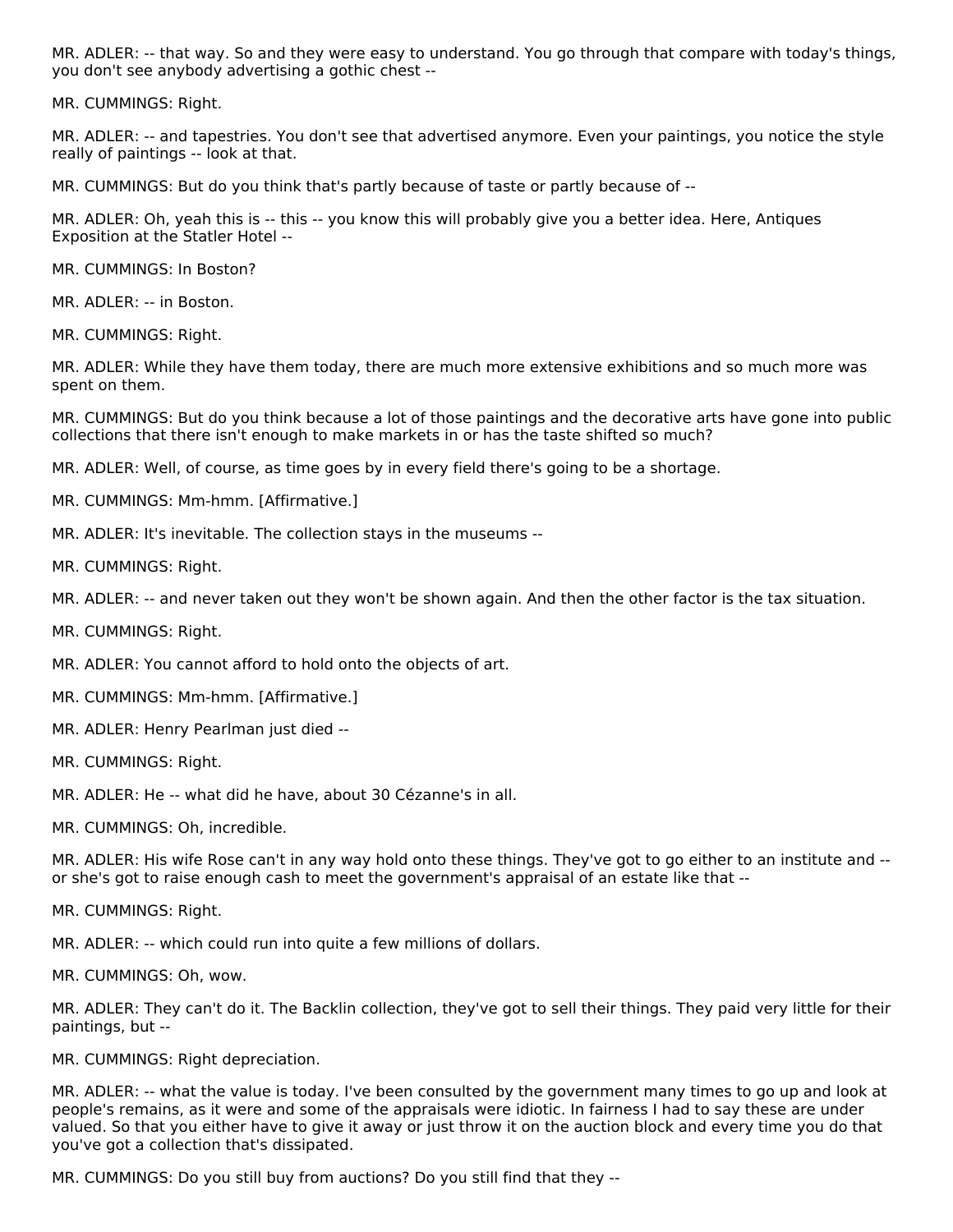MR. ADLER: Oh, now I don't do much of that.

MR. CUMMINGS: Yeah.

MR. ADLER: I devote most of my time now to charitable enterprises. We do just -- my daughter really owns this business. We do a certain amount, you know, to make her a little happy but I get no salary or anything. I sold things across the street, you know, a few million dollars and paying out over a number of years, so that is the income and capital and --

MR. CUMMINGS: Right.

MR. ADLER: -- devote it to good works.

MR. CUMMINGS: Yeah.

MR. ADLER: You approach 74 I'm not going to take a damn -- realize I'm not going to take a damn thing with me. I might as well devote it to good works. No, we -- I do a great deal of that now.

MR. CUMMINGS: But you know one of the things that interests me, and I guess is apparent in the magazine, is the great shift in pay, you know, and I think also the enormous new number of dealers.

MR. ADLER: Yeah, well, in the earlier days you had very narrow base to work on. There was comparatively a handful of collectors. There were even more in the [inaudible] crowd, you know, various department store people. They were the people that were used to handling [inaudible].

MR. CUMMINGS: Right.

MR. ADLER: But it was a very small group of people who did the buying. Then there's -- our prosperity expanded and you had more rich people, you did a much greater base, and then I think the influx of European dealers, Europeans into American life also stimulated interest in art. It's almost a necessary part for a rich man in Europe to have an art collection.

MR. CUMMINGS: Yeah.

MR. ADLER: It was always only monies that they could get out of profits out of extra monies that they earned, whereas in Europe they would take capital and bonds.

MR. CUMMINGS: Right.

MR. ADLER: And that's a fundamental change. Here people will sell stocks today to buy a great object of art, but they never did before.

#### MR. CUMMINGS: When did that start?

MR. ADLER: [Inaudible] would you spend money. I would think the whole big change in American art tastes came with the influx of the -- the beginning of the 2nd World War. I think art tastes changed. I think the educational system changed. Art is now included in all schools, you know art courses and art majors in colleges and are multiplying. There were few before, now they're very vast. It's a growing up. We've been growing up with the people.

MR. CUMMINGS: Do you see that reflected in the market then, the increased number of educated people who --

MR. ADLER: Well, don't -- oh, yes, of course, but don't forget now that you have a limited amount of material that's being offered. True, that you think that there is a sale and there's millions of, you know art that's sold. But what are the objects?

MR. CUMMINGS: Right.

MR. ADLER: When Newman started including Art Nouveau, Art Deco and all of that as part of the art scene, of course you've expanded the amount of material available, but in the old days, these were things you laughed at.

MR. CUMMINGS: Right, yeah.

MR. ADLER: Galle glass, Tiffany glass, we laughed at those things. They were just, you know, what -- how can you compare that with a great piece of Roman glass or a Persian vase of glass or that --

MR. CUMMINGS: But don't you think you also -- you can't buy the Persian things today --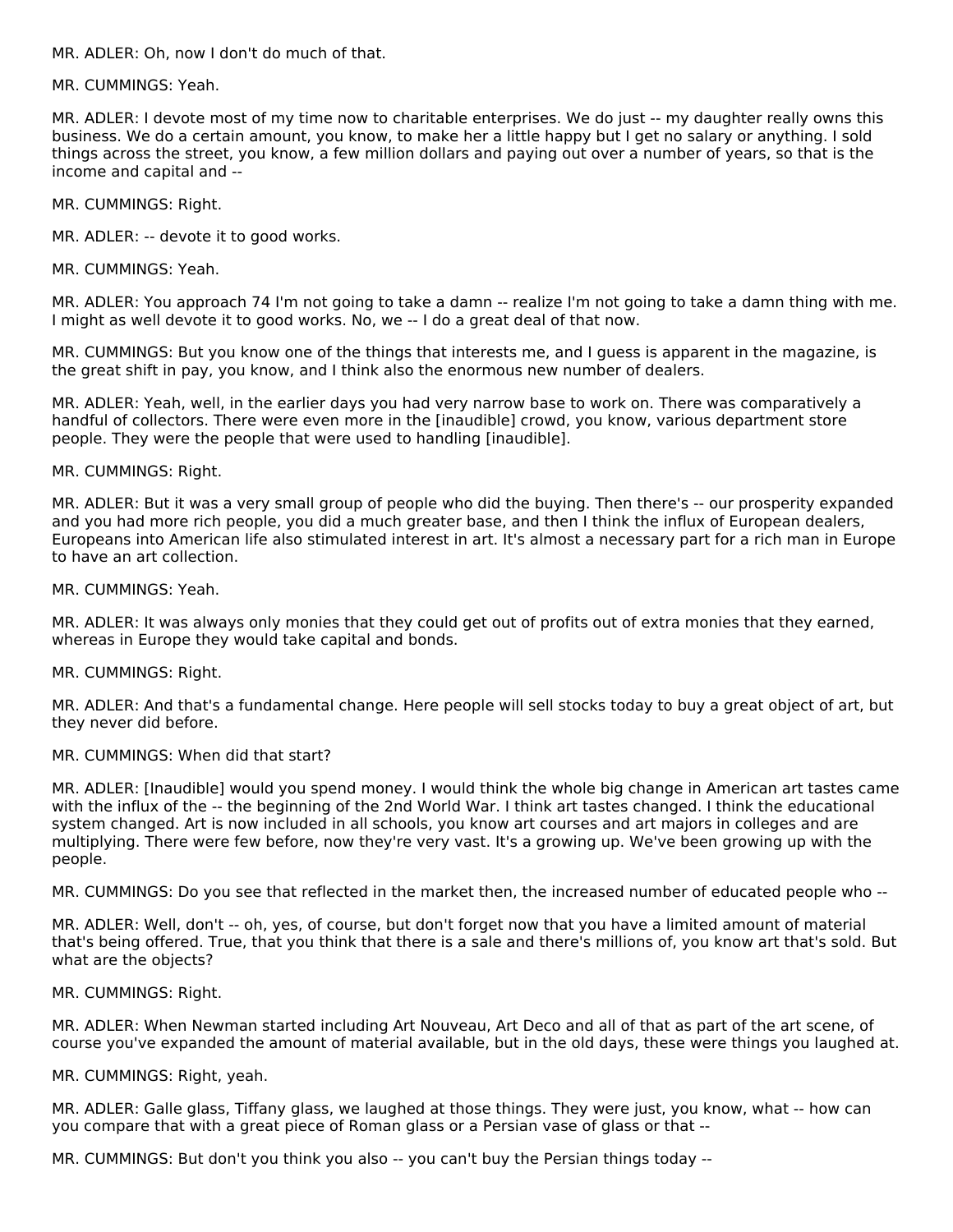MR. ADLER: Well, that's what I say.

MR. CUMMINGS: -- as you would then?

MR. ADLER: Those are practically gone.

MR. CUMMINGS: Yeah.

MR. ADLER: Those markets are gone.

MR. CUMMINGS: So people look for something else?

MR. ADLER: So they always expand to a new design and those who feel they are jumping on a bandwagon by buying it.

MR. CUMMINGS: Yeah.

MR. ADLER: I think the same thing of art, paintings. There are those who follow the latest artists, art dealers that have them, sponsor them. They feel like they're getting in on the ground floor or something, and they have in many instances. Well, and Jackson Pollock would be an example of those who followed the trends.

MR. CUMMINGS: Right.

MR. ADLER: Heller was very -- you know a great deal of [inaudible]. There is always exploring a new phase, eastern art was there -- the -- that important ally, but here they're tapping on entirely new --

MR. CUMMINGS: Right, right.

MR. ADLER: -- source of things and before you know it, prices are very high. And Chinese art, porcelain -- I have porcelain upstairs. I give them way -- used to give them away as gifts, little vases and things like that, [inaudible] pieces, little -- some plate you'd pay just a few dollars for -- in the Depression for these things. Today they've gone up to thousands of dollars.

MR. CUMMINGS: Like the Ming pieces.

MR. ADLER: Yeah, oh, I have this little Tang bowls I used to have, some with covers and some just regular bowls. And some friends or some people would come in, interested in art and had a young child with them, I'd say, "Here, take that and start an art collection." So I have hundreds of these things and I paid \$5 for each of them.

MR. CUMMINGS: Yeah.

MR. ADLER: The Barye-- not the -- yes, the Barye bronzes, we used to buy -- when we'd go to Europe every year with the children and we'd want to bring gifts to our family and all of that. I used to buy Barye bronzes oh, anywhere from \$10 to \$15 at the flea market and any number of them, and we'd come back and instead of giving somebody a stupid little things of perfume, we'd say, "Here's a little bronze."

MR. CUMMINGS: Wonderful. [Laughs.]

MR. ADLER: So you see how --

MR. CUMMINGS: Yeah.

MR. ADLER: -- I thought so little of these things. They were considered, unless it was Renaissance or gothic or - it was trash.

MR. CUMMINGS: Right, right, right. Well, what was the influence of you know the big art critics who wrote about things, like you know Berenson [phonetic] published a book? Would you see a reflection of that influence in art trends?

MR. ADLER: No, because what Berenson discussed paintings, Renaissance paintings, which in those days ran into many thousands of dollars and there you had a limited market per se.

MR. CUMMINGS: Right, right.

MR. ADLER: In other words their influence was the -- I studied with [inaudible], you know, and he was disdainful even of Berenson techniques and study. He did this office of Florentine paintings, which you analyze ad nauseam the eye or the arm or the hand and things like that. Yeah.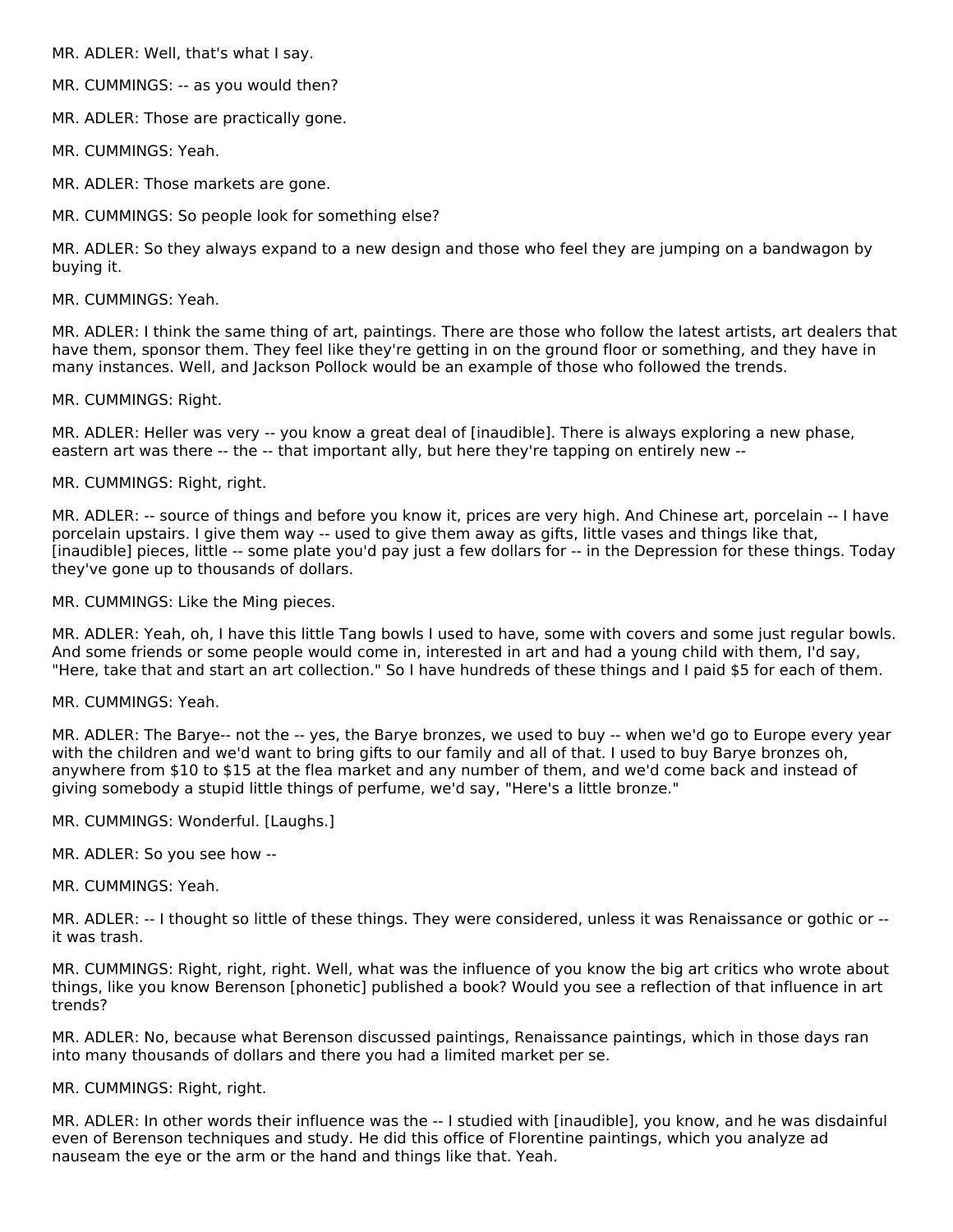MR. CUMMINGS: Right, yeah.

MR. ADLER: Scholarship improved enormously since. You'd get the earlier books on Vermali's [phonetic] books or the Venturi Storia dell'arte italiana you know.

MR. CUMMINGS: Right.

MR. ADLER: That's not looked on with very great favor. Valentiner's Rembrandt's in America --

MR. CUMMINGS: Right, right.

MR. ADLER: -- is almost a discredited book today because you get along -- Gerson comes along and says that half these paintings are not by Rembrandt. So I think you are getting greater reader scholarship now than you did ever before.

MR. CUMMINGS: Do you find that useful in terms of the market influences?

MR. ADLER: Yeah, in fact, it's a necessary thing. I wouldn't dare sell an important painting for a large sum of money without being sure that it meets with the approval of the latest --

MR. CUMMINGS: Scholarly journal?

MR. ADLER: -- responsible scholar.

MR. CUMMINGS: Yeah.

MR. ADLER: And even then you're stuck. I don't want to go into it, but I'm having some difficulty about an object of art. Before buying it I had it examined in our foremost laboratory and they say, "It's okay. Buy it." I bought it, paid for it right after they said that -- the conditions on the --

#### MR. CUMMINGS: Right.

MR. ADLER: I don't sell anything out of my house but this man came along and wanted one of my -- that object and I said, "Well, it's all right. I've known him and I've had quite a few affairs with him." He gave me \$25,000. I gave the \$25,000 immediately to charities because I got it fairly reasonably. And I put down on this little bill that I gave him that it was examined by this and this lab, and he was going up in that direction and he took it in there. They apparently overlooked it and said they had their record of this and said it was a fake. The very people that I depended on --

MR. CUMMINGS: Right.

MR. ADLER: -- so you see there is a how do I say, a chancy situation at all times.

MR. CUMMINGS: Yeah, right.

MR. ADLER: There are Rembrandts that I told you I sold in 1935 in Valentiner's article, you know Rembrandt's in America. It's in [inaudible]. It's all over there. It is now considered by one of the students and instead of being worth over \$2 million, I doubt if he'd get \$75,000 for it. That's because Gerson came along and said it was not a Rembrandt and then he also said half the Rembrandts in the Metropolitan are no longer [inaudible]. So there is no absolute quality and yet, unfortunately, the market is predicated on the resale value of something.

MR. CUMMINGS: Right, right.

MR. ADLER: It's become an investment big time thing. In the old days a collector bought because he liked it and wanted it, and it didn't make too much difference. He never thought in terms of reselling. Today, people buy with that in mind.

MR. CUMMINGS: Keeping them three, four, five, ten years, sure.

MR. ADLER: Yeah. I think they're --

- MR. CUMMINGS: What do you think of the --
- MR. ADLER: They're the toughest sellers, too. They say, "I don't need the money."
- MR. CUMMINGS: Right. That's right.
- MR. ADLER: I don't have to sell it.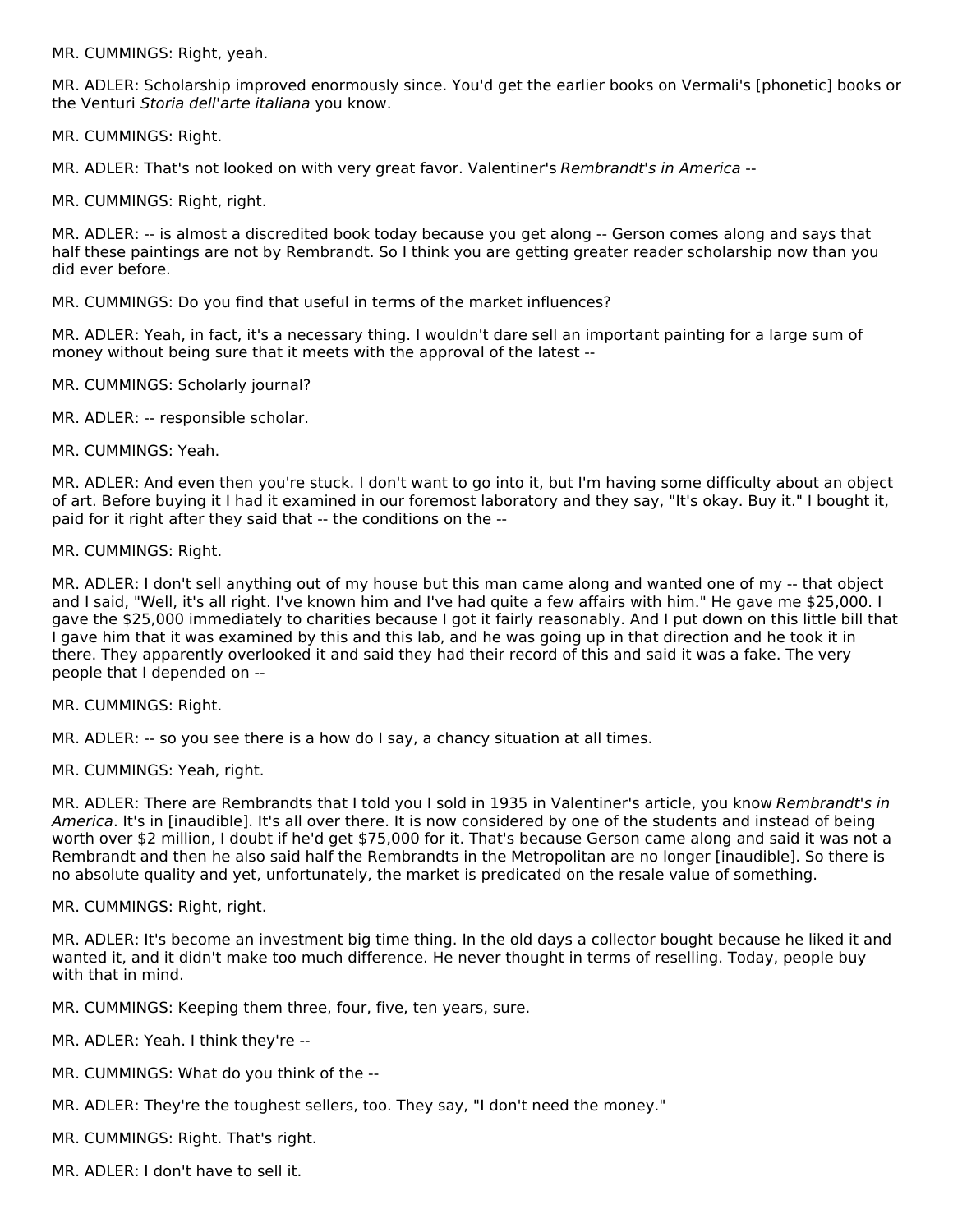MR. CUMMINGS: They wait for their price. What do you think of that now with quote "collectors", you know becoming desperate?

MR. ADLER: Well, I see this as very -- as a disquieting element now. A lot of people -- well, it started like with Sidney Janis and all. They were in all the different fields, and shirts or whatever they say he was in. He -- very good mind, good businessman, and he sees a good thing in something, studies a bit, and suddenly it's a dealer and probably a better dealer than the other less aggressive dealer who [inaudible] all his life would be. I know a recent case of a man who was in sort of -- some merchandizing. He decided that art was a good thing and he starts buying one of these -- buying a package.

MR. CUMMINGS: Yeah, right.

MR. ADLER: He's buying a Renoir and perhaps a Reule, another painting, and he bought the package.

MR. CUMMINGS: Right.

MR. ADLER: And then he takes a plane and goes out to Europe seeing if he can't sell it abroad. So it's -- that's changes. They're not qualified as far as art training is concerned.

MR. CUMMINGS: Do you think that has affected the prices of things?

MR. ADLER: Oh, of course. You know --

MR. CUMMINGS: The fact that all this money is --

MR. ADLER: I remember being at the -- at a sale, sitting right back of Henry Ford II, you know the -- what is it, the 2nd, and he bought his wife a Renoir. What was that first grade sale in -- it was the first of the big sales at the department -- at -- at any rate, he bought this Renoir and he was a successful bidder, \$200,000, the one outdoor scene with the hothouse and --

MR. CUMMINGS: Oh, yeah, yeah, right.

MR. ADLER: -- and he turned around and said, "Thank you, dear," you know it was a great, you know, sentimental thing.

MR. CUMMINGS: Yeah.

MR. ADLER: Look how far that's going. That same picture's worth \$1 million at least today and why? Because it's become a commercial auction. There is no collection that people won't buy to resell [inaudible].

MR. CUMMINGS: No.

MR. ADLER: It's -- they think of it in terms that way and that's why I suppose they're so awfully careful about getting profit on these things, guarantees, and --

MR. CUMMINGS: Right, mm-hmm.

MR. ADLER: I would say there is less of a love of it, more thinking it's the monetary value of everything.

MR. CUMMINGS: What do you think of the proliferation of all the art tip sheets, you know with art market ideas and this and that?

MR. ADLER: Well, what about the stock markets, look what you have there.

MR. CUMMINGS: It's the same thing.

MR. ADLER: The same reports and all this and --

MR. CUMMINGS: Right.

MR. ADLER: -- and whatnot, so it's the same thing. It shows that it's become a larger business and more -- there was this man who advised people some years ago about buying gold, buying art. You've heard of that fellow?

MR. CUMMINGS: Oh, yeah, right. Right.

MR. ADLER: [Inaudible] his name and he said he would charge \$100 for a lecture or whatever to the in people and they included art now as they hedge against inflation and whatnot; just commission today.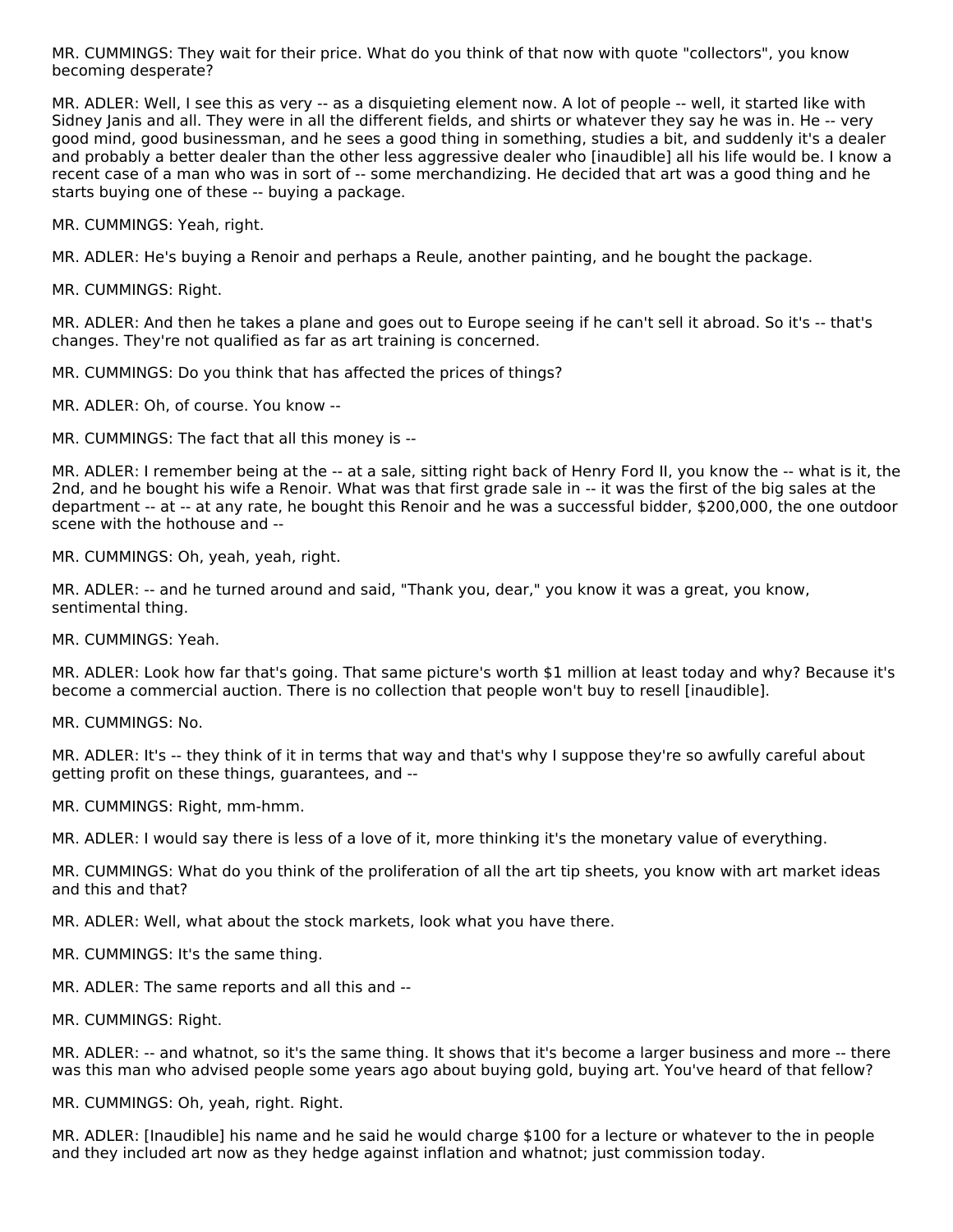MR. CUMMINGS: Have you found though that European pictures are going to Europe now or are they still coming here?

MR. ADLER: Well, depending on the economic situation. Now Spain is having a great flurry of economic affluence and they consequently were buying like mad here. Any Sorolla they can put their hands on, it could be sold instantly there. As a group I keep tab of Spanish artists. I come across one of these, would I please get in touch with this man here. He's interested in buying artists here. And this is also the same with my fellow from South America.

MR. CUMMINGS: Oh, my, yes.

MR. ADLER: See the names. Any of these artists, they have instant clients for all of them. So that you -- I sold a very important Spanish painter -- painting as an agent without ever having seen the painting. I bought them through a museum man and we'd talk about some of these and he says, "Do you know anybody who might be interested in something like this?" "Yeah, I do."

MR. CUMMINGS: Yeah.

MR. ADLER: I said, "Hold it now, what do you want for it and all?" I called Spain and he says, "Oh, yes, I know this painting. Now how can I get the money? We have to get a permit from the government and it will take some weeks. I'll give you \$5,000 extra if you can do the financing for me and get the painting. Within 12 hours the painting was purchased and paid for and arrangements made for it to go to Spain.

MR. CUMMINGS: Wow, that's fantastic.

MR. ADLER: It's unbelievable.

MR. CUMMINGS: Yeah.

MR. ADLER: But this is what I thought that depending on the country's prosperity, you know state of finance at any given time is -- Italy hadan enormous Renaissance and purchasing old art.

MR. CUMMINGS: Well, they always want things of their own country.

MR. ADLER: They follow their own country. They're chauvinistic manifestations.

MR. CUMMINGS: And what about South America, what you were just saying that --

MR. ADLER: I knew Mussolini by the way. The great art they wanted was the 19th century Italian art and [inaudible] and you know [inaudible] and all of those people there. Under this regime we'd buy this -- they want the earlier Italian art. Incidentally, tied up with that there's an insecurity on the part of these various countries, the people in these countries, as to the worth of their own money and I think the purchase of art is done while they can still find their currency interchangeable.

MR. CUMMINGS: Mm-hmm, oh, I understand.

MR. ADLER: And they would rather have a work of art than their currency. So if you find that where there is great prosperity there is also fear about how long that's going to --

MR. CUMMINGS: How long it might --

MR. ADLER: -- last.

MR. CUMMINGS: Yeah.

MR. ADLER: Yeah, it's a great hedge for them.

MR. CUMMINGS: I often wonder if --

MR. ADLER: No, it's become a commodity. You might as well trade it on the stock market.

MR. CUMMINGS: You mean Rembrandt's up today four points or something.

MR. ADLER: Yeah, depending on the trends of things. And certain painters see trends. You will find that one period -- within a given school and I'm not talking about different periods, but the Barbizon school maybe going down and the Impressionist school is going up. It's just that within the Impressionist school there is still activity.

MR. CUMMINGS: Right, right.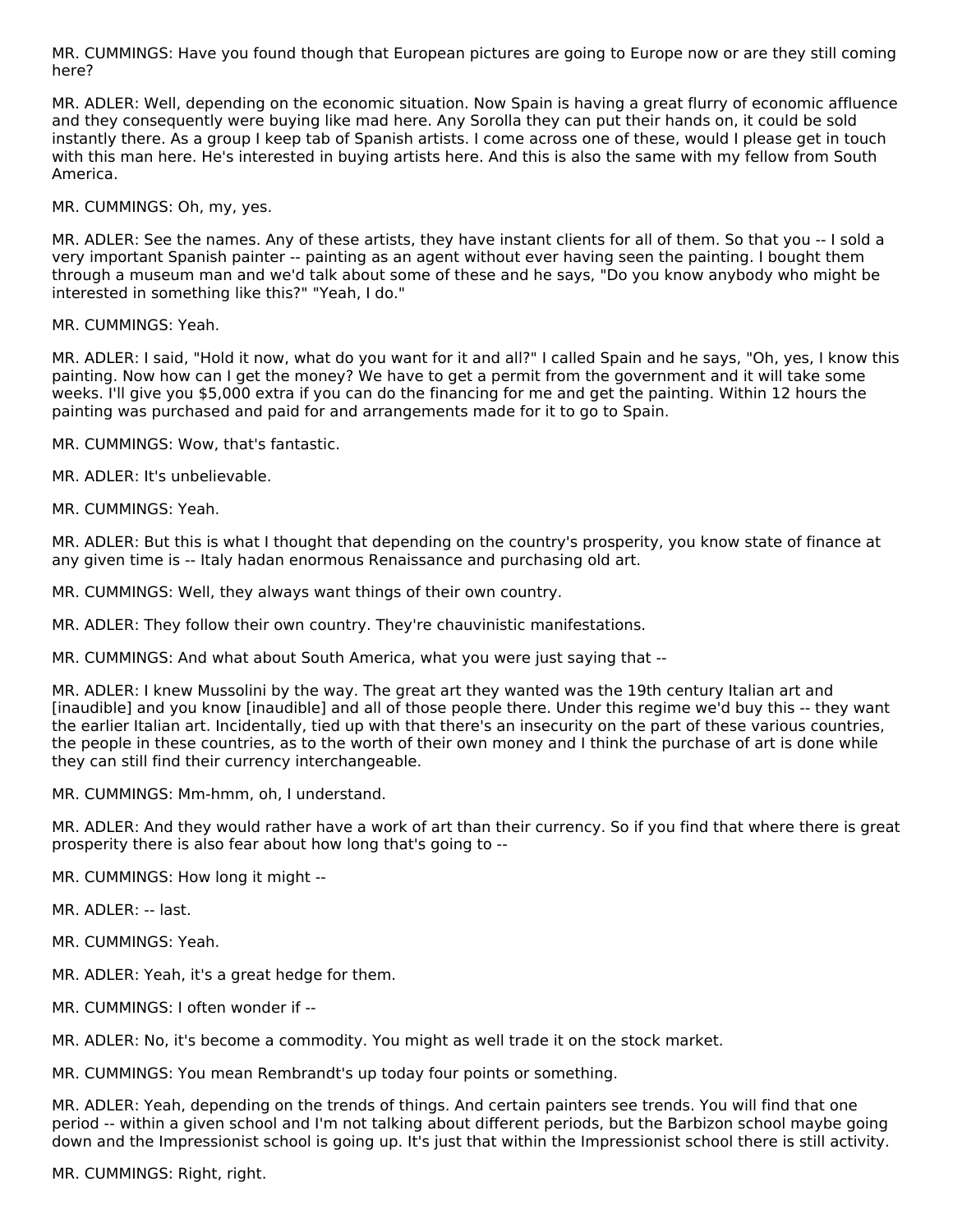MR. ADLER: And people are just suddenly looking for Renoirs and not for Pissarro and not [inaudible]. It just goes --

MR. CUMMINGS: What do you think provokes those?

MR. ADLER: Money. Money. It's the -- you may have one man who has been buying some Renoirs and that word spreads like a ripple and everybody thinks there's a great, great demand for Renoirs. If you find there's a lot of something of one or another, it always starts with the same man looking for a single Renoir.

MR. CUMMINGS: Yeah, yeah.

MR. ADLER: I know when I got a call for something of particular importance, I'll ask a number of people, "Do you know?" I don't ask them to go and ask anybody else, but they in turn, thinking they might sell that painting ask all that they know --

MR. CUMMINGS: Oh, yeah, there's a ripple effect, yeah.

MR. ADLER: -- and then it's spreading by the ripple so there may be a call for Renoir and maybe 1,000 people will be looking for a Renoir.

MR. CUMMINGS: Mm-hmm, but you know I -- one thing that has interested me is did you have in the 30s and say the early 40s a number of runners and all sorts of people around that aren't around now?

MR. ADLER: Well, there's an entirely different way. They probably did it because they were unemployed and would find something and come and tell you about something. Now these -- some of these runners, especially in France, I know some in Italy, prosper enormously.

MR. CUMMINGS: Oh, yeah.

MR. ADLER: They are now buyers on their own. You start a business that way. These great merchants that came here were peddlers. There were the -- you know our crowd -- who was that? The Manchester story about their starting with a pack on their back and they got a horse and later on, and opened up in some little town --

MR. CUMMINGS: And grew and grew and grew?

MR. ADLER: -- and grew and grew and grew this thing with art. I don't think it's any different in development than any other business really because whenever you deal with dollars and cents, you're going to get the same motivations and the same practices -- well, as they say in the movies, these MOs.

MR. CUMMINGS: Right, right, yeah. Well, do you find though that paintings are now going back to Europe or going to South America, which is almost sort of a mysterious market I think particularly?

MR. ADLER: Well, at the present moment I think art is pretty much at a stand still. In Paris things aren't that --

MR. CUMMINGS: Right.

MR. ADLER: London experienced a great deal [inaudible]. Up until now, you could sell certain English paintings by telephone call. Now they're not buying because they're needing --

MR. CUMMINGS: Their economy is --

MR. ADLER: -- they're not as healthy as --

MR. CUMMINGS: -- sort of bad, yeah.

MR. ADLER: Yeah. So well, at the present moment I think things have sort of quieted down. But usually, depending as I said before on the state of -- at one time look at how Germany was the source of --

MR. CUMMINGS: Oh, right.

MR. ADLER: They bought like mad. They were making so much money and their profit increasing. Now they've quieted down and you don't hear that much about their museums are buying and all of that. That's the east end. It just sort of goes from one scene to the other scene. I don't know what the next country is. They thought Venezuela might be a --

MR. CUMMINGS: Oh, yeah, yeah.

MR. ADLER: -- a new source. My daughter has a gallery there, the best gallery down there, and it seems like she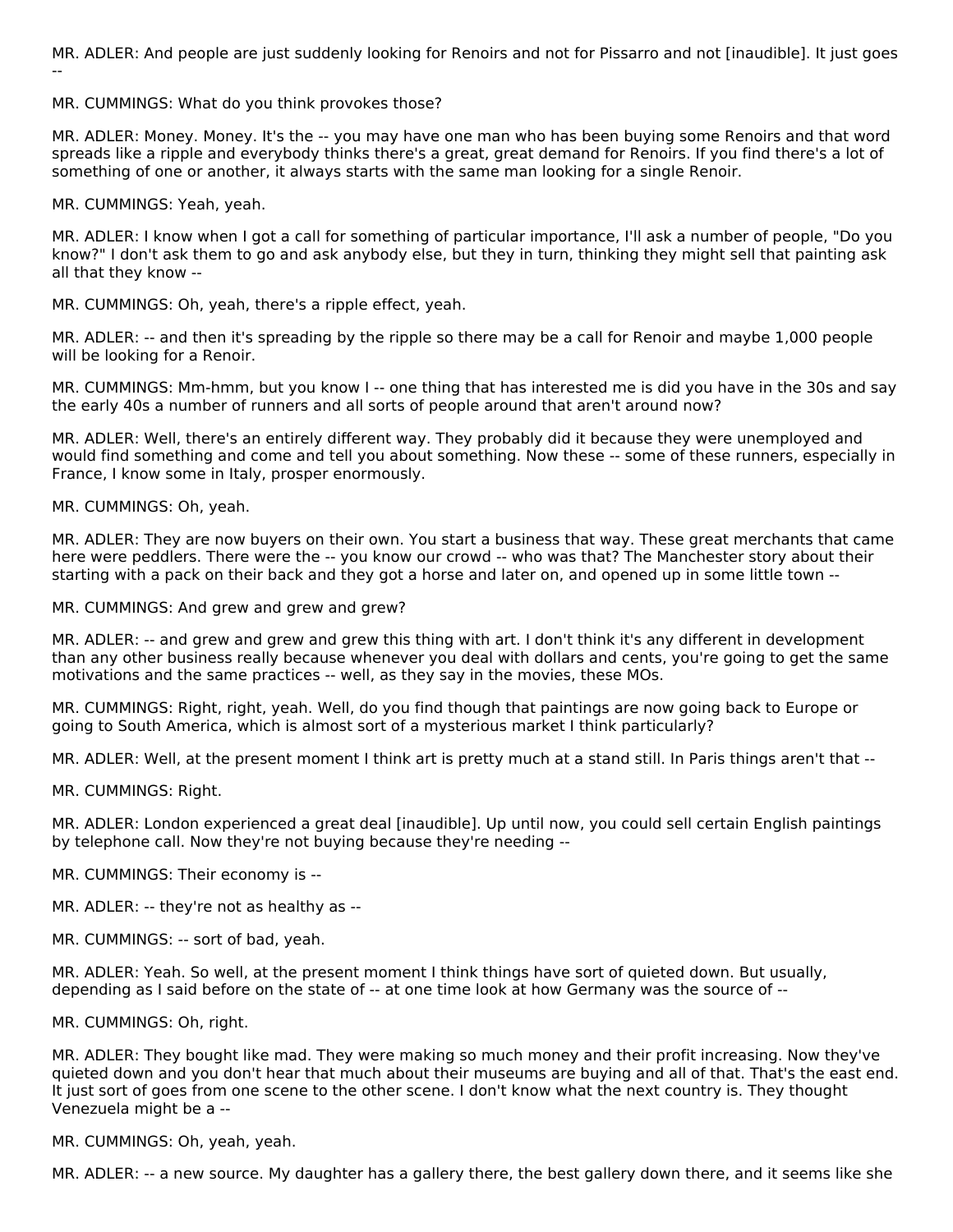would be doing it and suddenly that's quieted down.

MR. CUMMINGS: Where is that?

MR. ADLER: Well, the government is putting all its money into expansion of its social programs.

MR. CUMMINGS: Oh, I see.

MR. ADLER: It's a sort of socialist --

MR. CUMMINGS: Where is your daughter's gallery?

MR. ADLER: In Caracas.

MR. CUMMINGS: Oh, really?

MR. ADLER: Yeah.

MR. CUMMINGS: What's it called?

MR. ADLER: It's Galleria [inaudible] and now she's changed -- she has a partner with a man who used to run the [inaudible] Castillo. So it's called Adler-Castillo --

MR. CUMMINGS: Oh, yes, mm-hmm.

MR. ADLER: but yes, she's -- she's had a number of exhibitions all over the -- she's having one now in Texas. Various modern artists, she deals in 20th century art: Christo, people like [inaudible] and all of those people, Soto and --

MR. CUMMINGS: What do you think of all of that new manifestation?

MR. ADLER: Well --

MR. CUMMINGS: I mean it's very different from what you started.

MR. ADLER: -- you know you can't -- I was going to say having been brought up into the earlier forms of art, I just don't -- but I'm certainly willing to recognize and I think I can tell within its own parameters what's good and what is not good. But you know I've already had my taste about this. I certainly would love a Greek piece any time.

MR. CUMMINGS: Oh, yeah.

MR. ADLER: -- to a 20th century. Excuse me.

MR. CUMMINGS: Do you think that your architectural training was useful or that it influenced your taste a great deal or --

MR. ADLER: Well, it did make me --

MR. CUMMINGS: -- formed it in some way?

MR. ADLER: -- more flexible.

MR. CUMMINGS: Mm-hmm. [Affirmative.]

MR. ADLER: I can give you a great example here and this was Edward you know, what is it, Durell Stone?

MR. CUMMINGS: Oh, yes, right.

MR. ADLER: Some years ago he had a house to do in -- was it Oklahoma City? Yeah, Oklahoma City. A man name of Jones, he had a state agency for [inaudible] and this house was a modern house that they had bought from the Hearst collection curiously enough, these people. An enormous Georgian room and they were very fond of it. They wanted to install it into this modern room. Well, I got a call from I don't know how they -- what the connection was, would I go down to Oklahoma City with Mr. Stone and make suggestions as to how this room could be incorporated. And of course, there was nobody in his organization who knew anything about the Georgian order, you know, and the Georgian style, and details and all. So I said, "Yes."

I went down with him for the weekend, spent time going over this thing, then went back to his office. I think he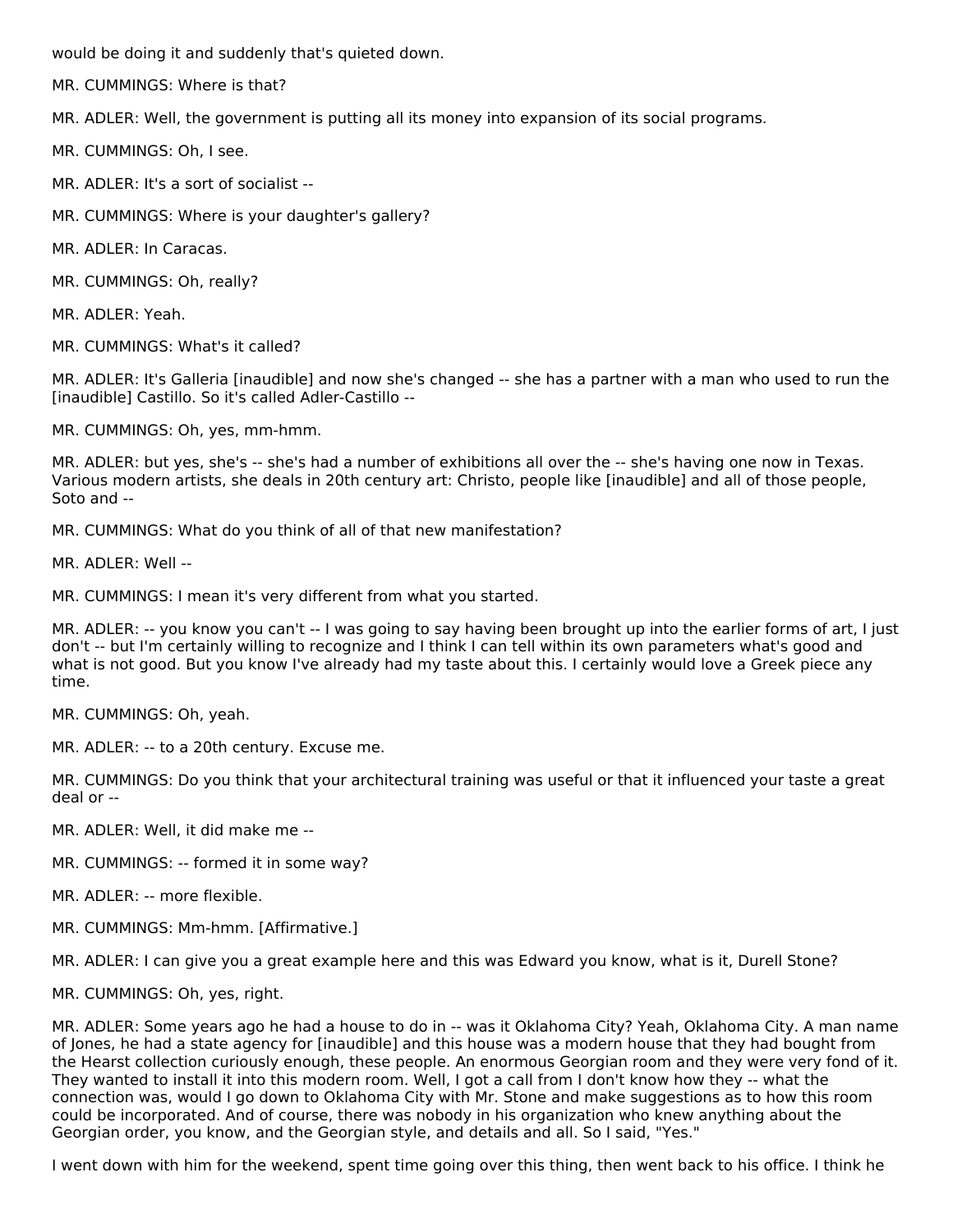was then on 62nd Street. You know he bought the building here. And I indicated how I thought I ought to be done then sent him a bill for \$1,000. He never talked to me again. I thought they ought to pay the price for them not knowing anything about styles, being an architect.

MR. CUMMINGS: How peculiar of him?

MR. ADLER: Yeah, well, he wasn't bothered with it of course, but I mean his men.

MR. CUMMINGS: Yeah.

MR. ADLER: They were probably all MIT men and I saw the stuff. It didn't do much about the orders, certainly didn't know enough to do anything responsible.

MR. CUMMINGS: Well, that's fantastic.

MR. ADLER: He never talked to me.

MR. CUMMINGS: That's terrible.

MR. ADLER: Back when we went to art school we had to learn all the orders, be able to draw them, you know, sketch them.

MR. CUMMINGS: Have you seen the Bozar exhibition at the Modern?

MR. ADLER: No, I haven't been to it yet.

MR. CUMMINGS: It's really quite something to see. Do you think though that you know, was it an aid in any way in studying architecture --

MR. ADLER: Oh, I think --

MR. CUMMINGS: -- and doing all that drawing and --

MR. ADLER: I think it's an enormous thing. It teaches you aesthetics more than anything else. You know in studying Renaissance art you had, you know, your bays that you developed and then these Italian palazzos. You would find there would be a little double column or double pilaster but then there was space. Then there was the single one over there. Then there's a little larger space and you have two or three columns and because they emphasize the center and so on, you know. But -- and in our days they thought it was sort of a form of music. You could almost play it, da-da-tada-da-tada-da-tada.

MR. CUMMINGS: Right.

MR. ADLER: You know, in other words, it had a rhythm and certain amount of relationship and I think that carries over when you -- as the golden rectangle, the golden, you know --

MR. CUMMINGS: Oh, right, right.

MR. ADLER: -- [inaudible] of fortune, you know. That is pleasing. If you vary from it, it's not pleasing. These are the general aesthetics I think which you sort of get to appreciate it innately without even being conscious of it. And I think training in architecture was just a deliberate shear choosing of proportion and style and all of that is a great help in judging a work of art that's already been done because within the -- your own sense emanates a judgment of that object by your training. I don't know. I think it's just a marvelous thing.

MR. CUMMINGS: You know once you, you know you formed Herschel and Adler or maybe even before, had you had people who were collectors who bought fairly exclusively from you or how was -- the American collector bought [inaudible]?

MR. ADLER: No, the people that I had were extremely loyal to me, bought everything from me, sought my advice in everything. One client never asked the price and that bothered the hell out of me.

#### MR. CUMMINGS: Really?

MR. ADLER: Because, "Yes, I'll have that. It's lovely. It will look awfully well in the dining room," or whatever it is. Now I didn't know they had the slightest idea of what the value was and that if I charged them my normal price, I might lose them as a client. If they think it's only \$1,000 item and here's a \$25,000 item. So I would just cut that price down to actually cost so that I could always say to them, "I'm sorry. Here it is. I paid that," but I added so little on whereas normally I could get a fair market value out of it. So that -- they got the greatest bargains in the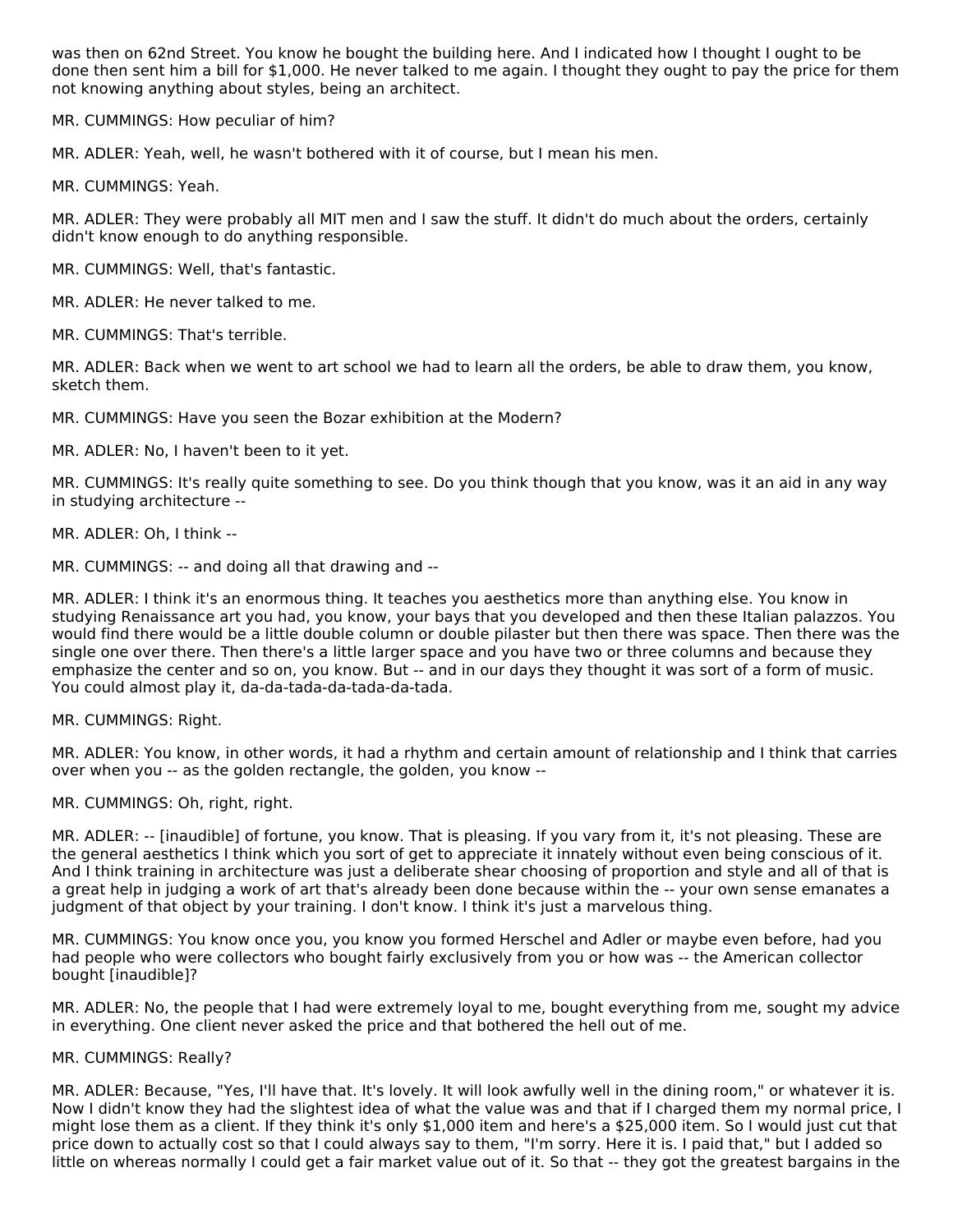world by just saying, "I'll have that."

MR. CUMMINGS: Oh, that's fantastic.

MR. ADLER: You know there's the old story that Dawson -- that was a generation -- he died, Edward Dawson. He hadn't -- he was the first partner of -- he came and opened up Devine's here. Then Lord Devine made him join his brother. That's the -- you know Charles --

MR. CUMMINGS: Oh, yeah, Charles of London, yeah.

MR. ADLER: -- of London, yeah, and then Charles went out for himself and Dawson went out for himself. But at any rate, he was with Devine in London first and the story was that Morgan came in and saw a set of tapestries. And he asked the price of it and Dawson said to him, "Forty thousand." So he -- meaning \$40,000 you know in American. He says, "Pounds?" and Morgan said, "Oh, of course, of course, of course." So you see price in those days didn't really -- that's a very apocryphal story. I don't know if it made its way in those days, how carelessly people bought and had no idea of value.

MR. CUMMINGS: Do you find there are collectors though who really study the artists or the designers --

MR. ADLER: Yes.

MR. CUMMINGS: -- and really know what they're --

MR. ADLER: Now, because of the monetary considerations, they study it very much more than we would study it then.

MR. CUMMINGS: Hmm.

MR. ADLER: They -- many of these people -- well, there was -- let's say people in various business, mundane businesses, they ran their business here with an iron hand and got quotes on the material and all of that sort of stuff, and their production costs were carefully analyzed. They applied the same technique, you know, to their buying of paintings.

MR. CUMMINGS: To their collections, yeah.

MR. ADLER: They could call Sotheby's from here in London, "What is this picture there? Is it -- how good is it? What do you think of that?" then call another dealer, "What do you think of that?" They had every book on this stuff and yes, the even left at home at night -- I mean when they went home at night they picked up that book, and changed their ways of life, you know.

MR. CUMMINGS: Right.

MR. ADLER: Instead of being playboys, the Cadillac, all this stuff, the gambling they then went in for paintings and they changed their pattern of life enormously. Also it brought them great respectability because as their buyers, they went to openings, met new people, went to museums, met new people, and their whole pattern of life changed. It's amazing. The people that I've known over the years how they've become entirely different people.

MR. CUMMINGS: What is --

MR. ADLER: Well, let me give you a great example.

- MR. CUMMINGS: Yeah, that's marvelous.
- MR. ADLER: You know the Horowitz's?
- MR. CUMMINGS: Right.

MR. ADLER: The Horowitz collection, you know, there's a great collection there. They bought their first painting from me. I think as a matter of fact it was our little Robert Enright Museum on the beach there. So they became interested in buying and did a great deal of buying, and went to exhibitions and studied it, and read books and all that. You know their life pattern is so different today than it was in the days when they first started collecting.

#### MR. CUMMINGS: Really?

MR. ADLER: They are known everywhere. They have this show in the Met, they're invited to everything, and they've become important people because they're the collectors and they knew a great deal about it. They -- on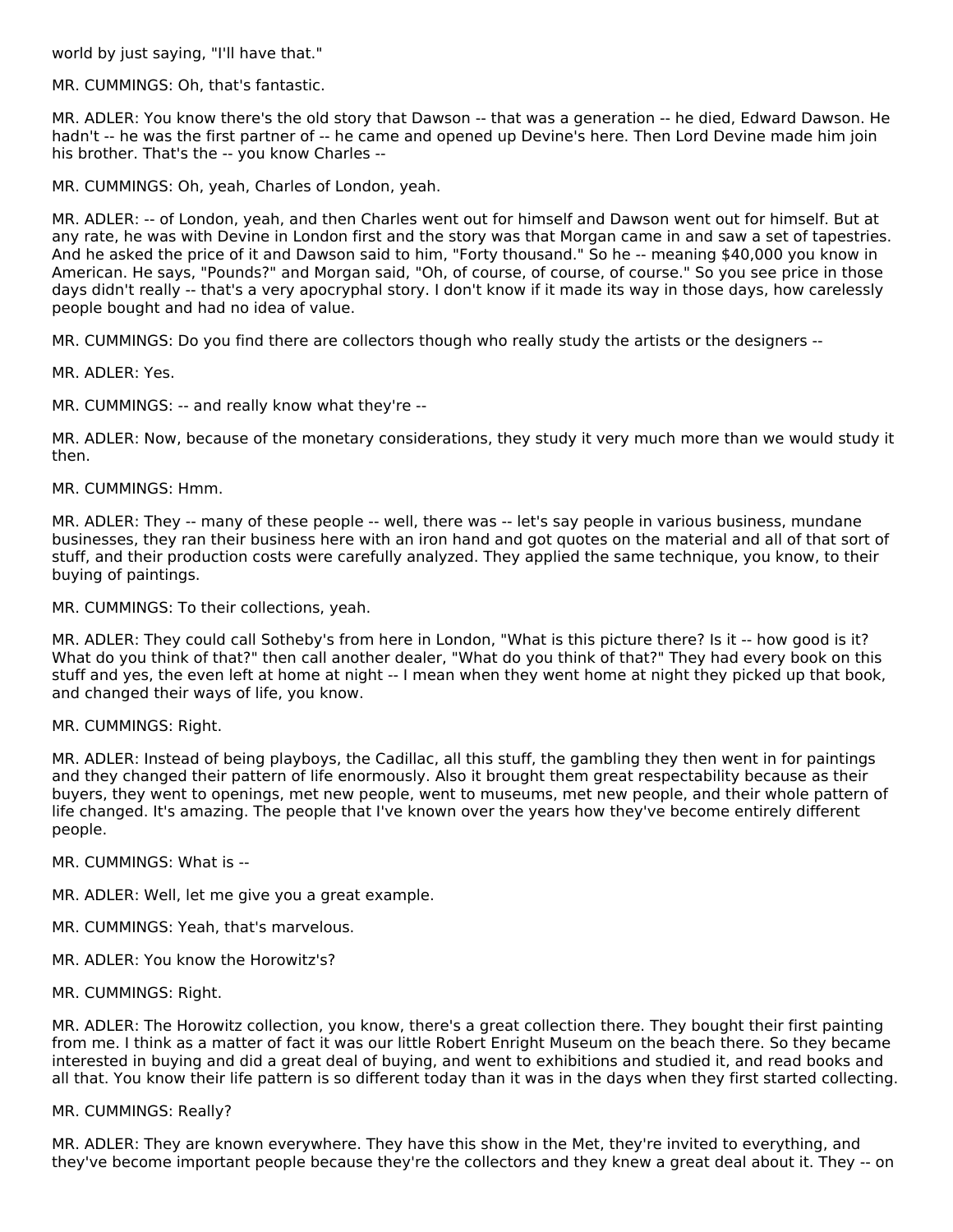Saturdays they would go to every place. You could count on them like clockwork appearing you know at 2:00 at your gallery. From there they went to this gallery, to that gallery, bought well. I think they've increased their capital enormously in value.

MR. CUMMINGS: Wow, that's incredible.

MR. ADLER: And it's a whole way of life for them now. It's all -- you know Margaret is very close to us. Yeah, she would bore the hell out of me because she'll say, "Now let's talk about art."

MR. CUMMINGS: [Laughs.]

MR. ADLER: And so there's nothing else in the world, you know. There's a whole wide world outside of it.

MR. CUMMINGS: Yeah.

MR. ADLER: And here she wants to talk about painting and what is involved, yeah, this and that, the school of you know around the [inaudible] or Chase or somewhere in that area.

MR. CUMMINGS: Yeah, all Impressionists, yeah.

MR. ADLER: There are other things people like to talk about.

MR. CUMMINGS: Yeah, but I think it does change the collector's life.

MR. ADLER: Completely.

MR. CUMMINGS: In incredible ways.

MR. ADLER: Great effect. The new friends that they -- well, how about the dealer's life? Now I'd meet people - we had an opening last night. There was David Rockefeller was here and of course the Blums were very prominent people financially and socially up to a point. And they had Mrs. Lawrence Rockefeller here. They had the Strauss's here that were related or something like that. Now these are new people that I met. I met some of the Blums children. One is a lawyer up in charming Lakeville, very well read in points of view. I find they're great friends of the Gilbert Harrison and because of all the New Republic and I had had dinner with him just days before.

Well, this opened new avenues, expansion, your new way of life, new facts that you never knew before, new relationships you never knew. So that the art world is an entirely different world I would say than any other world. It's man that his aesthetic best. When you meet a man, a tycoon, who can be the [inaudible] or Norton Simon.

MR. CUMMINGS: Oh, right.

MR. ADLER: I wouldn't want to be a man who would do business with him on the industrial field, but when you deal with him in painting, he'll discuss every facet and study. He's called everybody under the sun and then he's so sure about a painting. Well, he's a different person entirely when he's involved in an art discussion then he is as a man in the business world.

MR. CUMMINGS: What do you think the appeal to a person like that is to collect art? Is it -- does it --

MR. ADLER: Well, we all have aspirations within us, I think, philosophically speaking to better ourselves, to make a better life. You start into the business world, you're cutthroat, you're ruthless, you do a lot of things that -- just to make money, and suddenly you get into another field where you can talk about the fine points in one's life, the beautiful drawn lines, the beautiful composition of something, the arrangement of color. It's like love vis-àvis business, you know.

#### MR. CUMMINGS: Right.

MR. ADLER: You're much more tender than you would be in your business [inaudible]. Well, it's the same thing. It's breaking away from the every day world into another world. Why does one have religion or why does one have a sense of morality? It's your -- it's a sort of some ennobling of the human being and I think art approaches that. Why did you have so much in the early days that there's no -- practically art -- art is practically all -- are you going, dear? All right, good.

Early art, the church picked up on that almost immediately. All the paintings of saints, there's very little other art than religious art. That helps to promote the, you know, the emotional religious feelings.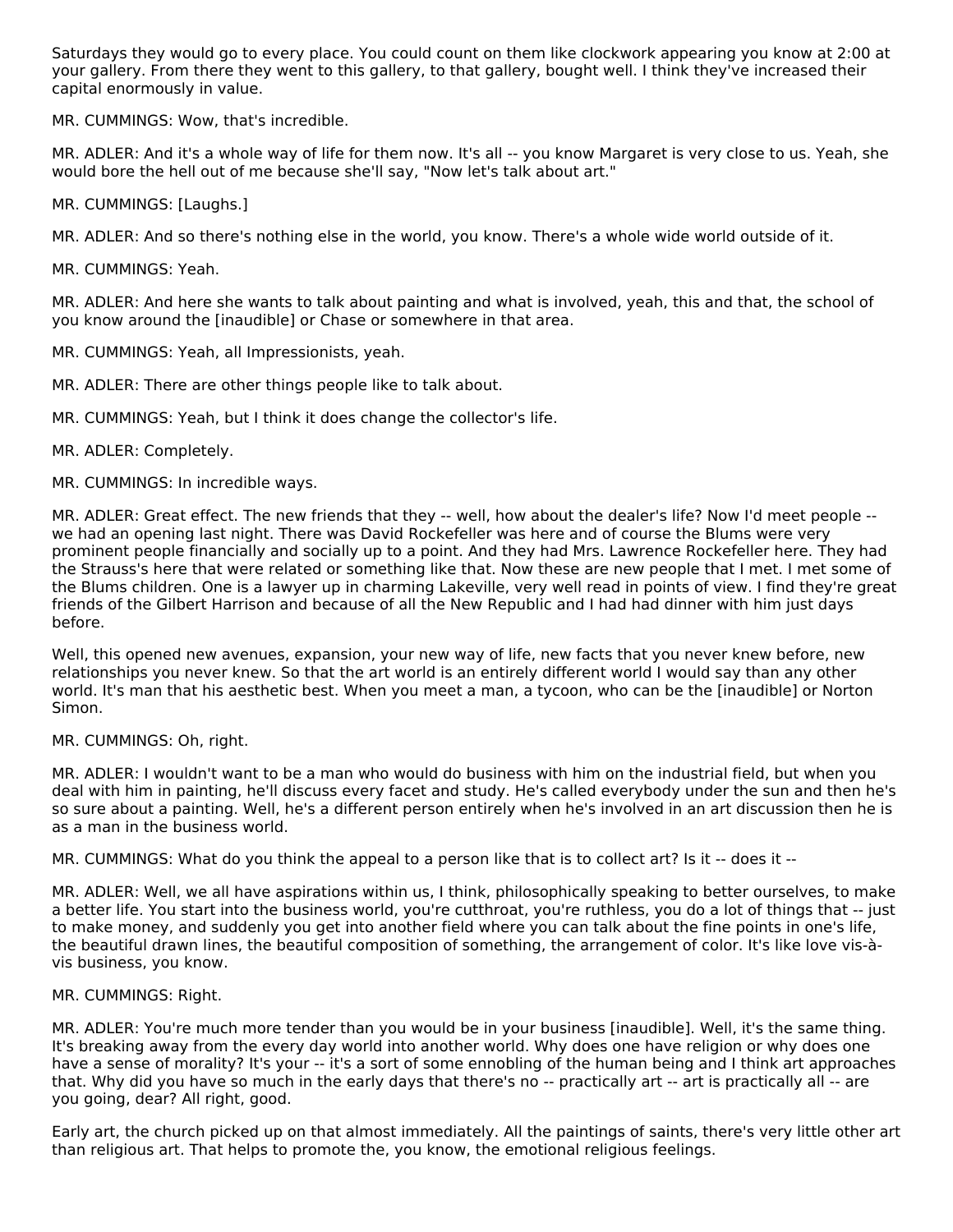MR. CUMMINGS: Well, how -- one of the things that is interesting is when you had the Herschel and Adler organization, you started representing living artists sometime soon there.

MR. ADLER: Well, we never were very --

MR. CUMMINGS: Not very many though but there were --

MR. ADLER: I suppose for the simple reason that we stayed a representational school and oh, we did so much in the old painters, you know, not non-living. In fact the [inaudible] on our walls, the paintings that -- of the new artists wouldn't bring the returns, I guess that would be the thing. Later on we began to get qualms of conscience you know and devote space to living artists. We never quite hit the right ones. We just weren't innovative enough. We didn't have the organization to spend the time in developing them and doing justice to them. In fact, if there was anybody real good I would say to them, "Look, I think you're in the wrong place with us. We just can't devote the time into promoting. You need somebody to promote you."

MR. CUMMINGS: Right, right.

MR. ADLER: And you'll notice that those galleries that do best with the artists are those with living artists exclusively.

MR. CUMMINGS: Right, right.

MR. ADLER: Rosenstein really couldn't represent. They'd get a few people and did it very fast --

MR. CUMMINGS: Yeah, it doesn't work, yeah.

MR. ADLER: -- for them and any of the other artists. Knobler's [phonetic] the nearest to it, the old Knobler's --

MR. CUMMINGS: Right.

MR. ADLER: -- because they had a bigger organization and secondly, they never had a stock of their own really in the last number of years. Ninety percent of their things were on consignment and others they sold on a commission basis so that they could devote more time and to these -- and they have a very good name and could attract rather important artists, or steal an artist from another gallery.

MR. CUMMINGS: Yeah, I was amazed at how small their stock was when Hammer bought it.

MR. ADLER: Yeah.

MR. CUMMINGS: There really is very little.

MR. ADLER: Well, that has been going out for many years. I'm very close to Bill Davidson, very close to him for many, many years and I would know what their policy was, that they would have huge offers, \$10,000 for a painting. He could come along and say, "Well, I think if you consigned this we could get you \$20,000 for it." Now mine was a cold cash offer. His was, "I think we can get you \$20,000." Well, that's -- 10 to 20 appeals to that person an awful lot and, "I can afford to wait." And then they'd get somebody and perhaps have an offer of \$12,000 or maybe even \$10,000 and say, "Well, I thought we could. We showed it to all of our people. That's the best we could do." In the meantime, he took a little piece of it.

MR. CUMMINGS: [Laughs.]

MR. ADLER: So that was a maneuver they used over the many years and it was very successful. Well, then there was some very interesting quarrels there. I know all about it.

MR. CUMMINGS: That got very sticky.

MR. ADLER: And it got very sticky there. I know it broke up in the factions and it had to be inevitable.

MR. CUMMINGS: What do you think -- you know there really are no large firms like with Marlboro might be one of the few international art firms these days.

MR. ADLER: Well, there is series -- well, Wildenstein of course, they're the largest by far.

MR. CUMMINGS: Yeah.

MR. ADLER: They have branches -- not -- don't have to but they're an international money organization. I would say Wildenstein is a billion dollar corporation.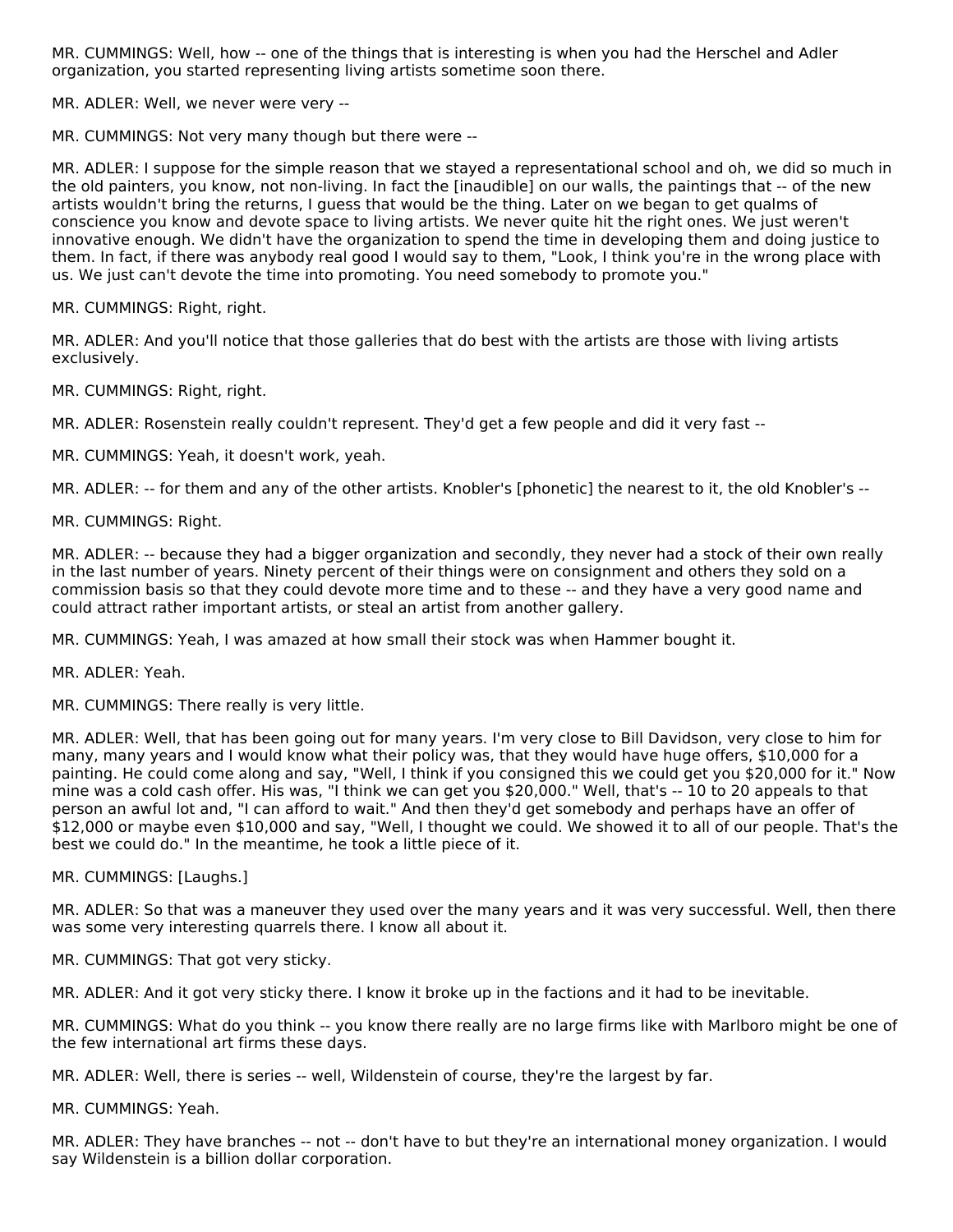MR. CUMMINGS: Really? That big?

- MR. ADLER: I'm almost willing to wager.
- MR. CUMMINGS: With their different offices and agents and --

MR. ADLER: Their stock.

MR. CUMMINGS: Their stock, yeah.

MR. ADLER: I remember many years ago it was estimated their worth was about three or four hundred million dollars. Now, you just think about the increments of these things that they have, all their [inaudible] and --

MR. CUMMINGS: Oh, yeah.

MR. ADLER: -- all this and money. And then they have the maneuverability more than me.

MR. CUMMINGS: Let's not get into that.

MR. ADLER: [Laughs.] I think it was shown in this Marlboro trial there recently. Well, you know about the --

MR. CUMMINGS: The Rothkos.

MR. ADLER: Oh yeah, the Rothkos, yeah. Incidentally, he's a classmate of mine at Yale, Mark Rothko was.

MR. CUMMINGS: Oh, really?

MR. ADLER: He was -- and [inaudible], you know.

- MR. CUMMINGS: Mm-hmm. [Affirmative.]
- MR. ADLER: You saw how they worked those things.
- MR. CUMMINGS: Oh, yeah.

MR. ADLER: So I'm sure -- no, it's big business and there are big business firms dealing in art, yeah.

MR. CUMMINGS: Do you think the money has become more important than the art [inaudible]?

MR. ADLER: A while ago, by the way, you couldn't tie [inaudible] down to anything, in the [inaudible] or anything --

MR. CUMMINGS: Oh, I know.

MR. ADLER: -- to anybody; completely judgment proof or whatnot. Poor boy.

- MR. CUMMINGS: Oh, he'll survive I think.
- MR. ADLER: Yeah.

MR. CUMMINGS: Yeah. But do you think though with some of those international operations, the money becomes even more important than the objects?

MR. ADLER: Well, I think it is a completely banking business.

MR. CUMMINGS: Mm-hmm, mm-hmm.

MR. ADLER: Oh, sure. What puzzles me are these funds though, the [inaudible] you know --

MR. CUMMINGS: Oh, yeah.

MR. ADLER: -- where they bought [inaudible] and these funds that Modaco [phonetic], whatever the heck his name is and these firms are, with almost unlimited money, what their modus operandi is. They buy things at times when you wonder why the heck they would buy that much and whom they sell to.

MR. CUMMINGS: And pay those prices.

MR. ADLER: Yeah, pay those prices.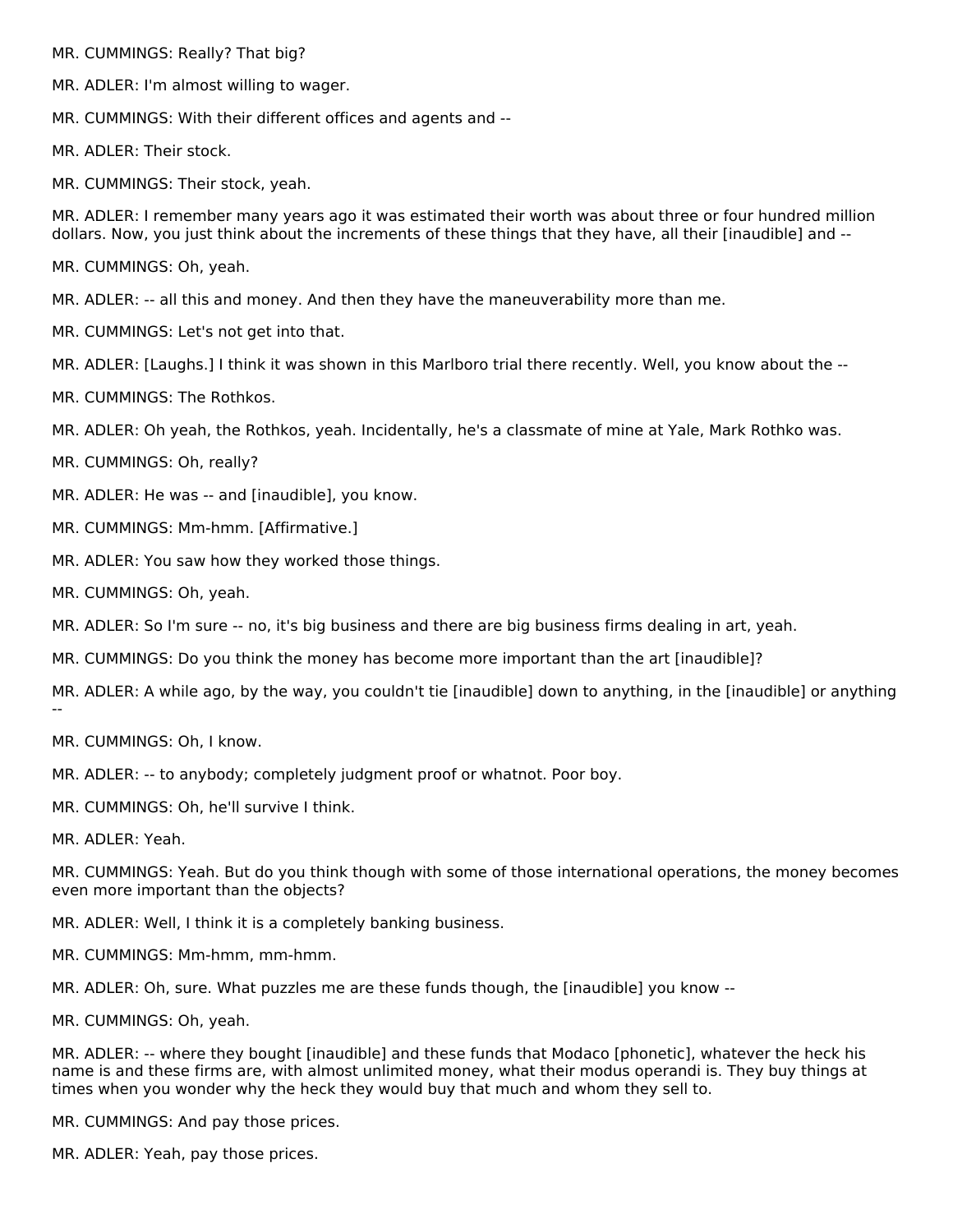MR. CUMMINGS: Yeah.

MR. ADLER: I just don't understand that. You can surmise a great many things, you know. Illegitimate money can be put into the art world that way and a painting doesn't talk and you know. I don't know. I just don't know what it's all about.

MR. CUMMINGS: Well, it certainly is become enormous amounts of money involved.

MR. ADLER: I imagine these people, they're just -- they hear that as some commerce have always maintained that the value of money goes down constantly. The dollar of the revolutionary times in America is quite different than dollars today.

MR. CUMMINGS: Oh, that's true.

MR. ADLER: You can now buy 100 to 1 and they feel that the course is going to continue as time goes on, and perhaps they're right in terms of \$100,000 you pay for a painting today. The million dollars would be just the value of money had changed so much.

MR. CUMMINGS: Well, it's interesting you know that American paintings have become million dollar paintings.

MR. ADLER: Yeah.

MR. CUMMINGS: Resell.

MR. ADLER: Well, that can only be because as I said before the competitive nature of the art dealers and adopting it as a wampum --

MR. CUMMINGS: Right, right.

MR. ADLER: -- yeah, pretty poetic all at -- it's a commodity of exchange.

MR. CUMMINGS: Yeah. You know one of the things that -- well, many -- I mean there are so many things here. You did a number of exhibitions using American paintings once -- I mean after the Herschel and Adler.

MR. ADLER: Yeah.

MR. CUMMINGS: And I remember thinking how 18th century, 19th century paintings didn't ever --

MR. ADLER: Oh, yeah we -- well, we spaced it. Altogether we had two departments later on when we got hold of Stuart Feld.

MR. CUMMINGS: That magic name.

MR. ADLER: There was an emphasis, and this is one of the reasons I -- complete let down of the European market and emphasizing anything on the American, which I suppose made some good business sense. But the money factor isn't everything you want in life. It's that American can be bought cheap and sold very dearly; a great deal of profit can be made. A lot of people don't even know what they had. They would sell something to you for nothing and you get an enormous price, you step ahead of them in your scholarship --

MR. CUMMINGS: Right.

MR. ADLER: -- and that sort of stuff. But we've had some very important European shows. I think we had the best Dupree show held in America. We had probably the best Boudin show ever held in America. We've had a great Durand show, the first time ever that the moved the pictures to a business firm --

MR. CUMMINGS: How did they do that?

MR. ADLER: -- and out of the country. Madam Voltaire; very good friend of mine. That's part of the pictures she gave to the Louvre. She [inaudible] to have them lend us the things, yeah. Yeah, we're very close friends. She was the first madam of Paul Guillaume.

MR. CUMMINGS: Right, right. It -- you know, did you observe something about the market to start handling American work --

MR. ADLER: Yes.

MR. CUMMINGS: -- to the extent -- I mean there were indications that this was --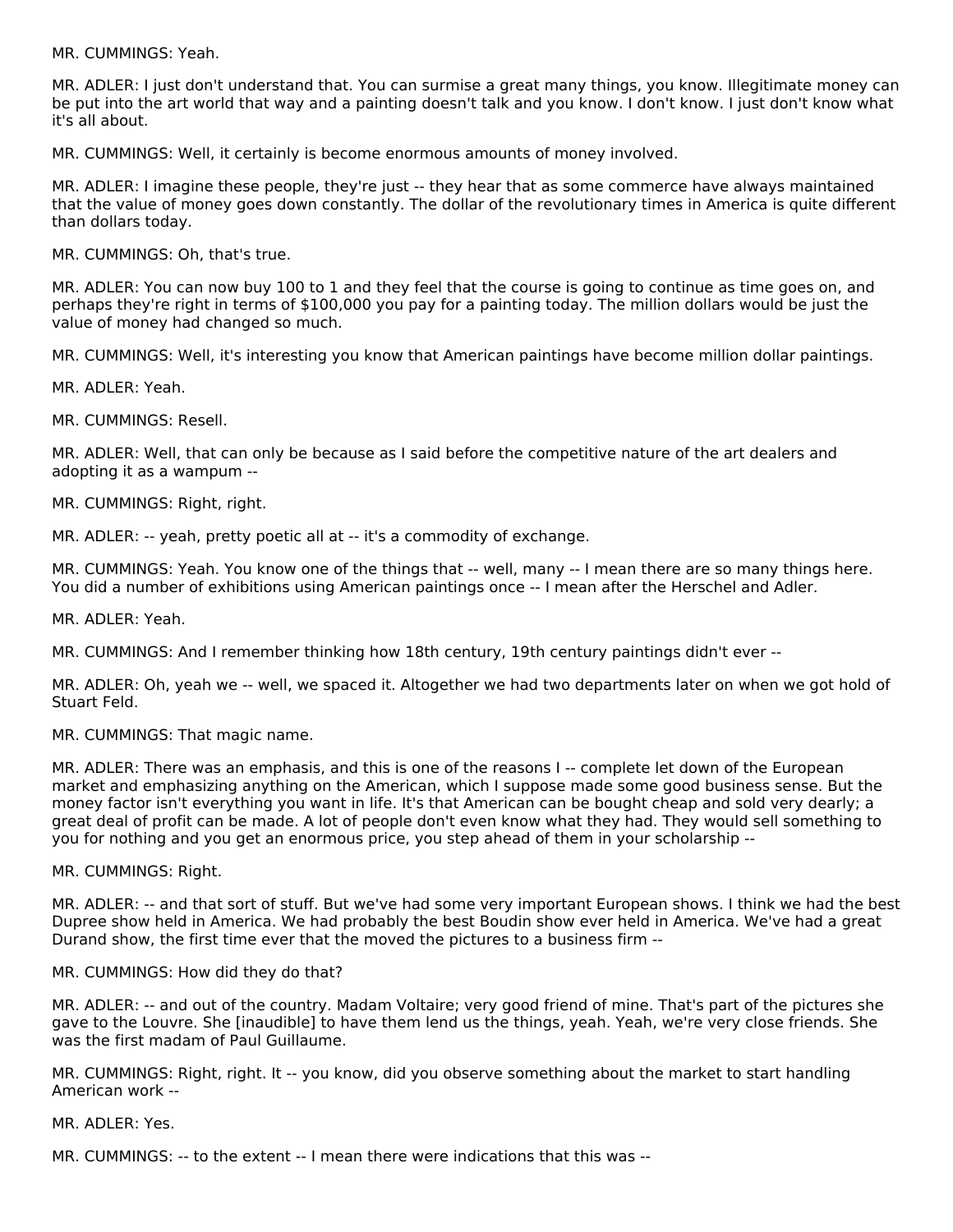MR. ADLER: Well, because this was the time when the European things began to skyrocket and get scarce.

MR. CUMMINGS: Right.

MR. ADLER: Whereas the whole wide world of American paintings, the museums didn't have -- so many new museums started.

MR. CUMMINGS: Right.

MR. ADLER: They certainly wouldn't have enough of that. Yes, so I saw it and that's why I brought Stuart Feld in. I was the one who brought him in, much to my later -- I had no idea about him. But at any rate, I don't want to get into that part of it there. But I did that deliberately and thought eventually that we'd have a younger man to take over the business.

MR. CUMMINGS: Right.

MR. ADLER: It was my intention to do it, but it's where you've got --

MR. CUMMINGS: Exploding --

MR. ADLER: -- [inaudible] kind of a story about it.

MR. CUMMINGS: Well, we've only got a couple of minutes left on this side.

MR. ADLER: Yeah.

MR. CUMMINGS: Yeah.

MR. ADLER: No, yes, I did foresee that American thing would go. But that also will achieve its ends soon, too. As you sell enough of it you give representation to the museums, they'll stop buying them the same as any other. You know all the great examples will become scarce. There certainly -- I mean there are a limited number of Churches and the Cohens and things like that.

MR. CUMMINGS: Right, oh but then another period will rise up, don't you think?

MR. ADLER: Well, that's when you're going to run into the --

MR. CUMMINGS: The same thing?

MR. ADLER: No, the abstract American art, abstract and Impressionism, Impressionists, anything you want but it will be a new school which they're not conversant with. They don't know anything of these new trends, not at all.

MR. CUMMINGS: You did an exhibition though as I remember in the 60s at some point that was of modern, very modern paintings.

MR. ADLER: Well, we -- I thought I'd try that and there's another thing. We had a man whom we thought would be good for us who would try for a series of exhibitions, see if we couldn't get into the 21st century art.

MR. CUMMINGS: Right.

MR. ADLER: -- art and we spent a considerable amount of money. As a matter of fact, prior to that, I had a friend, the head of the Whitney. It was before that. What was the name of that --

#### MR. CUMMINGS: [Inaudible].

MR. ADLER: Yeah, [inaudible] came to us and said, "There's a group of artists," they wanted to act as a group, about eight of them I think, would we be willing to take them on and go into the [inaudible]. I think each and every one of them has made his mark since then. But they were very demanding. They wanted to alter the premises and make it a much more modern looking structure. And there were various other conditions and all, which I suppose could have been done. But then I asked him something that I -- and maybe I'm naïve. I said, "Before we go ahead any farther, could I see examples of any academic work that you've done that would tell me that you have the" -- they were comparatively unknown then, "that you have the proper disciplines to do what you want to do, that it isn't a gimmick?" and they turned me down cold and I was adamant about that.

You know most of these modern artists, Picasso if you want to go overseas, they could do a Dufy [inaudible]. He could do a drawing that rivaled a Michelangelo. In fact, he copied -- two days before he died he did a drawing, a copy of a Michelangelo old Moses or something like that with all the intricacies a drawing. He did that and almost you can hardly tell them apart.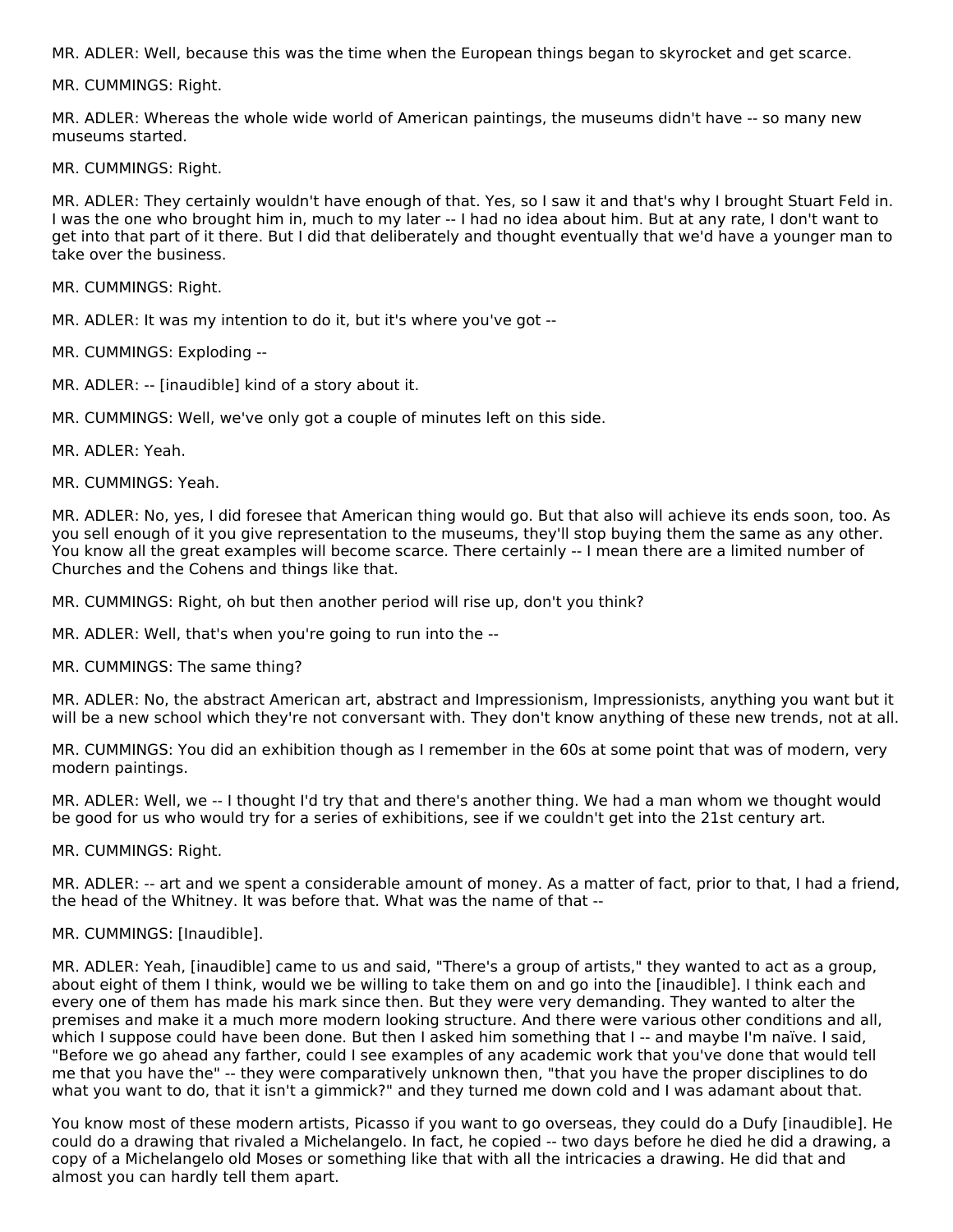MR. CUMMINGS: That's fantastic.

MR. ADLER: They had these technical disciplines that they could do this. So they refused it.

MR. CUMMINGS: Well, I --

MR. ADLER: You know or they could study a man like Paulo Ochelo [phonetic], wherein profile by thickening the lines ever so much there, you suddenly felt the roundness of the nose. You felt a plane develop, just by a mere thickening of a line and letting it go a bit. Picasso had that gift, you know.

MR. CUMMINGS: What he could do with a line was incredible.

MR. ADLER: Well, that's right and I thought that heck, if these people were serious artists they could do that, too.

MR. CUMMINGS: Mm-hmm, mm-hmm.

MR. ADLER: Are we about through now?

[END OF TAPE 2.]

MR. CUMMINGS: It's side three. It's the 26th of November 1975, Paul Cummings talking to A.M. Adler in his office. Which is a very interesting point and I think --

MR. ADLER: Which is -- that's when American became sophisticated in art I think. I think that's a real turning point. Up until then, you can gather through books like Berman's book on Devine and those, you know.

MR. CUMMINGS: Right.

MR. ADLER: How all these firms were European oriented and with the American emergence, sort of collectors like Morgan, Alderman and people like that who went abroad to seek these paintings, you had very little Europe - - or America -- European influence on America directly. It went to -- everything was oriented towards Europe, so that when Devine came here, went down on the 23rd and Fifth Avenue, also several Durand as well I noticed were in that 23rd and Fifth Avenue, all down in that area. They came here to exploit the American market because of the few people that were buyers.

MR. CUMMINGS: Right, right.

MR. ADLER: Mary Costano also you see is going to Europe to paint and got into the whole Impressionist group. Then she came over here and tried to sell the Europeans to see if people up in Boston --

MR. CUMMINGS: Oh, yeah.

MR. ADLER: -- or those people down here in -- her own family in Pennsylvania, Philadelphia were introduced. Mrs. Habermeyer, people like that started collecting, so that the general tendency was to go abroad to buy art.

MR. CUMMINGS: Right, that was probably the grand tour kind of thing.

MR. ADLER: That's right, more [inaudible]. Now with the emergence of American money and power and a little greater awareness, some of the dealers came here. But that was just in the isolated cases and in cases where the demand was very much, you know, established at this time in some Impressionist paintings, Chinese porcelain, and various collectors of that sort of thing, old masters.

MR. CUMMINGS: How did you find to -- up to the time of World War II, the arrival of these dealers, did they open the market up for you or did they --

MR. ADLER: What they did --

MR. CUMMINGS: -- offer competition or --

MR. ADLER: -- basically was -- well, of course, that's the whole idea and until then, I may have mentioned that we bought a figurine -- figure head at Borobudur --

MR. CUMMINGS: Yeah, right.

MR. ADLER: -- for \$75 and I got the composition from Mrs. Miller, the daughter of Mrs. Whitney. They thought it would look cute on the fireplace.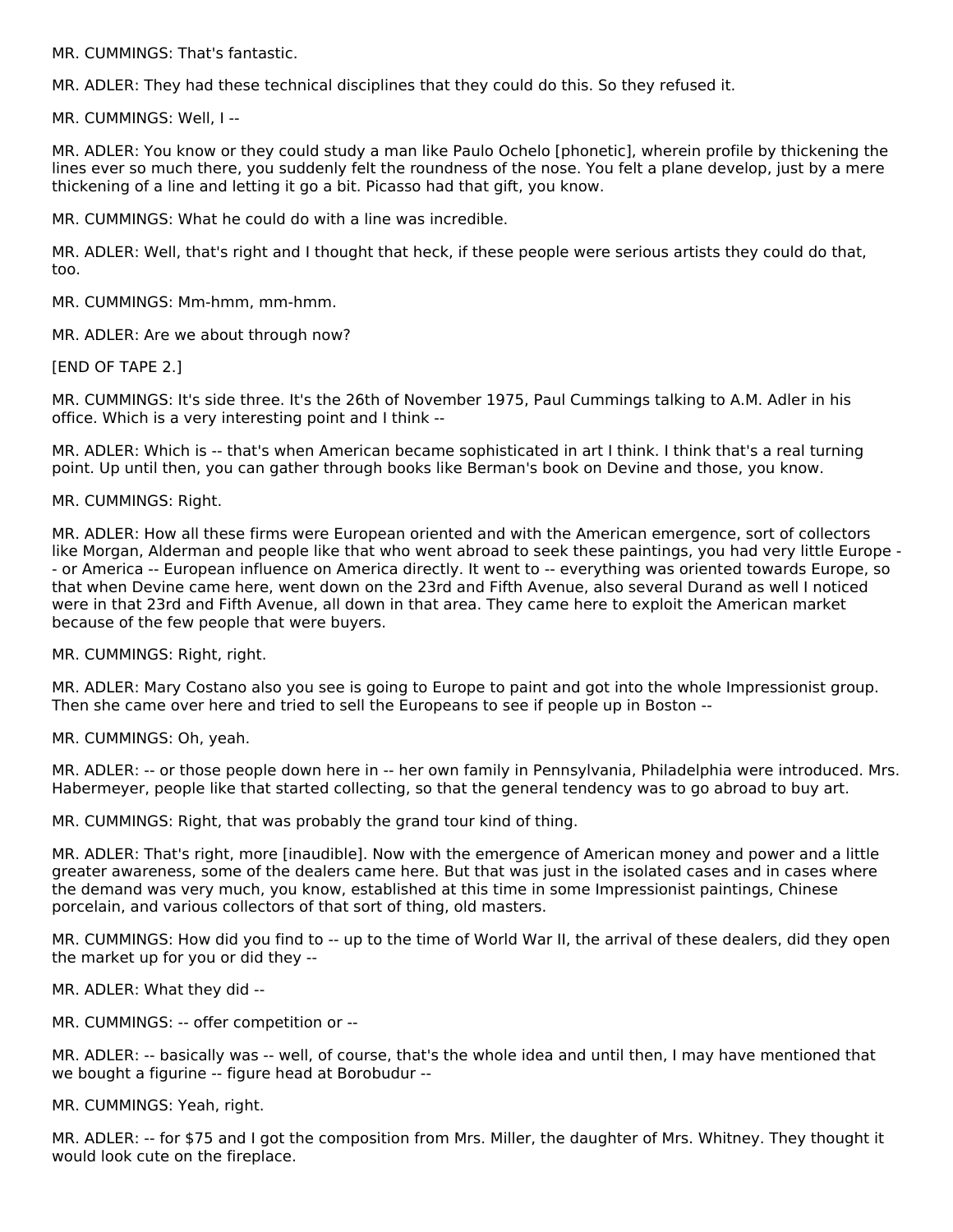MR. CUMMINGS: Right.

MR. ADLER: That was the type of accounts that you had. There were very few people who knew anything about Renaissance and gothic art. They were mostly general antique dealers, rug dealers, tapestries or looms at this time. It was entirely different oriented art directed.

MR. CUMMINGS: What do you think caused the shift in taste?

MR. ADLER: Well, the shift came about -- that's when -- war, just prior to 1938 let's say, when a lot of these people left, especially France being menaced -- the French dealers, and then the -- a lot of the German dealers, a man like Fleischman from Poland.

MR. CUMMINGS: Oh, yeah.

MR. ADLER: These were people who had quite a bit of knowledge. A lot of them had a great deal of knowledge, like the Rosenberg and [inaudible] crowd. You had these people from Italy who came in, Bacci and Gurand and D'Señ i [phonetic], and also from France came Helft, who was once president of the syndicate there, the silver -- French silver experts. You had others who were interested in like Mrs. Thor, who I already mentioned, who were here prior to this and there was a -- was somewhat my mentor. You had many people like that in Europe who came here.

Now these were experts in their lines. The main source of their goods and all was in Europe because it --

MR. CUMMINGS: Right that --

MR. ADLER: -- had all European art. And they have great collections, many of these people, three, four generation dealers. So when they came here naturally the only field open the them was the American field and what you -- they could get out of auctions for the Hearst stuff or whatever was there, that's where the activity began. And being concentrated in a much more limited market, the rivalry, the bidding became more intense --

MR. CUMMINGS: Oh, right, right.

MR. ADLER: -- and also you had to know your stuff. You had to do a little more research and all. You just didn't buy it for \$50 and you'd take your chance and maybe it would turn out to be a masterpiece because you could not longer buy it for \$50 and you'd have to pay \$800 or \$1,000.

MR. CUMMINGS: Because there were more people out there? Sure, yeah.

MR. ADLER: So you had to know -- exactly right because they knew. So that's why I say that not only did the dealers have to become more sophisticated, but with the rising prices and all I think people had to become more sophisticated. I mean it put greater pressure -- and here's another thing. A great many Europeans came here who left with some -- with money like Baron Kessel with a great deal of money, stimulated the market way beyond all proportions, and others came and made fortunes in real estate and all. They've continued collecting or recouped by buying and replacing that old stuff, lost or confiscated or what. So that I would trace the whole development of -- the art expansion of the art trade to the --

MR. CUMMINGS: To that period.

MR. ADLER: -- the influx of the European dealers and collectors.

MR. CUMMINGS: What do you think caused the shift in taste from, you know the tapestries and paneled rooms and things like that?

MR. ADLER: Well, I think I mentioned that to you before. For one thing, tapestries and Renaissance furniture and all that called for large spaces, high ceilings and all.

MR. CUMMINGS: And so apartment life mitigates against that?

MR. ADLER: So -- and even apartments here were eight or like nine 65th Avenue when the Dr. Saddlewhite [phonetic] who was -- had a great collection. I think he gave it all to Louisville if I'm not mistaken. But he had duplexes. It was all, you know, highly possible to have and that's one thing. The other thing is that it's like your clothes, you know, it makes a whole cycle in style. The building in Florida --

MR. CUMMINGS: Right, with the [inaudible].

MR. ADLER: -- with all the -- I mentioned that before --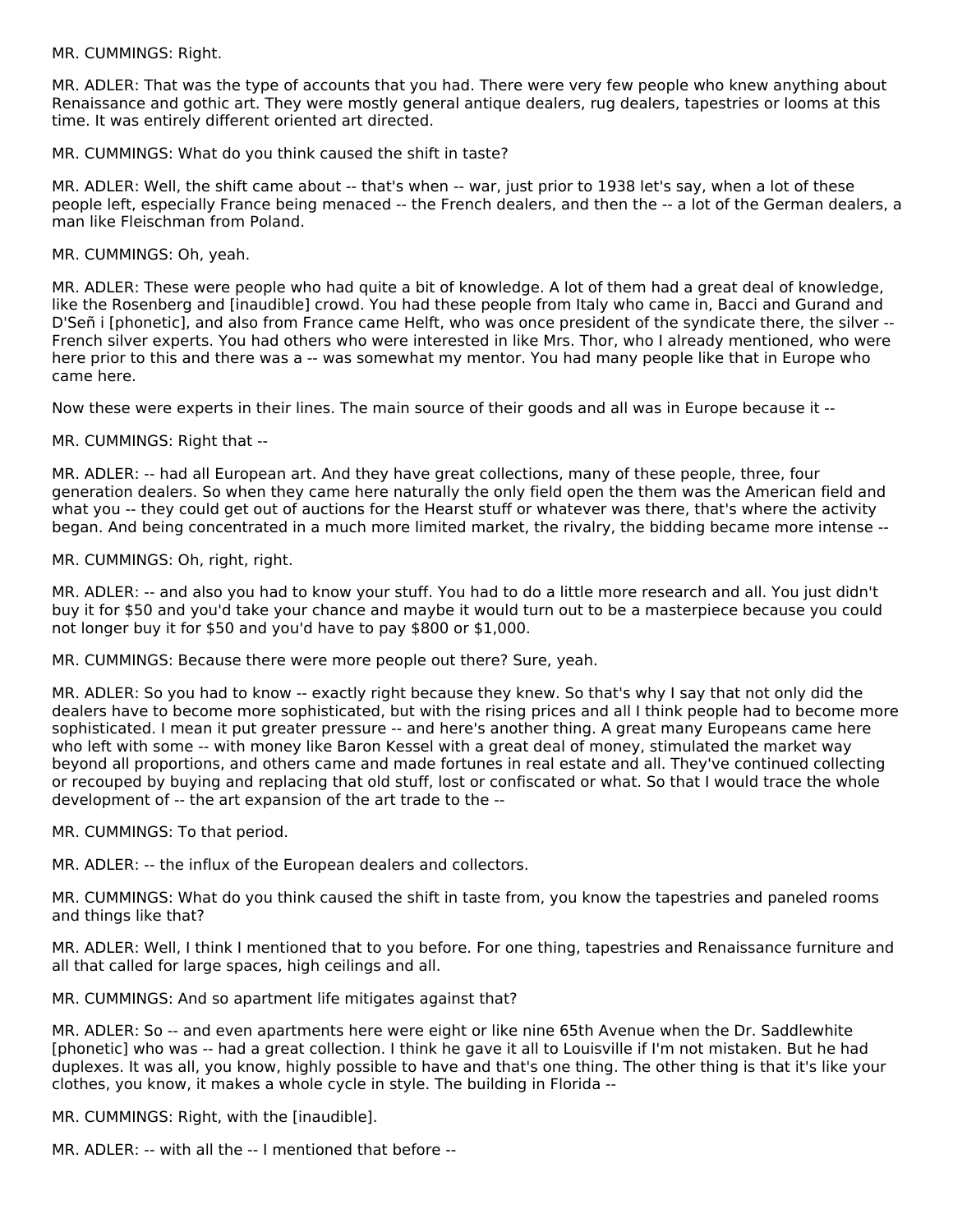MR. CUMMINGS: Right, right. Yeah.

MR. ADLER: -- with all these just Spanish, Italian Renaissance, certainly Mediterranean type of art called the tapestries, the Wallach furniture, the Renaissance, the majolicas and the textiles of all sorts, the Ispahan rug or the Ferahan rug, or whatever you want that went -- paneled rooms, all of that went together you see. So then, of course, the changing of architecture taking over --

MR. CUMMINGS: Do you think Bauhaus influenced the --

MR. ADLER: Well, undoubtedly.

MR. CUMMINGS: Important there?

MR. ADLER: Undoubtedly, undoubtedly because I remember in the earlier days we'd see -- I used to do some earlier interiors. You know I told you about it.

MR. CUMMINGS: Right.

MR. ADLER: And I had a -- some of the people would be Europeans with some money and what they had with them was what I thought the most atrocious -- those kinds of furniture imaginable: the heavy pieces with little strips of wood, which was really in a sense the modern Bauhaus influence they had. Today, of course they'd make it less cumbersome and they're much more accepted style, but there again, these new people came in and brought an influence with them. They're already attuned to Bauhaus and to the Expressionist, you know, movement and all.

MR. CUMMINGS: I was wondering, you just mentioned Mrs. Thor who you said was a mentor of yours, what kind of advice or ideas would you offer to somebody who wanted to become an art dealer? What would you say they should do?

MR. ADLER: Art dealer of what, of paintings or of --

MR. CUMMINGS: Yeah, yeah.

MR. ADLER: -- or in -- I think, and this is what I find at fault with most of the people, that this is an age of specialization. You get to know one artist better than the others, you're catapulted to fame, everybody comes to you and all, and yet I find it surprising how little they know of the whole rest of the field of art. It's true when you go to the Institute as I've gone here, they try to make you all [inaudible] with other endeavors. But the darn thing, once you go -- like if you're studying anatomy when you studied medicine. After you've taken that course you've forgotten all about where the nerves are and all of that, and each bone, and each articulation. It's the same in art.

There is this tendency to focus on one little facet and that ends it. My advice is to really get to know the ropes. In England, the old days where the man was going to be an antique dealer, he very often started working in a shop. He learned how furniture was made. He learned how the finishes were. That way, knowing technically your material, you were then able to tell, "Well, this thing was made in the 18th century because of the dowels or the mortars or the nails or the construction," this and that. There was no electric saw. It was sawed by hand so also you can tell by the serrations and all of that. And I've asked young people who come in here, "Get as much schooling as you can." I know it's an old cliché now. It's a way of scaring them off, but it is true. There isn't enough adequate preparation there and I think they ought to get to know something about all of the fields.

I remember the store -- going to the store. We would go to the Morgan room. Well, today they found that the Morgan wing was obsolete. I think they eliminated it. But there was an in extensive Renaissance jewelry, Venetian bronzes, San Savinos, [inaudible]. I'll bet that very few of these dealers could name these, Ritchie or - you can go on, you know Il Briasco, you can go on forever and name because you know these. Well, they have influence on things as well. There's always an interplay.

So I would say get as much education or go the opposite extreme. If you can get in with a very well-established dealer, come in as a packer, become in as a floor sweeper. It doesn't matter and grow up that way. It's like studying medicine. There are two ways: you go right into the hospital and you know learn through apprenticeship, or you go to the school and then finally become in contact with the hospital at the end.

#### MR. CUMMINGS: Yeah.

MR. ADLER: So I think it's the same thing. You either get yourself thoroughly educated or you go in as an apprentice somewhere. Bill Davidson, you know knows that. He got his first job at Nordler's [phonetic] as an errand boy. Then he went to the training department and then of course became a salesman, and he became a sort of -- somewhat of a partner, so that he started that way without any education at all.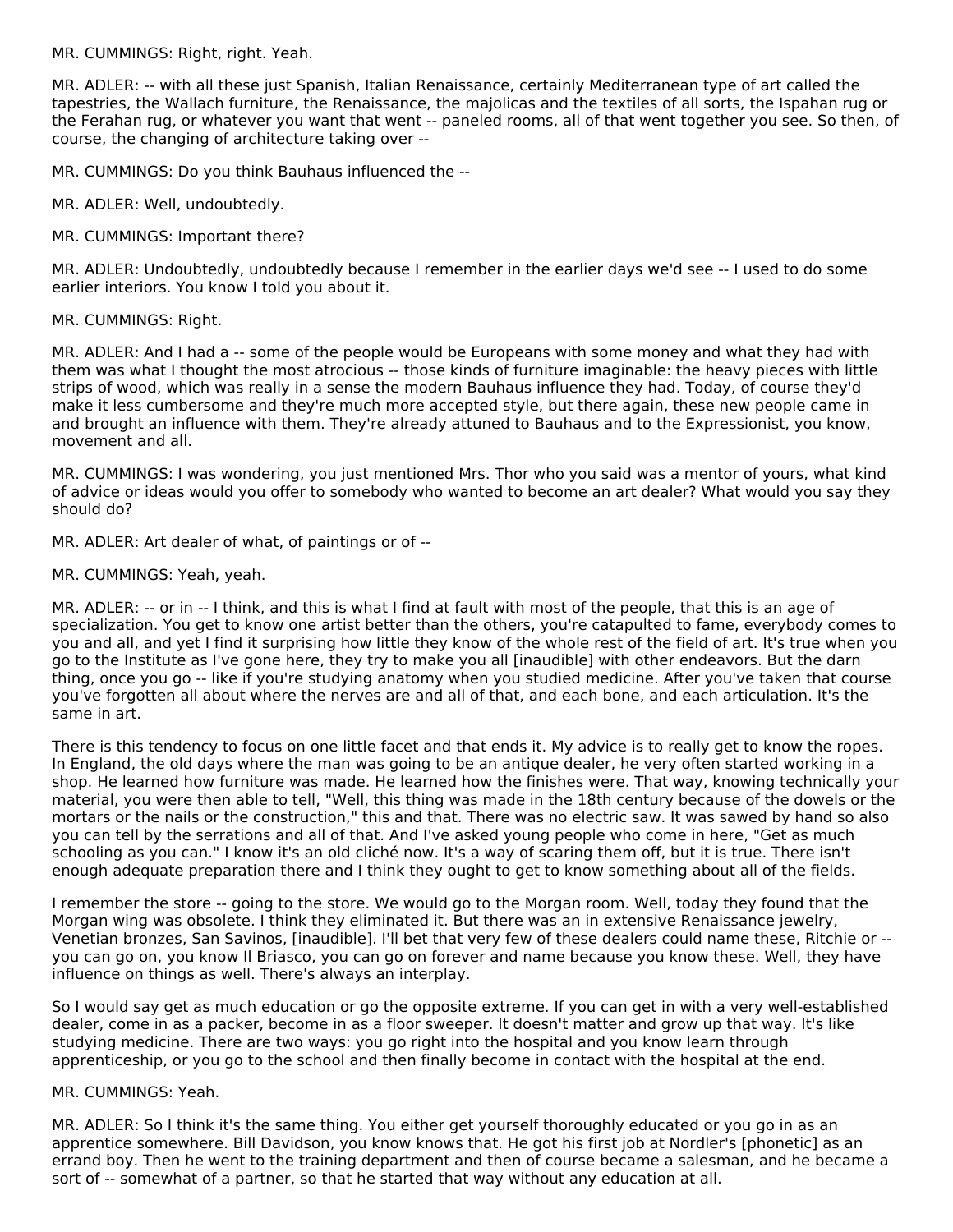Others came in as -- one of the men who was -- went to Yale. I think he graduated a year after, the Russian, what was his name? Barber had -- he came in the easier way with some social connection and so there is -- advice is a very difficult thing to give because it's depending on each person. So I mean some people are so natural that heck, they walk right in and take over.

MR. CUMMINGS: Yeah, yeah.

MR. ADLER: Yeah.

MR. CUMMINGS: You know you touched on some of the collectors over the years that you've worked with and I was wondering, have you ever been able to define what factors or qualities it is that stimulates a person to become a collector? I mean is it their own interests? Is it through a friend or through a dealer or through a museum or books or --

MR. ADLER: You know that's about as varied --

MR. CUMMINGS: As art?

MR. ADLER: -- as the individual and I'll tell you why. One of the most amusing experiences in my life, a man from Detroit -- they were manufacturing accessories for all the museums, and they had plants in various places, Buffalo and all. And one of his children got polio and they could have been [inaudible] and he was stricken, you know with the great loss of his child. And he was on the verge of a nervous breakdown. Well, he went to a psychiatrist and the psychiatrist said, "Why don't you -- you've made a lot of money. Why did you take up collecting paintings?"

So this man who was fairly illiterate, his wife was equally so, they started, you know at the very bottom, he proceeded to learn this business. He questioned every dealer, went in and looked at everything they had. He got hold of every catalog. He -- I don't think he could read very well, but he could purport something about the illustrations. He learned what the best period of the artists were, what the best price -- where you could get the best price. He would call up the auctions in London or the auctioneers in Paris and he did the same sort of -- he exercised the same tactics that he did in conducting his business. That was a very amusing story.

I had sold him a Boudin and --

- MR. CUMMINGS: Did he build a good collection?
- MR. ADLER: What?
- MR. CUMMINGS: Did he build a good collection?

MR. ADLER: He built up -- yes, what he bought was good. We had at that time a bust of -- by Renoir -- well, actually Renoir himself never did it, but Coco did a thing [inaudible] --

MR. CUMMINGS: Right.

MR. ADLER: -- you know, right, yeah. Gabriel, she sees this and she says, "Who is this by?" and it's a fairly large one standing on a pedestal. I said, "That's by Renoir." "Oh, Renoir." So I said that to her -- and she said, "Who are the people represented?" and I said, "His wife and child." "Oh, he married a colored woman."

- MR. CUMMINGS: Because of the bronze?
- MR. ADLER: The brown bronze.
- MR. CUMMINGS: Oh, fantastic.

MR. ADLER: As she was walking out she said to my wife who had come into the gallery to see me, and I introduced her to her, she says, "Are you interested, Mrs. Adler in this business, too?" and Mrs. Adler said, "No, really I'm not very much interested because my husband has, he's been exposed to it, but I'm not, you know directly interested in it, no." She says, "You know," she says, "it's a very blind article." [Laughs.] Now there's one extent, you see, of collecting and yet a good collector. On the other hand, you have the Norton Simons who -- it became an obsession with him and an integral part of his life. There's the collector who collects purely because he's doing an apartment.

MR. CUMMINGS: Wants to fill it up with stuff.

MR. ADLER: I went to an apartment recently, the man would perhaps to his charity organization but he was going to use that as a vehicle to catapult himself into some -- I was going to say notoriety but exposure, self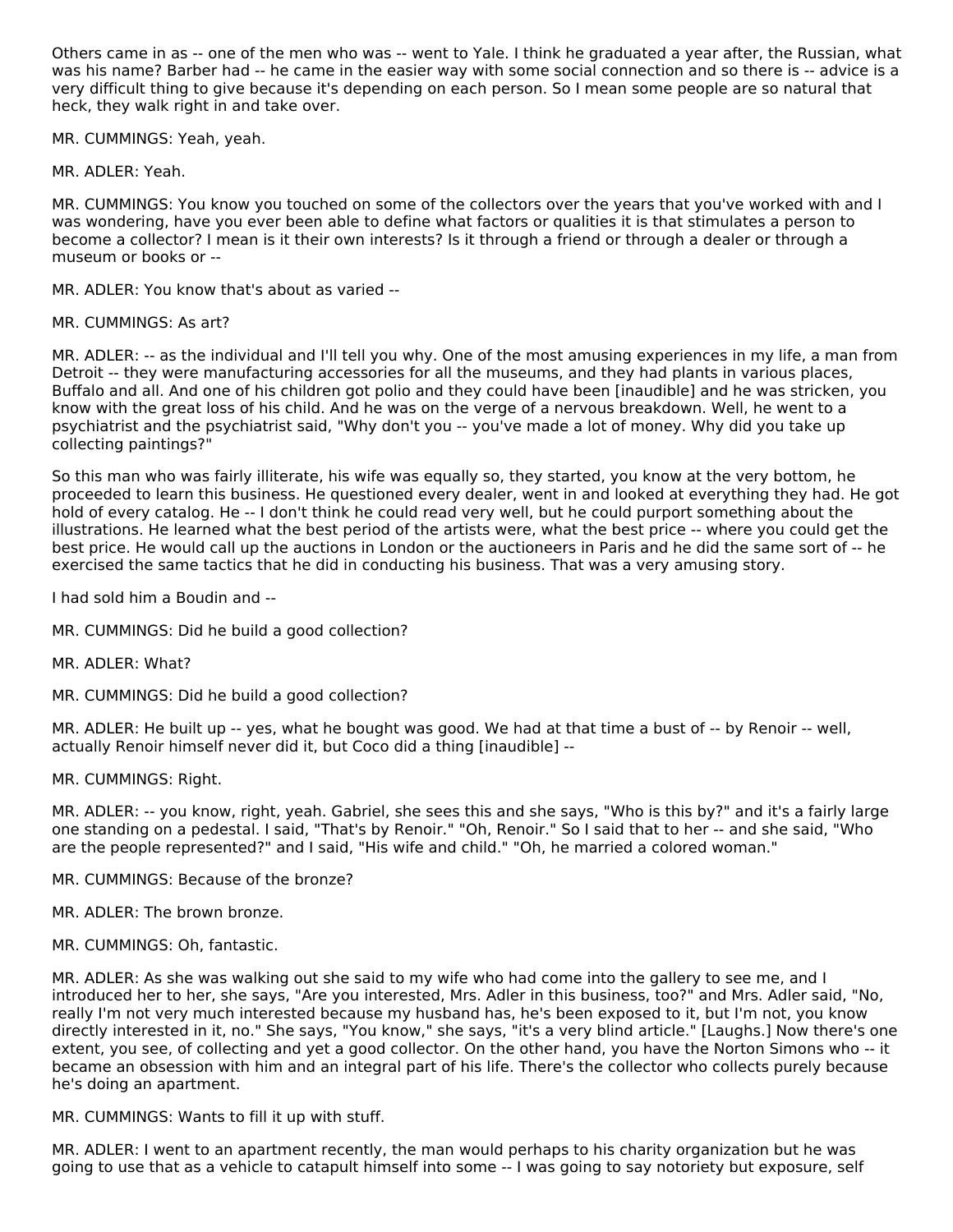exposure. I went to his place and all the things, two buffets, the Louise Nevelson and all looked as though it was all bought over night, and I found out that it was practically so. He had a small interest in Pace Gallery. All the Pace material --

MR. CUMMINGS: Oh, so --

MR. ADLER: -- almost instant as my daughter, that instant collection. So then why -- when you ask, you know, what about collectors, you -- some people do it for social reasons. Others do it because they always wanted to have it. It just -- there is no pattern, you see. Of course, a man with means always lives up to his means. In the old days he used to -- especially to the people who were in like the garment industry or who made a lot of - would have a mistress, a Jaguar, or whatever or a Cadillac --

MR. CUMMINGS: Right.

MR. ADLER: -- and gambled. Well, when art came along as the fashionable medium he gave up most of that and then it became obvious, you know, you go along and there are -- get some of our best collections that way.

MR. CUMMINGS: Right. Do you think that there is, say in the last decade, more collecting as investment than before, or do you think people who bought expensive pictures were always there?

MR. ADLER: Well, the great difference prior toward this time that I'm telling about, the advent of the Europeans, a man bought art only out of his income. He did a deal on the stock market and made some money.

MR. CUMMINGS: Right.

MR. ADLER: He bought some art. He never would sell his stock or anything like that to buy a work of art. That changed radically. The various financial people, Wall Street, you get the man who is in charge of all that money for -- to collect -- collector to the financial community. Pick is someone who --

MR. CUMMINGS: Oh, yeah, Pick yeah.

MR. ADLER: Pick, yes.

MR. CUMMINGS: From Chicago.

MR. ADLER: To advise people to buy or go into gold --

MR. CUMMINGS: Right.

MR. ADLER: -- and art was the second most important item, so that now people will sell. And the proof of that is people have bought these things, you started to think -- you'd think that they'd hold on forever more. They're very propitious times, you see. They appear at auctions and they've made enormous profit so there again, some people love it. Others it's just money in [inaudible]. I mean you can't generalize.

MR. CUMMINGS: There are so many specifics that there is no generalization.

MR. ADLER: Some people can't resist the profit and other people won't take a profit on anything because they just want it.

MR. CUMMINGS: Yeah, yeah.

MR. ADLER: How can you say?

MR. CUMMINGS: Well, I think that the war years are interesting because you no longer could travel to Europe to buy things. You had to deal with what was here at the sales or private situations. Were people buying works of art then or did the war so collar their activities?

MR. ADLER: Well, don't forget that things were changing.

MR. CUMMINGS: Right.

MR. ADLER: Prior to that, even when you get to the 38s and all, if it weren't for the fact that the Europeans came and the few collectors like Baron Kessel, they was very little business anyway having no recovery from the Depression.

MR. CUMMINGS: Right.

MR. ADLER: There you reached the low tide, you know of art dealing and they stimulated as I say, these people,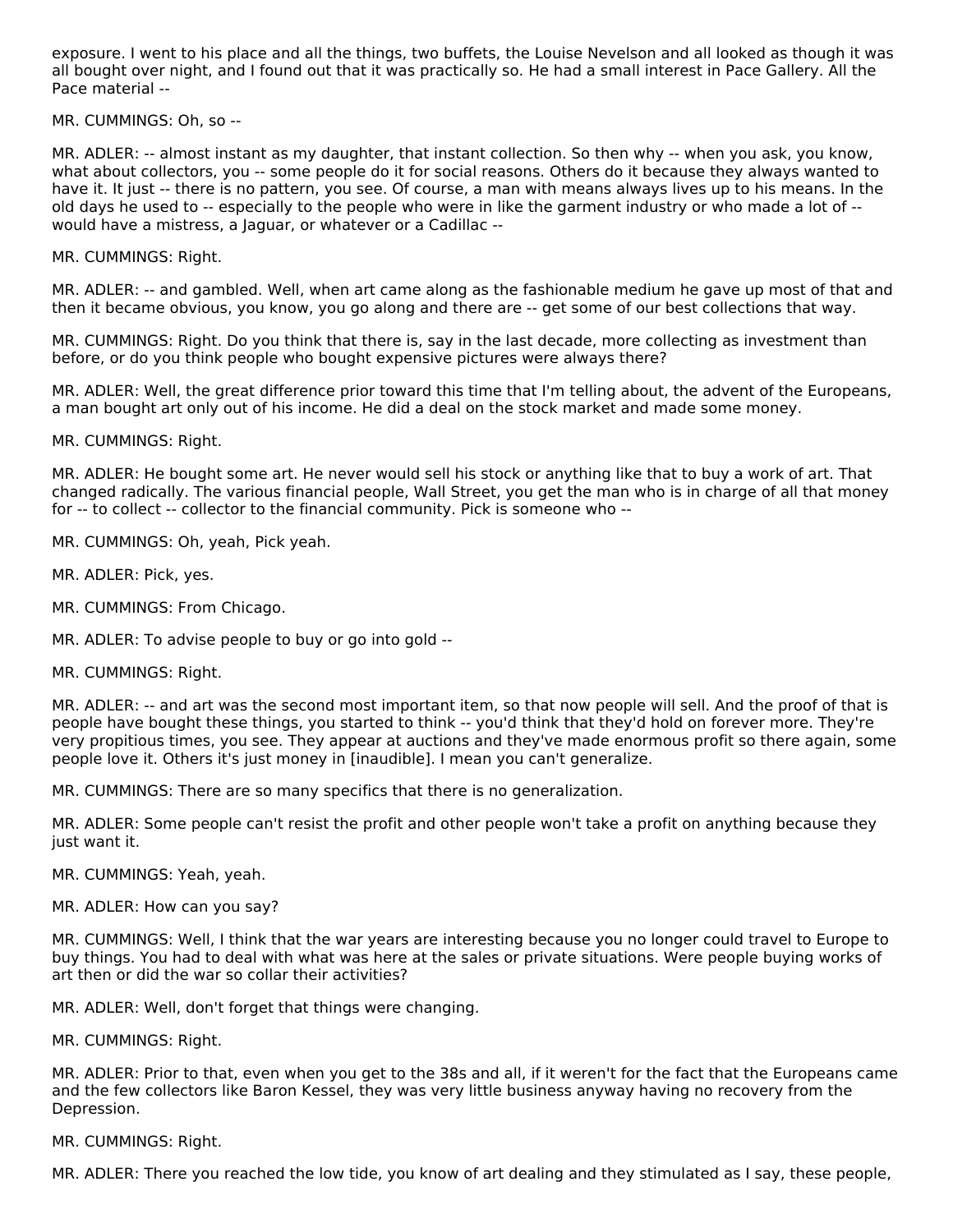and the field, the sources of the material were the old collections that, you know the estate --

MR. CUMMINGS: Right.

MR. ADLER: -- compared to the auctions became a very important part of it, so was the whole dissolution of the Hearst estate which was --

MR. CUMMINGS: Right.

MR. ADLER: -- vast.

MR. CUMMINGS: Enormous, right.

MR. ADLER: So that also you must remember the demand wasn't that great yet, so that it was adequate for these people to trade here that -- fine treasures. There were people like Brommer, you know, Brommer had an enormous collection of gothic and Renaissance art.

MR. CUMMINGS: Now where did he come from?

MR. ADLER: Brommer I think was Viennese. Some say he was one of Rodin's models, but he was a thoroughly educated man in ancient art, not so much Greek or Roman as it would be the gothic and Renaissance, you know. They're the ones that sold the tapestries, the [inaudible] --

MR. CUMMINGS: Oh, yeah.

MR. ADLER: -- the [inaudible] and all --

MR. CUMMINGS: Oh, yeah.

MR. ADLER: -- to the Metropolitan. They sold all sorts of collections that they would find. He was a very queer loner as it were, had very few friends, and massed quite a fortune. That's where the Galiera is now, the [inaudible].

MR. CUMMINGS: Oh, yeah. Right.

MR. ADLER: The back part of it was where he bought the building [inaudible]. He used to be on 57th Street where there was little [inaudible] people. He -- his business primarily sponsored the museums. They all know him, all respected his opinion, never would contradict him, and he had a few private clients who collected gothic and Renaissance and all. So he was an outstanding man and he had a large collection. There was very little else available in that field.

Fleischman came into the field, you know, after the -- when the war was over and there was Blunka, who came from Vienna, who had a good idea of the fields, prospered very well; very few of them.

MR. CUMMINGS: Now, what -- what period was it where you really shifted into the picture business?

MR. ADLER: Well, as you can understand that I was always a lover of the paintings that I bought --

MR. CUMMINGS: Right, right.

MR. ADLER: -- and when we came in contact with Impressionist art and this interloper -- this --

MR. CUMMINGS: Right.

MR. ADLER: -- this introduction into bad taste to the art world, you know, so I shunned all of that. But perhaps you can say I grew up, too or maybe I lost my sense of value, but only time will tell that. The --

MR. CUMMINGS: But I mean wasn't there a tapering off from doing these large rooms and that kind of [inaudible]?

MR. ADLER: Oh, yes, well, I did these large homes like Oklahoma City. San Antonio, I did oh, a half a dozen big houses there; pretty well-known then. And but it went the whole hog with them, you know put in paneled rooms with all those --

MR. CUMMINGS: But when was that kind of over and you really made changes --

MR. ADLER: Well, when I deliberately made up my mind there was one family that I used to do a lot of business with, my business with, and I felt -- there's some incident that came about where they -- well, no sense in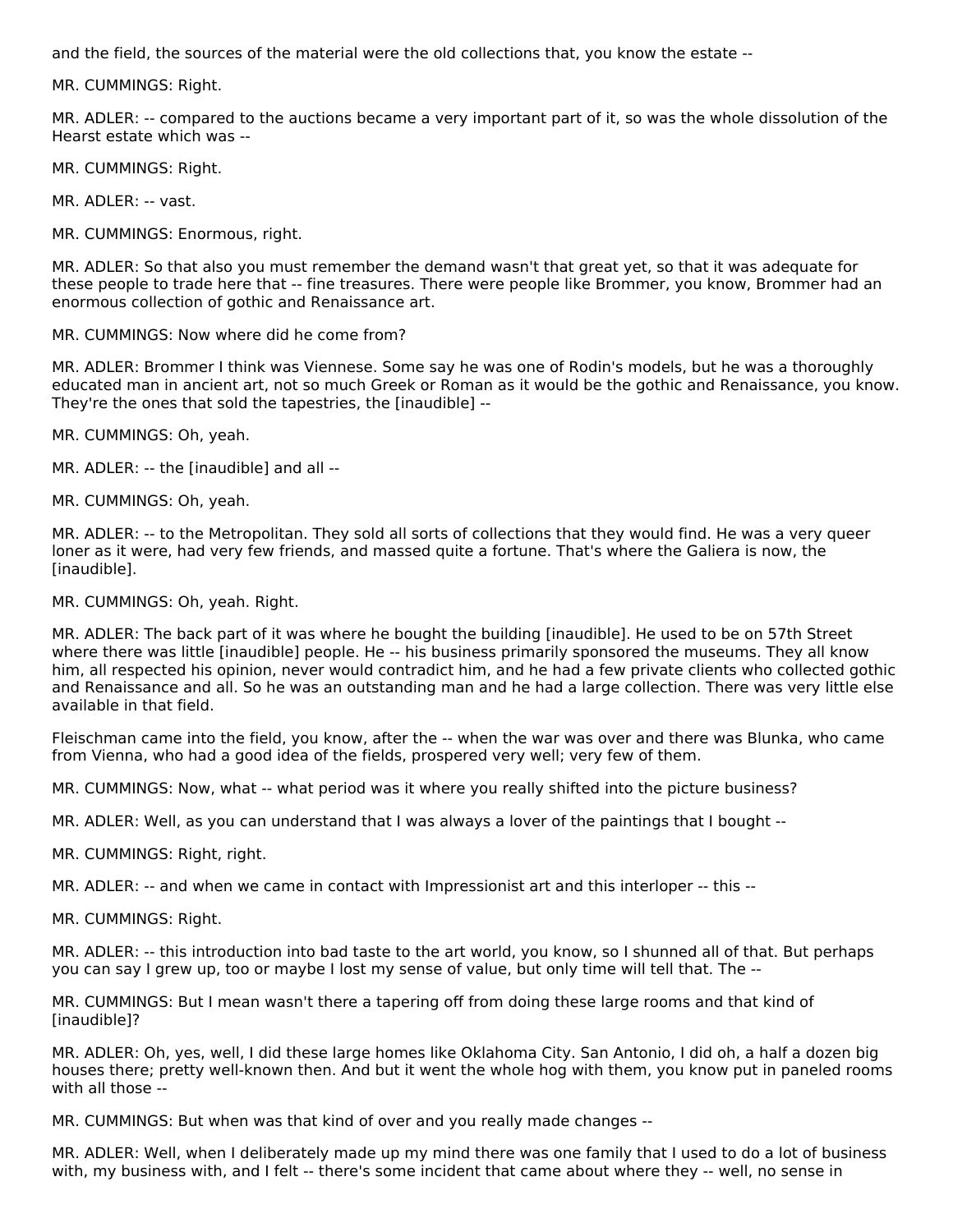burdening these. It's just an incident of a very distasteful thing. I vindicated myself completely with them by actual truth, and they're willing to go on, and I deliberately cut them all off. That's one of the reasons I went into the pictures and paintings. I decided I wasn't going to be dependent on one family for my existence.

MR. CUMMINGS: Right.

MR. ADLER: So I just deliberately -- but I wanted to continue in this field --

MR. CUMMINGS: When was that?

MR. ADLER: -- as did A.M. Adler antiquarian, you see.

MR. CUMMINGS: Right.

MR. ADLER: And the reason I remained -- and then I got hold of Herschel, brought him in, supported him for two years, cleaned up his debts, put up all of the capital for this other business and started Herschel and Adler. I was the president of it all until the time that I just gave that up there.

MR. CUMMINGS: Right.

 $\setminus$ 

MR. ADLER: So it was a deliberate move on my part, but I wanted to continue and it was something I bought. You have to come into our apartment and let me show you Renaissance art, gothic art, I had --

MR. CUMMINGS: [Laughs.] Yeah.

MR. ADLER: It just collected. I did have a great love for all of these things. You'll find all these around some little Renaissance piece or a little piece of Coptic tapestry there or what you will, you know in the room. There's a little Goya and there's love for all of this stuff because I think it's all a common denominator, good taste and the good ability. I mean I think that's a very important thing, moving in the abstract art world. You've got to have the disciplines and the controls to create good art.

 $\lambda$ 

MR. CUMMINGS: Yeah, it's not easy.

MR. ADLER: No, because sometimes gimmickry takes over --

MR. CUMMINGS: Right.

MR. ADLER: -- and it's hard to tell. So that's how I did get started in paintings, although to this day I still buy sometimes an object of art.

MR. CUMMINGS: So you still have --

MR. ADLER: Oh, yeah.

MR. CUMMINGS: -- a continuing interest in antiquities?

MR. ADLER: I've never given that up, never gave it up, yeah.

MR. CUMMINGS: How fun.

MR. ADLER: What I've given away now -- or I've been giving a lot of it away in anticipation of the inevitable and I just gave my Egyptian obelisk, the 25th century bronze, great piece and I gave that away now. I gave a Cyladic figure away now, you know a large one, 21 inch one. Oh, I've given of excavating -- excavated materials and all. No, I've always maintained my interest and commercial contacts --

MR. CUMMINGS: Do you find that --

MR. ADLER: -- pre-Columbian and --

MR. CUMMINGS: -- the people who are interested in objects like that are also interested in paintings?

MR. ADLER: Well, that's the point that you know we tried to make before, that there are so few people who have a broad knowledge and interest in all of the arts, and that's a pity because there is so much pleasure to identify one thing with another and the relationship, the development.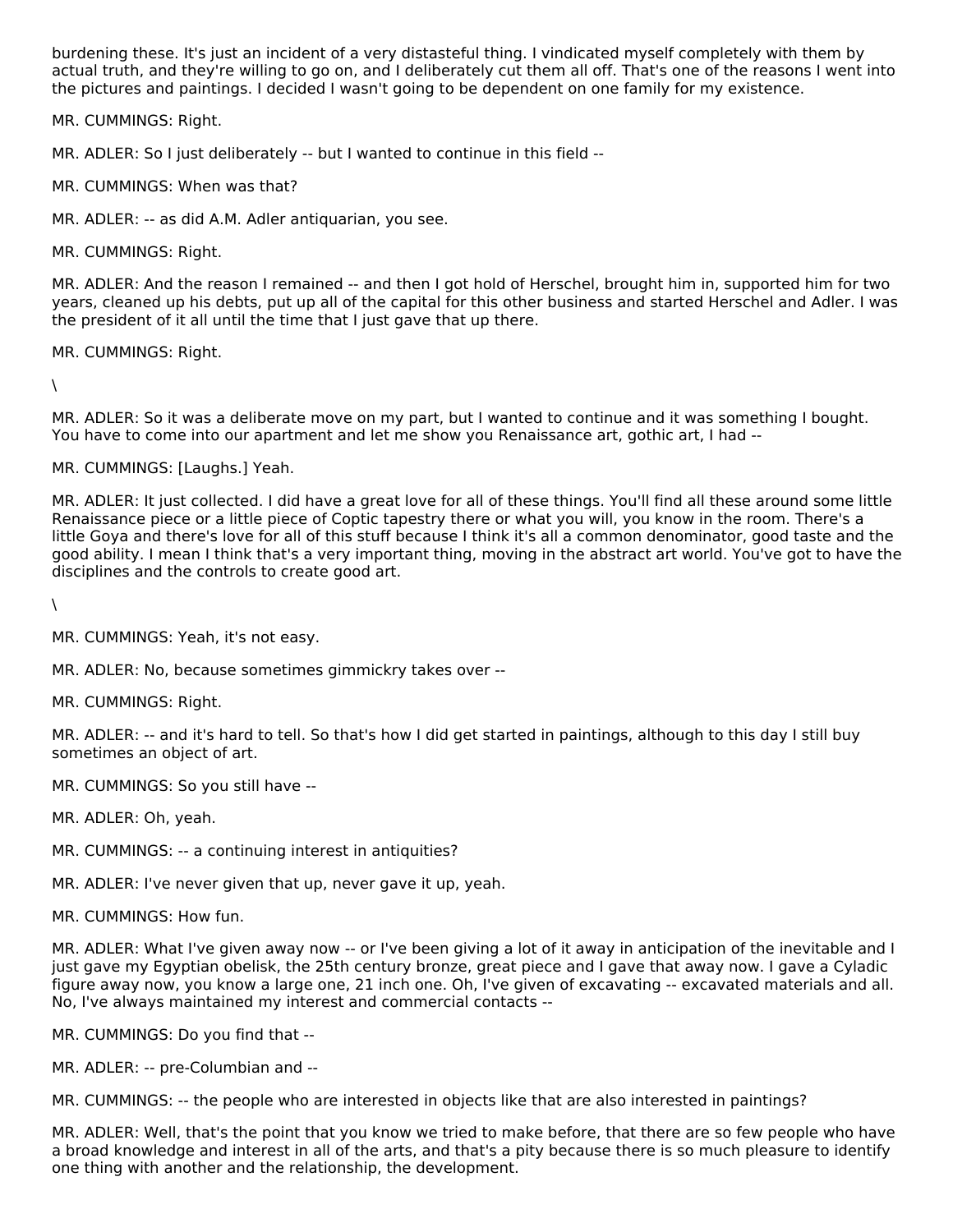MR. CUMMINGS: Right.

MR. ADLER: When you study architecture, especially in the early days, the theory used to be that no style evolves by itself. It was always the result of preceding influences and you always trace the, you know, influences. And there's a great deal in knowing how the [inaudible] developed and that sort of stuff, so that when you see them backward there's a better understanding of it. And the same with art; a lot of people will just know only about an Impressionist painting or --

MR. CUMMINGS: Right.

MR. ADLER: -- modern painting without anything of the genesis to the painting.

MR. CUMMINGS: Mm-hmm. [Affirmative.] Do you find that -- you know after the war and say during the 50s when the economy was moving around again and things were changing that more people, more collectors were coming into the art life?

MR. ADLER: That's we have practically in the -- well, the beginning of an explosion.

MR. CUMMINGS: Right.

MR. ADLER: People began [inaudible], and museum attendance and all of these things, and new museums spread up all over the country.

MR. CUMMINGS: Didn't the museum boom, you know in the 60s --

MR. ADLER: Oh, yeah.

MR. CUMMINGS: -- and the late 50s, mid-60s about when they seemed every week a new museum was opening.

MR. ADLER: A new museum.

MR. CUMMINGS: Yeah.

MR. ADLER: Each -- there may -- the nucleus may have been one collector in town who gave his collection or it may have been --

MR. CUMMINGS: Universities, everybody was [inaudible].

MR. ADLER: Each one had to have his own. There was lots of money being made. Of course, one thing that has to rise through all of this and why American -- art in America has boomed more than any other place really, is the tax deductible phase of giving it.

MR. CUMMINGS: Right.

MR. ADLER: That's proven enormous boom. I notice it in -- it had been in Venezuela and my daughter has a large gallery there. But I've made a lot of friends and all and they have asked me to form an organization called the Friends to Venezuelan Museums to see if they can get tax free funds.

MR. CUMMINGS: Right.

MR. ADLER: I'm the treasurer of the American Friends of the Israel Museum and for the Jerusalem Museum who are instrumental in getting a great deal of art and project money for them.

MR. CUMMINGS: Right.

MR. ADLER: And these countries have no tax exemptions.

MR. CUMMINGS: Right.

MR. ADLER: The Venezuelan National Museum depends on certain handouts literally from the government. It's collection is -- for a national gallery it's so poor it wouldn't match to one of our fourth rate museums, and I attribute all of that to the fact that it isn't worth their while to give. In America, you get these tax exemptions and especially if some people are strapped for cash at any given time, they'll give away a great treasure in order to save that money --

MR. CUMMINGS: Right.

MR. ADLER: -- and the museums have benefited enormously.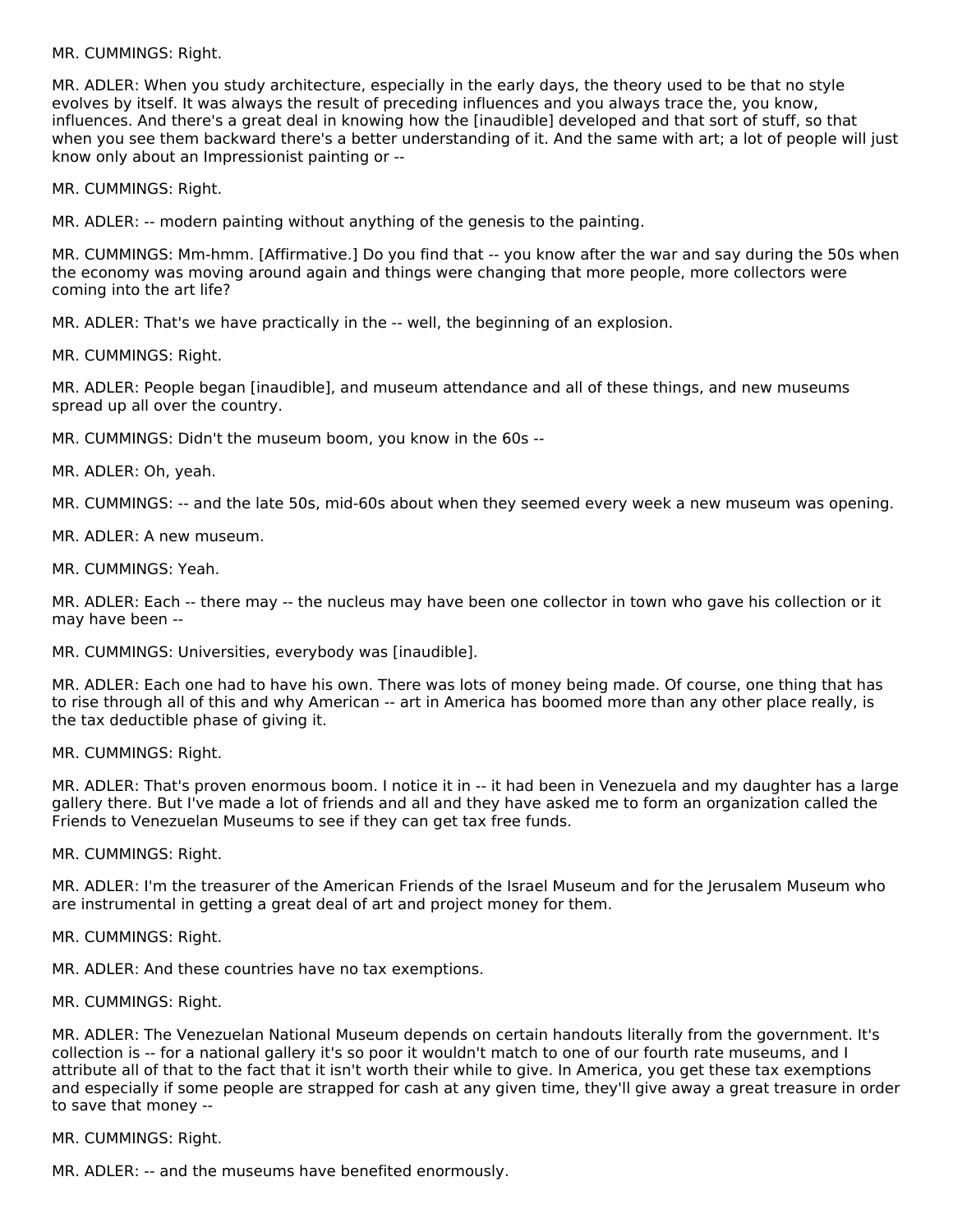MR. CUMMINGS: Oh, yeah, it's incredible.

MR. ADLER: And that's the one thing -- I don't think Americans are any more generous than any other people or any more chauvinistic or what would you, if it weren't for the fact that these tax laws dictate it. You can't hold on to a great collection, pass it on to your next generation. I would say it's almost impossible --

MR. CUMMINGS: Yeah, it's very difficult.

MR. ADLER: -- because the tax valuations very often will exceed the cash and the other properties of that estate.

MR. CUMMINGS: Oh, yeah. I interviewed a collector last year and he told me that in his well, from 20 years of collecting that the value of his collection has grown to exceed all of his other --

MR. ADLER: Well, Henry --

MR. CUMMINGS: -- his business, his real estate, and everything.

MR. ADLER: Well, it may be the man you're talking about. I don't know. But I've known Henry very well. He used to borrow to buy a Cezanne all to bank the money. His love was so great and his perspicacity even greater.

MR. CUMMINGS: Yeah, yeah.

MR. ADLER: Now that estate -- there's Rose who you know very well there is beset.

MR. CUMMINGS: Oh, yeah.

MR. ADLER: They don't know what to do. He just -- another just about -- he paid \$200,000 for Cezanne's last watercolor that's sitting with him at the park but that's when he bought that, not too long before his death. And the Bakwin family is another example.

MR. CUMMINGS: Right, absolutely.

MR. ADLER: They collected when these things were peanuts and today they're worth a fabulous amount and they've got to solve that problem. Dr. Bakwin died and his wife Ruth has been [inaudible]. They've got to solve that problem and on -- J.P. Morgan sold many of his works of art during his lifetime until the end of his lifetime through Nobler in anticipation of death to raise the cash necessary to hold onto the rest of it.

MR. CUMMINGS: Yeah, yeah.

MR. ADLER: So it's -- it is a very severe problem.

MR. CUMMINGS: You had mentioned one thing before, which I think is worth talking about again, and that is how collecting art can change the collector's life and how it affects his social position in a way? What do you think --

MR. ADLER: Take, for instance, our friends the Horowitz's --

MR. CUMMINGS: Right.

MR. ADLER: -- how they're completely -- had a complete change of life. Well basically --

MR. CUMMINGS: Have you found at all --

MR. ADLER: -- I'll tell you that they can only -- and they have tried to get into some kind of a social swing because they're forced into it. The museums and they know about a collection start to -- Edith Halpert, who had a personal collection, you know of American art, folk art, paintings and all, I doubt very much if she had to buy a meal for Hearstlf. I remember [inaudible] would come up from the Corcoran or somebody else from the other museums, each one thought they were getting her collection, and they wined her and escorted her. She had a great time. When she died of course, she left none of that to any of them.

MR. CUMMINGS: Right.

MR. ADLER: But there she obtained a social life merely by her possessions. There are others who join, become Friends of the Whitney or they get an early entrée to the Met. They have those summer shows, you know.

MR. CUMMINGS: Oh, yes, right.

MR. ADLER: Yeah, they loan paintings there and they would learn about their collections and go after them. It's a sort of a wooing for all.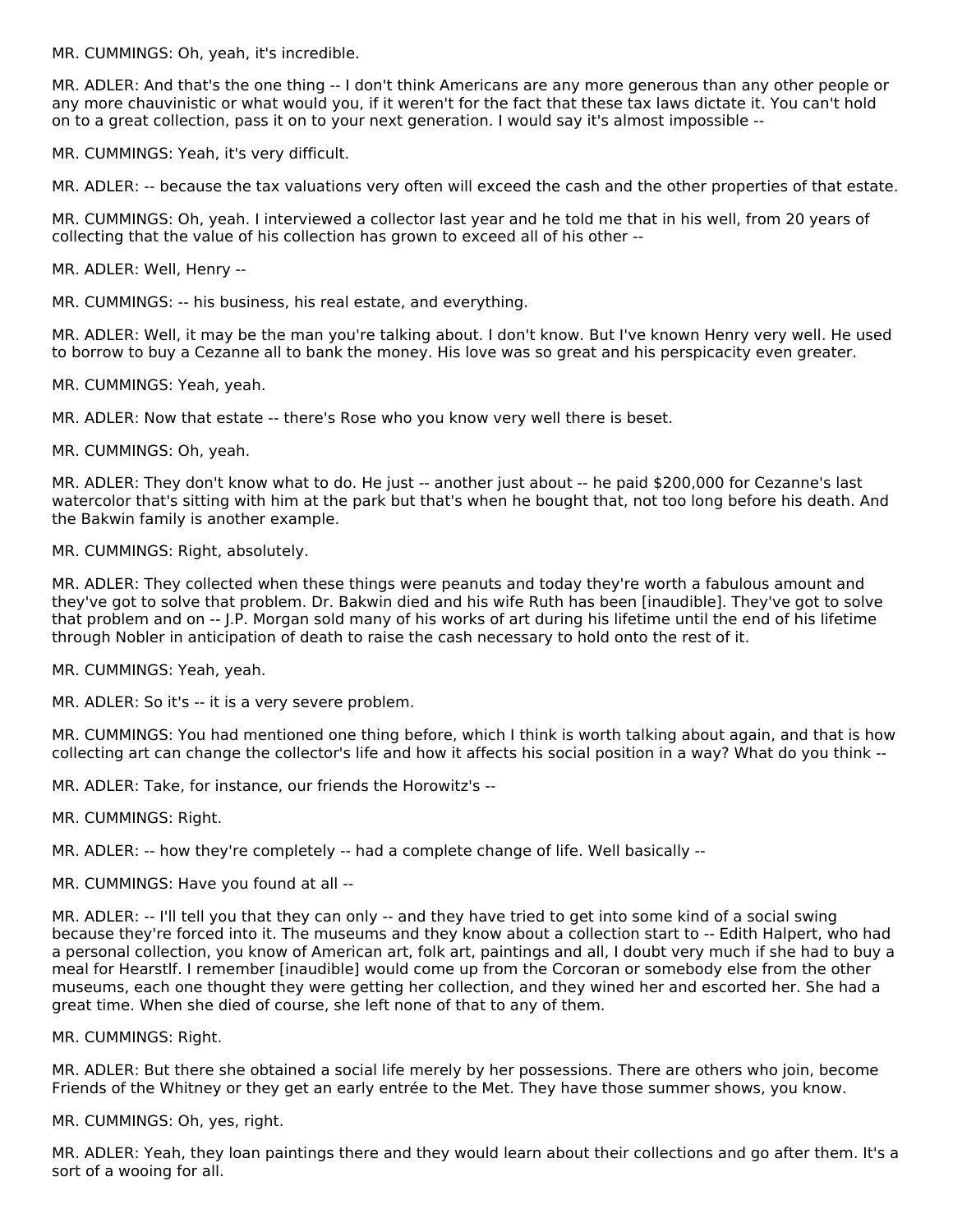MR. CUMMINGS: Right.

MR. ADLER: So a person who could be very modest person suddenly finds that he's --

MR. CUMMINGS: In demand.

MR. ADLER: -- in demand at these parties or whatnot organizations.

MR. CUMMINGS: Do you think that collecting like that -- because some collectors I know really study the works and the artists' lives and read criticism and all that stuff. Do you think that tends to change them greatly as a person, too?

MR. ADLER: Enormously so. What I was telling about the -- this used to be a popular story. That's the only reason I quote it, but he used to have a mistress, a Jag --

MR. CUMMINGS: Oh, right, yeah.

MR. ADLER: -- you know like kind of gambled, and very -- oh, you know I have this showy top. That man would now stay home. He would be proud of his library.

MR. CUMMINGS: Right.

MR. ADLER: You walk in this entry -- he ushers you into his library and there are all the latest books, you know, and there are all the Abrams, Askira [phonetic], whatever books there all on the subjects of painting and what they always tried to boast about is when they went to Europe they had dinner with Mark Chagall, and he -- Mark Chagall took them there or there. Well, they were buying from Mark Chagall and --

MR. CUMMINGS: Right.

MR. ADLER: -- Mark Chagall was returning their favors by entertaining them, you know, to a point there. They'd have an autographed photograph, you know and all of that, "To my dear friend," their two names, and all of that.

MR. CUMMINGS: Right.

MR. ADLER: So as you can see, it changed the flux of their lives from this other sort of vulgar former life into the aesthetic. And here's another thing. I don't know whether [inaudible]. There are people who have reputations in business [inaudible], which were very bad. When I would come in contact with them in that showroom and selling paintings to them or discussing art with them, they were an entirely different personalities.

MR. CUMMINGS: Really? That's fascinating.

MR. ADLER: They were at their aesthetic best. They forgot these sharp practices, the hagglings and all in their businesses, and now they were in a field which was ennobling and they were different people. Better instincts came out and all of that.

MR. CUMMINGS: But some of them still when they would buy things would --

MR. ADLER: Oh, they would --

MR. CUMMINGS: -- argue about the money and all that?

MR. ADLER: Yes, it was -- yes, there was a great deal of that. Well, because as I said before there's every type of individual. They wanted to buy it as cheaply as possible because they knew eventually they'd get a bigger profit on it.

MR. CUMMINGS: Right, absolutely.

MR. ADLER: There were clients that I have had who never asked the price.

MR. CUMMINGS: Oh, yes, you mentioned those.

MR. ADLER: Yeah, there were people that -- and you know I -- as time went by and the dealer became more affluent, he became less tolerant to that sort of practice. They were almost not willing to sell to certain people.

MR. CUMMINGS: Right.

MR. ADLER: Why sell it to him when I can sell it to someone who would appreciate it and love it, and we became more discriminating as dealers.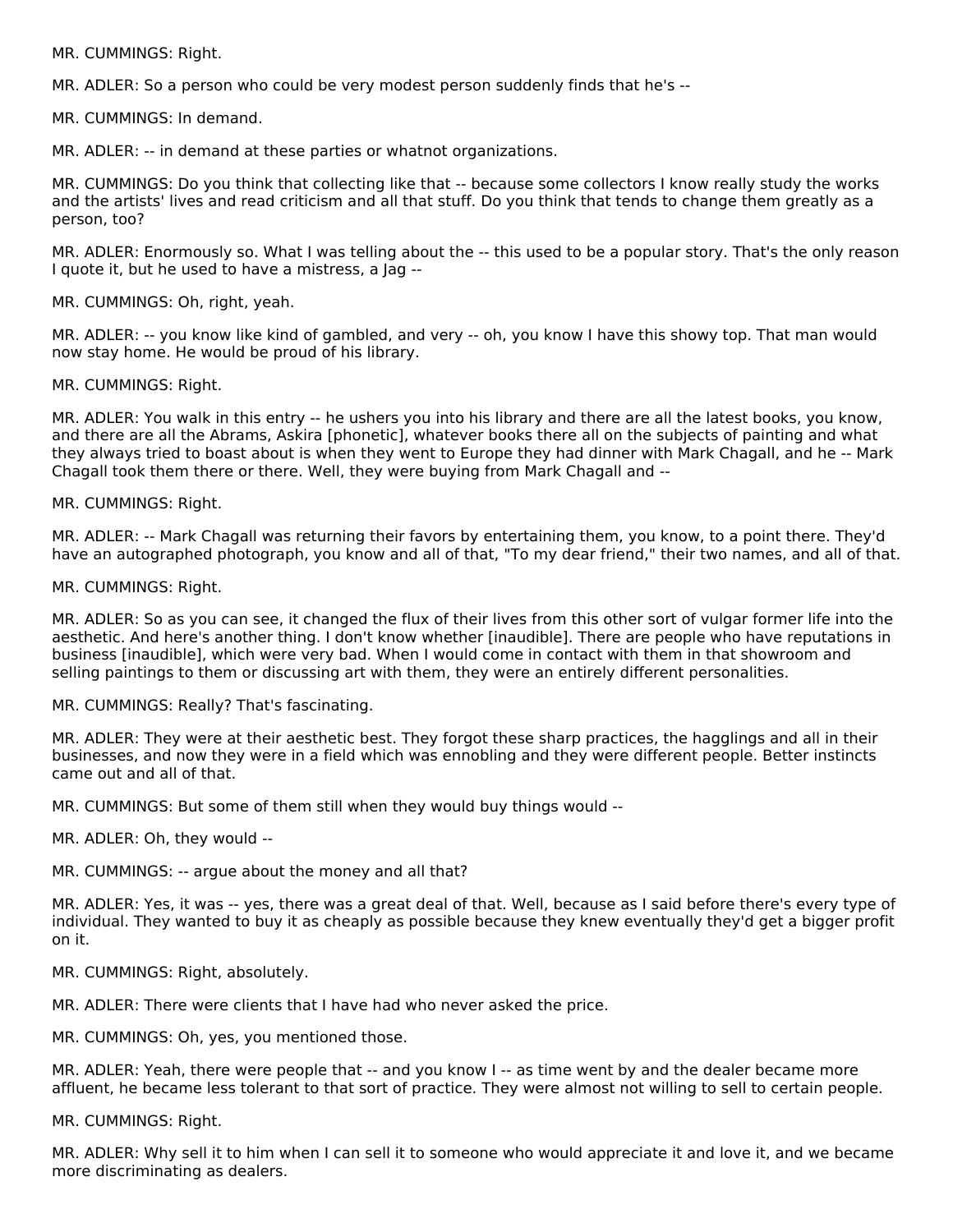MR. CUMMINGS: I think probably --

MR. ADLER: [Inaudible].

MR. CUMMINGS: -- a lot of that happened.

MR. ADLER: Oh, yeah.

MR. CUMMINGS: I mean there are many phases of the art dealer.

MR. ADLER: Well, you know when you're very, very hungry you're going to do a lot of things that you won't do when you're sated.

MR. CUMMINGS: Right, right.

MR. ADLER: And so that -- perhaps that's the reason certain collectors almost begged you, "What have you got hidden in the bins, something really good?" you know.

MR. CUMMINGS: Yeah, oh, yeah. It's always something valuable.

MR. ADLER: They always felt that there was, you know, a preferred client that they were saving it for.

MR. CUMMINGS: Right.

MR. ADLER: So well, the whole field is very much parallel to human behavior in any other field.

MR. CUMMINGS: Mm-hmm. [Affirmative.] You know during the years after Herschel and Adler you did a great variety of exhibitions and would a theme show, or something like in 1954 you did the "200 Years of American Art Exhibition", would exhibitions of that nature attract new clientele or would it reinforce the people you had or --

MR. ADLER: Well, as art galleries had a --

MR. CUMMINGS: -- how did it work?

MR. ADLER: -- an exhibition for various reasons. One is institutional advertising.

MR. CUMMINGS: Right.

MR. ADLER: When Wildenstein has a show here for the benefit of --

MR. CUMMINGS: Oh, right. Right.

MR. ADLER: -- they bring in their rather important people who may turn out to be perspective purchasers, or they will get these newspaper exposure and all of that. And so it's worth their while to lend their place to -- for that purpose, even at some of their own expense. I mean sometimes you do the champagne; sometimes you do the catalog, and all. Then of course there are shows that you do because you -- you need to find a collection. For instance, we did -- incidentally I did all the European -- most of breaking in America [inaudible]. But my contacts with -- all the European contacts, every one of them [inaudible], you know, Boudin, Dufy and all. I knew the people anyway. Madam Voltaire was a great friend of mine at that time and she was [inaudible] the Boudin show. I was a very close friend of Robert Smith. Yeah, he's a Boudin expert and he helped arrange a show for us.

Well, we sold -- [AUDIO BREAK] -- he sold a great deal of -- a great number of things. It was a commercial event and at the same time very prestigious because about the -- about the best Boudin show we had in America. We had the Raoul Dufy show -- MR. CUMMINGS: Right.

MR. ADLER: -- that I worked on with the executor of the estate in the south of France and we did extremely well, probably the best Dufy show ever held. The -- certainly the most extensive, had choice. We had a Durand show, which for the first time the Louvre lent us -- lent a dealer -- and that's only because I was friends with Madam Voltaire, who was -- this is Paul Guillaume [inaudible] you know. She's the one who gave all those -- the [inaudible] now --

MR. CUMMINGS: Oh, wow.

MR. ADLER: -- all the -- gave all those [inaudible].

MR. CUMMINGS: Right, right, right.

MR. ADLER: Let's see now.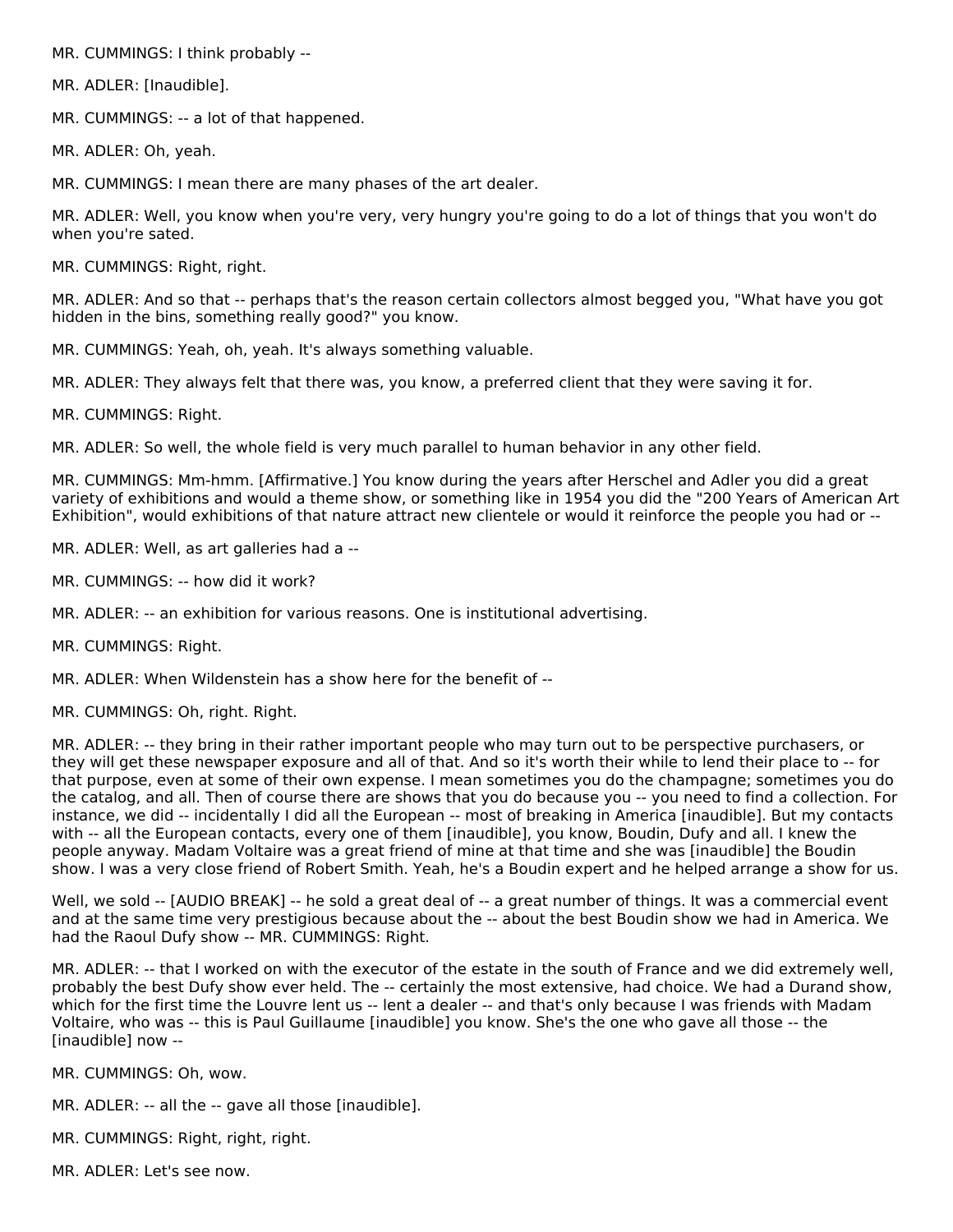MR. CUMMINGS: I think that in the years of the great museum boom that -- from I guess mostly during the late 50s and through the mid-60s, how did you find the developing museum curators and directors that you came in contact with?

MR. ADLER: That's a very touchy area.

MR. CUMMINGS: Right.

MR. ADLER: I've gone over that with Perry Rathbone many times. I'm particularly friendly with him and various other museum directors as we meet them.

MR. CUMMINGS: Right.

MR. ADLER: There are in -- they're in a very peculiar position. They never have security.

MR. CUMMINGS: Right.

MR. ADLER: They're in touch with conflicting interests within the museum, especially as reflected by the boards or the trustees.

MR. CUMMINGS: Right.

MR. ADLER: The backbiting and all of that is very, very bad. Now they're very often beset with other problems. They have to be the -- an art expert. They have to be a business manager.

MR. CUMMINGS: Right.

MR. ADLER: They have to be an educator. There are so many other things that, you know, that are required of them that in most instances, there aren't enough adequate men in this field to handle these multiple responsibilities. As a result I would say you don't have more than a half a dozen really good museum men. Museums like the Metropolitan can solve it because they can have a dualed administration --

MR. CUMMINGS: Right.

MR. ADLER: -- like one would take care of all the business management, finances, and whatnot. The other would take care of the curatorial staff and --

MR. CUMMINGS: Right.

MR. ADLER: -- art policy, acquisitions, and that sort of thing. But when you expect some man in a money-pinched environment to perform to the satisfaction of everybody it's a miracle that they --

MR. CUMMINGS: It's very difficult.

MR. ADLER: -- survive.

MR. CUMMINGS: Yeah.

MR. ADLER: I've often said to them, "Why the heck don't you fellows get together and form a union." I said, "Don't be so damned proud."

MR. CUMMINGS: [Laughs.]

MR. ADLER: You know there's -- just in a frivolous moment somebody can be discharged --

MR. CUMMINGS: Oh, they are frequently, yeah.

MR. ADLER: -- and where are they? They have no other place to go.

MR. CUMMINGS: Right.

MR. ADLER: So there's all that money floating around. The poor museum director is very often a victim of --

MR. CUMMINGS: Right, of the whole thing.

MR. ADLER: -- outlandish happenings.

MR. CUMMINGS: But do you -- do you find that you know with all the new museums do you have a lot of people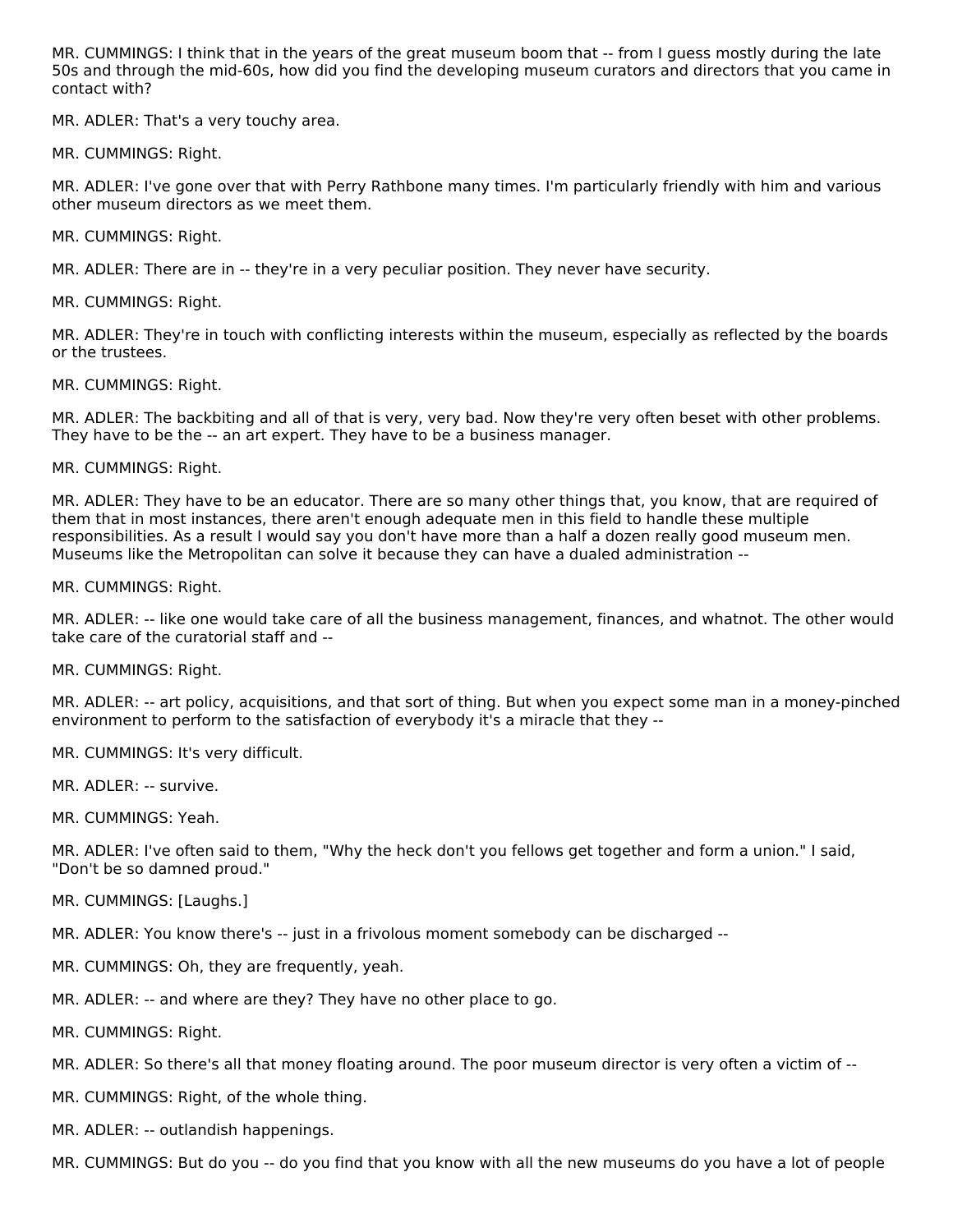who would come through and not afford things, but would look at things or try and raise money for acquisitions  $or -$ 

MR. ADLER: Well, I would say every single one.

MR. CUMMINGS: Yeah?

MR. ADLER: In one way or another. The Metropolitan Museum will try and buy a painting. It will go through its various trustees and ask them to contribute towards the purchase of this thing, or use this fund or that fund in order to get that together.

MR. CUMMINGS: Put the money together.

MR. ADLER: Right, so it's a matter of degree. When they bought the Velázquez, they had to do something like that.

MR. CUMMINGS: Right.

MR. ADLER: Well, the same with the small museums, they will -- have favorite patron or they would get a group of patrons or sell and change things in order to buy that which they want. And that's another area where I find museum people derelict. Many of them don't have the clear idea of the value of art.

MR. CUMMINGS: In terms of --

MR. ADLER: But I'm speaking --

MR. CUMMINGS: Or do you mean the markets?

MR. ADLER: The markets, yeah.

MR. CUMMINGS: Yeah, yeah.

MR. ADLER: And will, in order to get something that they like, give up inventory, things far in excess of the value of what they're acquiring for the simple reason that the things that they already have have been paid for, it's been in their stock, they don't particularly want it. So no matter what it's worth, they'll give up what is requested -- and that's that Marlboro deal, you know.

MR. CUMMINGS: Right.

MR. ADLER: Yeah, they're missing something. There is no chicanery. It's just that they don't know enough about the value of the things they -- that's another facet of a museum director. He's got to know so many things.

MR. CUMMINGS: Right, right. It's a terrible job.

MR. ADLER: I know. It's awful.

MR. CUMMINGS: You know?

MR. ADLER: I think it's awful. I think it's an awful job and the abuse that they put up with. The Perry Rathbone incident, that's one of the most outlandish things I've ever heard, deliberate planning, you know the man that became friends with him only by default because no one else would take the job at the time. That was when they were raising [inaudible] at their 100th anniversary --

#### MR. CUMMINGS: Oh, yeah.

MR. ADLER: -- and the Brahmins wouldn't touch the deal so they had this man who would, and I suppose did a fair job, but he moved right into the museum. He felt that his president, Perry Rathbone, as president of the museum would -- could take over all the duties and everything. [Inaudible], not that it was Seacliffe or Seagal or Segal or whatever his name is, and there he just started usurping the office or the staff right in the museum, directly interfering with his director's work. And now here was probably -- he and Sherman Lee are probably the two outstanding museum directors in the country and how you can undercut a man like that who was loved by the staff. To this day, you know they worship him and there is no security, nothing.

MR. CUMMINGS: No.

MR. ADLER: You're under pressure. You resign or get disgusted and resign or -- it's a pity -- pity.

MR. CUMMINGS: I don't know --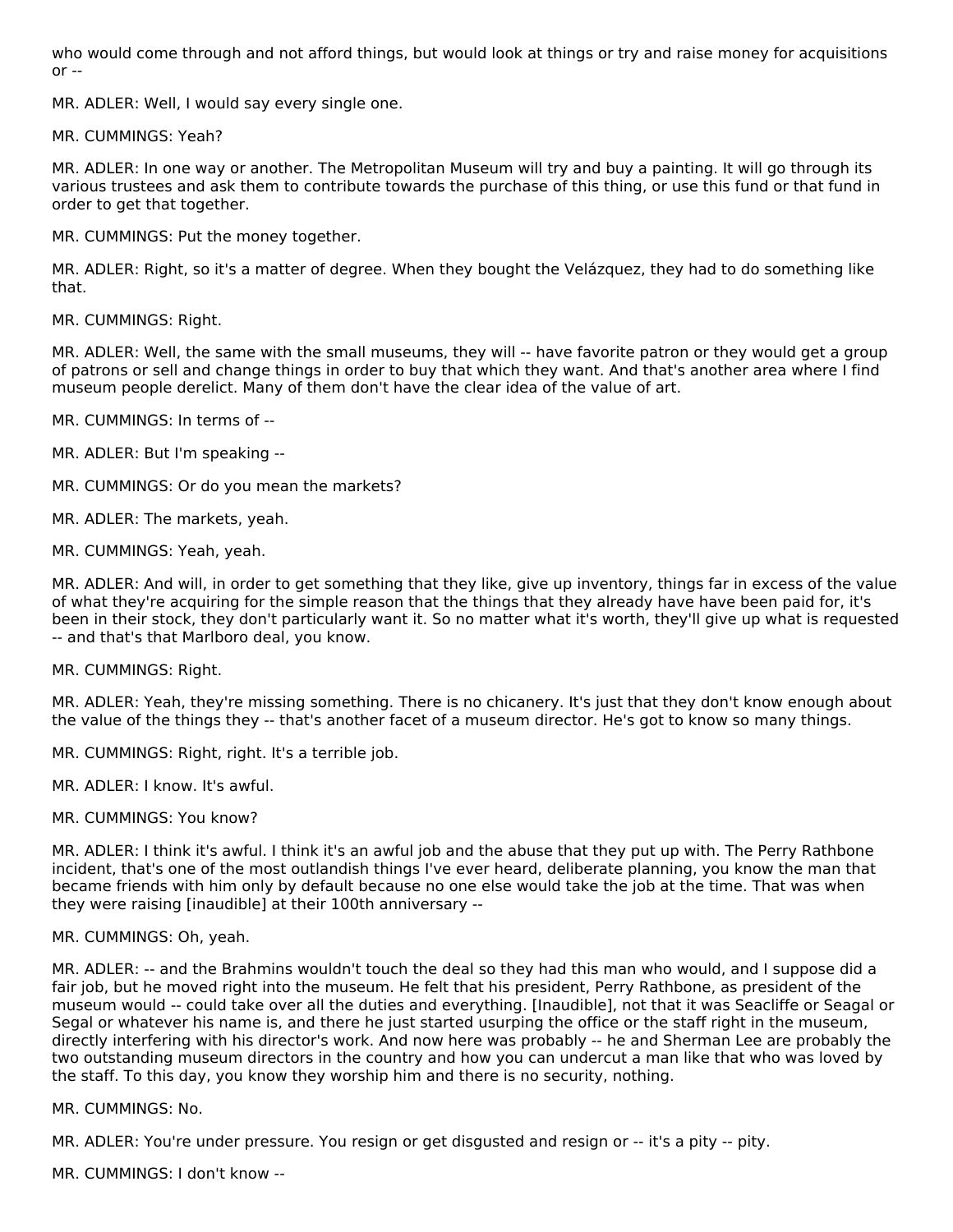MR. ADLER: He was the backbone of the museum.

MR. CUMMINGS: Yeah. Are there other museum directors that you find exceptional or interesting because they --

MR. ADLER: Oh, there are, of course [inaudible]. Trick Brown felt he was a very experienced one. Then you start thinking of the next echelon of people, you know. People love museums. Charlie Cunningham, he is very good but he's out of that now.

MR. CUMMINGS: Do you find that the museum people are sometimes an aid in developing the collector?

MR. ADLER: Very often they do. They're responsible for the whole thing. I think certain great collections were form

ed by the director in the sense that he called attention to the object, went with a man, had the museum staff, curators check something out. Oh, they can be a great asset in forming -- and it's to the -- it's to the interests of the museum that they do that because the chances are that those things eventually find their way in the museum --

MR. CUMMINGS: Right.

MR. ADLER: -- and they might as well know what they have. I used to like very much to have a museum involved in an art deal. It made the sale easier because where people have doubts and suspicions about certain things, they get reassurance from the museum in the sense that they feel they have nothing personal to gain out of it. And so it facilitates that, oh, yeah. Museums are a -- well, the -- what's the -- what's the man who died, my old pal, before Hobing [phonetic]?

MR. CUMMINGS: Oh, Rormer.

MR. ADLER: Rormer had various people who just depended on him and set up great personal friendships and all. They're all great collections and they depended on his okay. There was an understanding completely and incidentally, in connection with that is that [inaudible] historian and --

MR. CUMMINGS: Oh, yeah.

MR. ADLER: Yeah. He was an enormous collector and --

MR. CUMMINGS: Was he a client of yours on occasion?

MR. ADLER: Oh, I -- oh, yes, yes. Those go back many, many years ago. He used to collect bronzes, porcelains, earlier things and quite a man.

- MR. CUMMINGS: It's an enormous collection, isn't it?
- MR. ADLER: Yeah, that's all going to the met.
- MR. CUMMINGS: Well, that --
- MR. ADLER: I think he was at 960 Fifth, too.
- MR. CUMMINGS: Yeah, yeah.

MR. ADLER: And yeah, had this great paneled rooms, Jacobian rooms and large oak tables, wall strewn with all - you know bronzes and whatnot. There's a story it may be apropos that his wife when she died left oh, \$15,000 to buy a bronze for his -- so you know think of it, that's all his life was worth anyway [they laugh], bronze or a piece of porcelain or --

MR. CUMMINGS: Oh, fabulous. Do you find that -- I think with the proliferation of the university museum it increased activity in that part of the art world?

MR. ADLER: As a matter of fact, yes. We're tied up -- my daughters went to Wellesley and we're tied up now with -- retied up because I've given them over the years a great many of their paintings. But now they reactivated a new museum building and renewed interest -- my daughter -- we were up there just around two weeks ago to see what we could do to help the design, and one day she comes in, [inaudible] Hodge, quite frequently and we direct her and all. We're tied up the same way with Amherst. Frank Trap comes down regularly. In fact, we've put them up across the street. We have a little apartment there to help with expenses. Now they seek gifts and all. You'll find that is true in many colleges now and they're making an effort to increase their own collections. And with that, there's a very peculiar setup.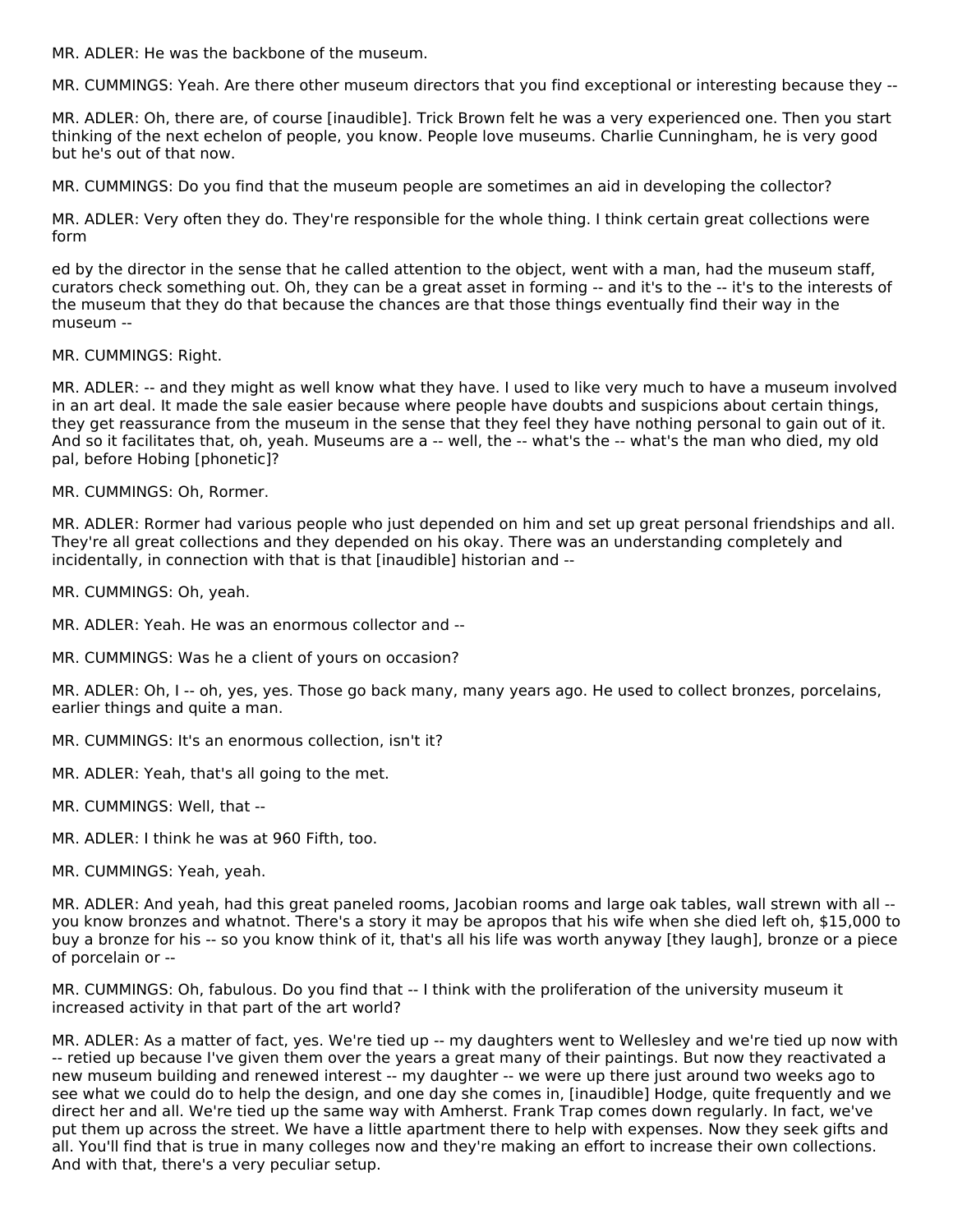Now the women we know control the wealth, supposedly you know they live longer than their husbands.

MR. CUMMINGS: Right.

MR. ADLER: Yet the -- if a woman's museum would have a heck of a job getting a work of art, that same woman who's graduating from college starts seeking her things will give to her husband's college very generously.

MR. CUMMINGS: Right.

MR. ADLER: Now a place like Wellesley has a heck of a time raising money and they keep getting --

MR. CUMMINGS: Well, Finch College is a classic example. They went bankrupt because they couldn't do it.

MR. ADLER: Yeah, yeah.

MR. CUMMINGS: I mean and they certainly had a lot of wealthy girls that went there.

MR. ADLER: Sure, sure. There's -- you will find that the wife will leave it to her husband's college. Why not give it to their own college?

MR. CUMMINGS: Yeah, yeah.

MR. ADLER: Talk about chauvinism, male pig or whatever you want. They perpetuate it.

MR. CUMMINGS: Yeah, yeah.

MR. ADLER: That's the whole thing, you know. Every sentence you utter can lead you into another --

MR. CUMMINGS: Into another one.

MR. ADLER: -- branch of where the problem exists. Of course, the law of university, you've got to make the appreciation of art --

MR. CUMMINGS: Wider and you develop new collections and --

MR. ADLER: -- [inaudible]. You get into the personality factors of people and molding of character, increase their knowledge, the social significance of art, the part it plays in a community, the state funding now you know, the legislature did a certain amount of -- that's unheard of, you know, years ago. So it's a recognition of the implications and also there's much greater participation of all its --

MR. CUMMINGS: Yeah.

MR. ADLER: -- you know people --

MR. CUMMINGS: Oh, millions of people go to museums.

MR. ADLER: -- take themselves to museums. The museums all have schools and children walking around and stuff. Elderly people for therapeutics do it. Everybody is doing it.

MR. CUMMINGS: More and more, yeah. Well, that --

[END TAPE 3.]

MR. CUMMINGS: -- [inaudible] September 3, 1975, Paul Cummings talking to A.M. Adler in his office. You were the president of the art dealer -- Art and Antique Dealers' Association?

MR. ADLER: Yes.

MR. CUMMINGS: And this has been a while?

MR. ADLER: That's right.

MR. CUMMINGS: But what about the Art Dealers' Association, which you said you didn't have very good --

MR. ADLER: Well, no, I still don't.

MR. CUMMINGS: Interest or --

MR. ADLER: Yeah, I still don't but that's going to open up a whole big chapter and it's negativism rather than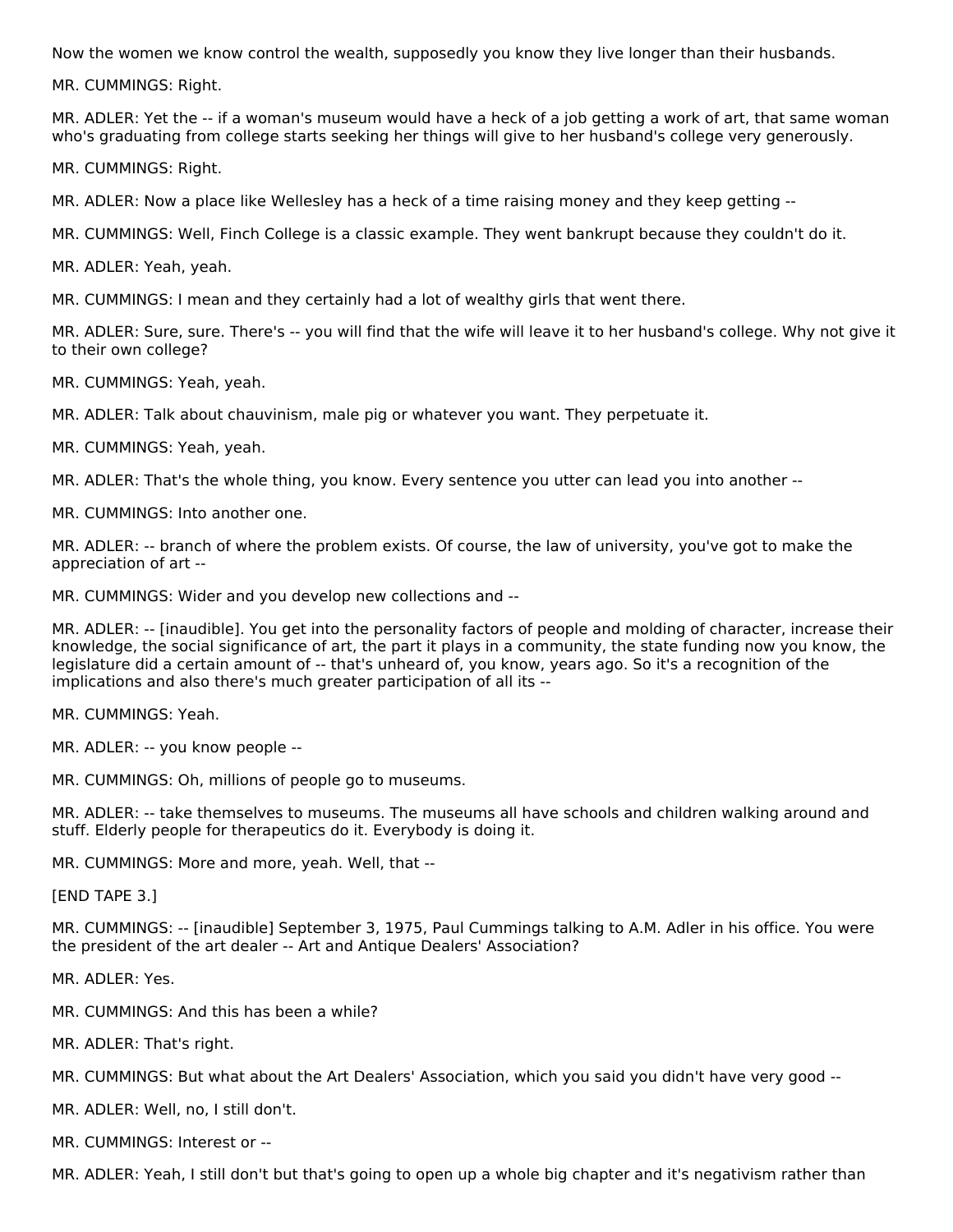positivism, so I --

MR. CUMMINGS: Yeah.

MR. ADLER: But I just --

MR. CUMMINGS: Just in general terms.

MR. ADLER: Well, I thought it was a vehicle for a Colon and a little core of dealers who would have charge of that and get all the benefits out of it. And by benefits I don't mean normal benefits, but all these that were sort of this little tightly-knit group taking over everything and all of the advantages that it could have. And we were one of the founding groups and this sort of -- Herschel did that while I was in Europe. When I got back, I insisted we get right out for various reasons.

One being I didn't believe in the integrity of the top of this whole thing, which was later fortified by certain IRS people who came to be an omen. On occasion they almost took away their credit [inaudible] because of conflicts of interests, and Colon being the lawyer for Paley on a matter against the IRS and here they are and organized - he's the head of an organization --

MR. CUMMINGS: Right.

MR. ADLER: -- and was supposed to work with the IRS and to --

MR. CUMMINGS: Right.

MR. ADLER: Yeah, in connection with the Picasso he gave to the Museum of Modern -- the Whitney Museum - not the Whitney but the Museum of Modern Art and actually, eventually they had a man here. The IRS came to me and I suggested that they accept those figures because I said, "It's a great work of art and in a very little while it's going to make there -- it's not going to be as expensive."

MR. CUMMINGS: Right, right.

MR. ADLER: And the net gain of it all is in a museum, an American museum got a --

MR. CUMMINGS: Real major picture.

MR. ADLER: -- a major picture and I don't know if [inaudible] big pictures. Well, anyway I never believed in it. I don't believe in the restrictions. No dealer can give an appraisal on his own. They dictate there what he charges and all of that. There are a whole lot of things that monitoring may be good in certain hands. In other hands it can be a repressive organization.

MR. CUMMINGS: How do you contrast it with Art and Antique Dealers' Association?

MR. ADLER: Well, maybe because the Art and Antique Dealers' Association is ineffectual or maybe because it has the strength to impose its will on people, and it's the judicious imposition of the will that is the cause of my complaint. It's an area I don't -- it's argumentative and there's no sense in getting into it.

MR. CUMMINGS: Well, but it's interesting to have your point of view because you've --

MR. ADLER: But I --

MR. CUMMINGS: -- been in the trade for so long.

MR. ADLER: -- I just don't believe in the integrity of the inner core. They've all become rich. They've all I think benefited greatly by the insider to making a living when they are a quasi-official organization.

MR. CUMMINGS: Mm-hmm, right, right.

MR. ADLER: In government, you know it's like the generals, after they retire go and become president of munitions corporations or what they do.

MR. CUMMINGS: Right, yeah.

MR. ADLER: But anyways, that's that. Anyway.

MR. CUMMINGS: Now, but you were president of the Art and Antique Dealers'. What [inaudible]?

MR. ADLER: There were a lot of good things that I can remember. We were in a sense --and I must go back a bit.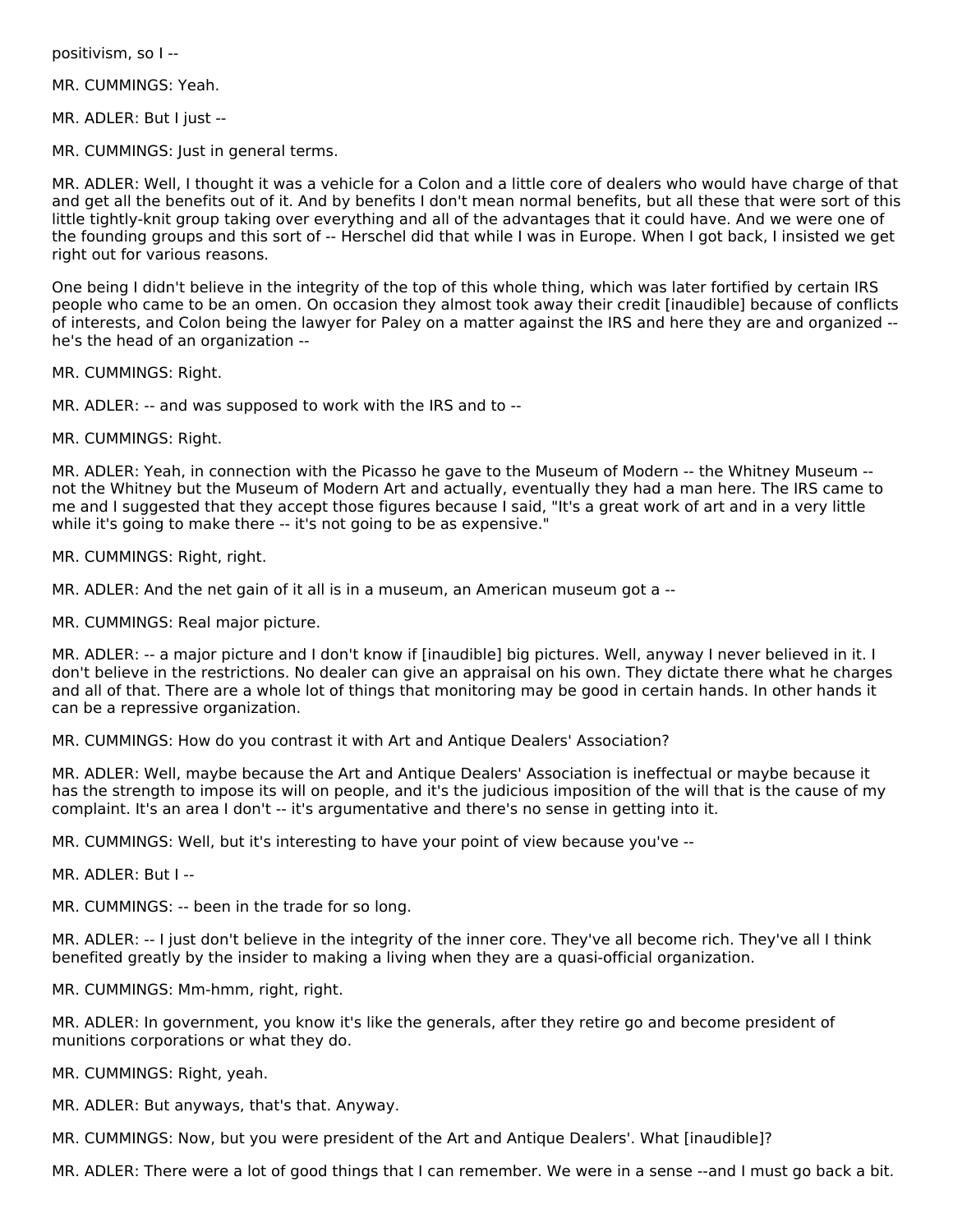The league was exceedingly stronger in its earlier days than it was in the later years.

MR. CUMMINGS: What caused the shift?

MR. ADLER: It just -- well, they had all the big dealers there --

MR. CUMMINGS: Oh, right.

MR. ADLER: -- in those days and there were a lot fewer dealers and therefore, they had a lot of strength. They each put on shows at Madison Square Gardens and other places where -- the Charles and London people like that where they put on very extensive shows for the CINOA. I may have mentioned them before.

MR. CUMMINGS: Right, right.

MR. ADLER: And as time went, on it was diluted, a few wholesalers got in and that sort of stuff, and it lost a lot of its potency. But anyway, during my tenure, which was quite a few years, I could name some of the things that we did, which were rather important. One, we monitored the auctions and galleries, and of course, the [inaudible] was the [inaudible] Gallery and where they would have sales like Roche Berceau [phonetic] sale, you know, and some of the others [inaudible] where they advertised the contents of the chateau then.

MR. CUMMINGS: Right.

MR. ADLER: There was just a token representation of the content, but the man who was developing the [inaudible], and I do forget his name -- it will come back -- who ran these sales, would get the consent, the use of the name from some [inaudible] member of that family.

MR. CUMMINGS: Right.

MR. ADLER: And they'd put a large illustration on the cover of the catalog, the content --

MR. CUMMINGS: Make it look good, right.

MR. ADLER: -- and the chateaus and so and so. Then they'd come around all over here and in Paris and buy up a lot of things and put it in the sale. So we monitored it to that degree where we were threatened and we actually got the -- had to hold the sale up and cancel the sale because of misrepresentation. And they had to announce in the newspaper with additions or whatever it is and also prior to the sale they had to make certain statements, you know so that there was a protection of the public to that degree.

MR. CUMMINGS: Mm-hmm, mm-hmm.

MR. ADLER: We were also self-monitoring in the sense that anybody had a complaint against a dealer they'd write to the association and we would almost try that there and we have had many incidents that we kept within our ranks where we expelled or -- someone fairly well-known firms from the organization because of their practices.

MR. CUMMINGS: Was there a committee in charge of that sort of activity or was it --

MR. ADLER: Well, you have your executive committee at all times --

MR. CUMMINGS: Right.

MR. ADLER: -- which usually took up the matter. If it caused an inquiry on a certain thing they would go on and form a committee. We had that Gough Delough [phonetic] sale. We held that up because there again, it was all a lot of additions put into the building. Then we almost tried to take their license away at [inaudible], but we had the assistance of Dewey's firm because they represented Billy Rose. Apparently, Billy Rose had gone into an arrangement with the people to buy the house in a certain condition and therefore, he bought almost \$200,000 worth of objects like large commodes or mirrors that would be in situ, you know.

MR. CUMMINGS: Right, right.

MR. ADLER: And so then they would have to move and there was a disagreement and so Billy's firm was sent to sort of help out on this case against the [inaudible]. But anyway, it was a monitoring organization and it did a lot of good. Then it put on certain exhibitions, which are pretty well-known.

MR. CUMMINGS: Right, but they haven't done that for a number of years so --

MR. ADLER: Well, CINOA was the last.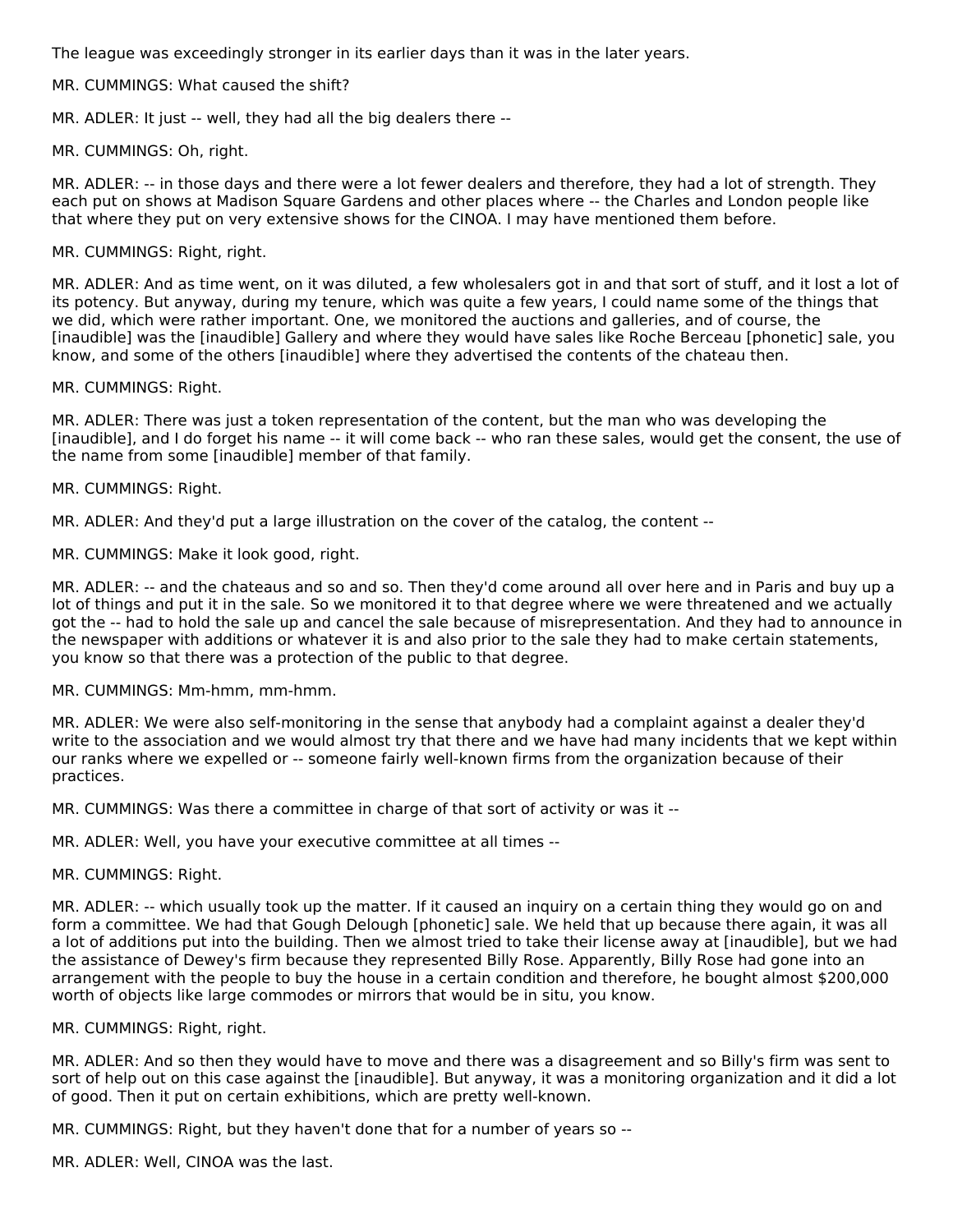MR. CUMMINGS: Right, well, that's ---

MR. ADLER: The CINOA show was done by two organizations, which was the petty offshoot of original art and antique dealers doing the [inaudible] over there. Antique dealers [inaudible] formed that into this -- they have a small organization. But they represent a pretty good firm and together we have put on the CINOA show.

MR. CUMMINGS: How did that come about because that's a --

MR. ADLER: Well, it --

MR. CUMMINGS: -- rather unique experience?

MR. ADLER: Yeah -- no, well, it is for America.

MR. CUMMINGS: Right.

MR. ADLER: It goes back to some years when I was president of the Art and Antique Dealers. I got a sort of semicommitment from [inaudible] to have the show at the Metropolitan Museum. It's been the custom of the host country where the president is to put on a show of this stature, actually, one of the national galleries of the country. There was one of the -- in Amsterdam they had the Reich Museum there. The one with the -- with the BADA, British Antique Dealers', put it on at the Victoria and Albert Museum. There had large, extensive exhibitions and enormous catalogs and people from all over the countries, member countries were involved. You can imagine where the catalogs are.

MR. CUMMINGS: Oh, yes, I -- oh, yeah.

MR. ADLER: Let me find the cover here.

MR. CUMMINGS: Oh. Oh, yeah, splendid catalog.

MR. ADLER: You can have that if you like.

- MR. CUMMINGS: Thank you. Now what -- what does --
- MR. ADLER: Now --

MR. CUMMINGS: What did this exhibition do because it is the first one had it here ever?

MR. ADLER: Well, I wanted to get back to CINOA and it's been about eight years or so ago, and we got a semicommitment, [inaudible] and others like that to help us that he was recommended. We would say there would be nothing for sale. It was purely a prestige thing. We felt that there were these things there that were good enough for the Metropolitan Museum and other museums, and if they wanted to they could buy later, but there would be nothing for sale at the museum. And this was the same situation obtained here. There was nothing for sale at the museum. What you could do outside of it --

MR. CUMMINGS: Right.

MR. ADLER: But I think it's great for the dealers from all over the world. They let their best things known. It lends prestige to art and our industry as a whole, or profession worth doing. It lends legitimacy to the business. You know there was a day when an art dealer was considered a very shady character. I don't know whether you're aware of that and all the atrocities committed in the name of selling art [inaudible].

MR. CUMMINGS: Right.

MR. ADLER: So it's changed the nature of any business, like the American Medical Association, to have its organization and many of the others. The Bar Association, it brings to the top the best that there is and quality of the business. So it's a very, I thought a very --

MR. CUMMINGS: Was it successful from the members' point of view?

MR. ADLER: Yes, it cost the members money. I know altogether I've had two pieces in there and with the contributions about \$2,500 it cost me as an individual. And there are others who gave contributions. But the net result was that they made about oh, perhaps about \$65,000 profit out of it.

#### MR. CUMMINGS: Really?

MR. ADLER: I think we gave \$20,000 to the Metropolitan Museum to their scholarship or traveling fund, you know, for curators, and the other part was divided between the two organizations, which are non-profit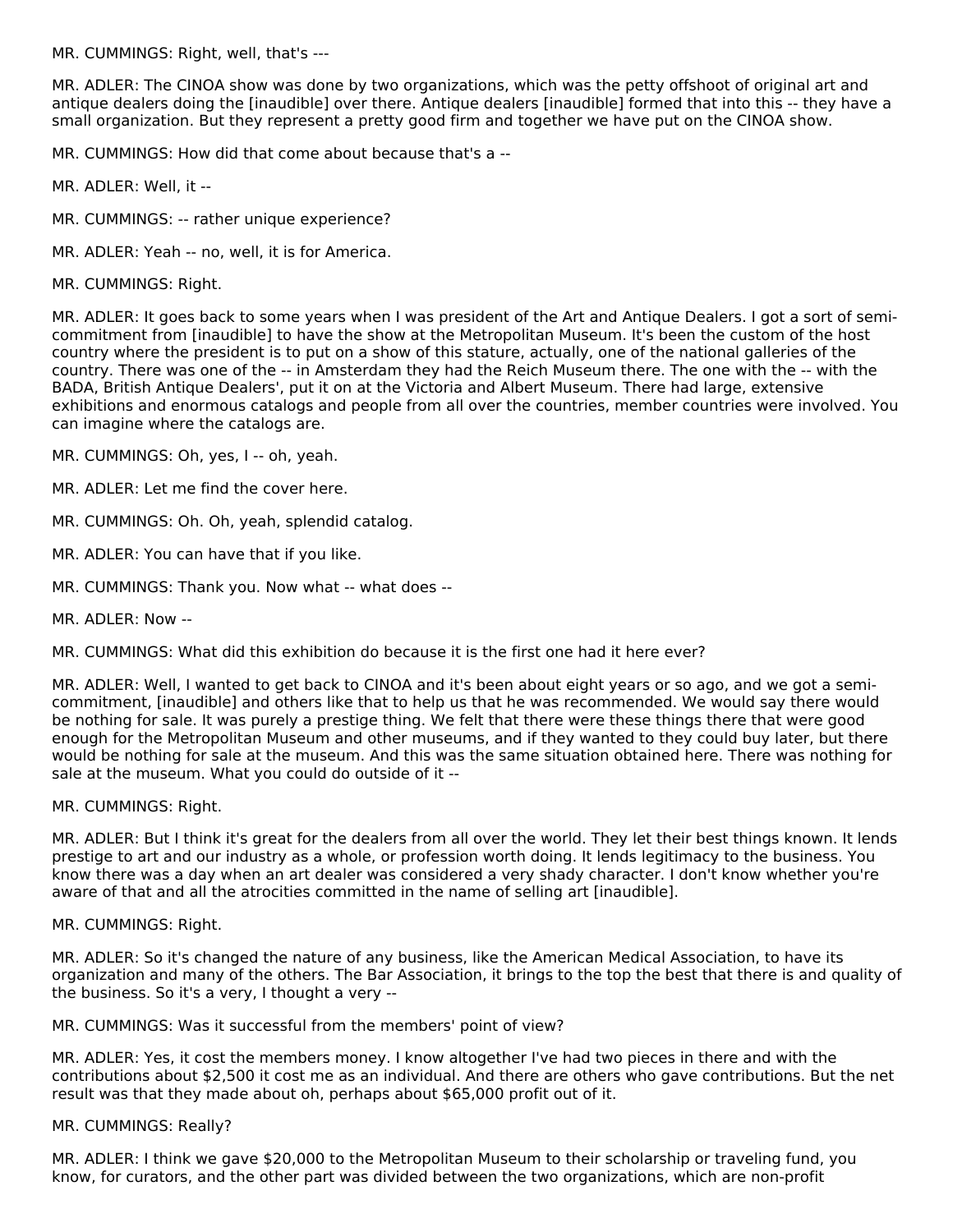organizations --

MR. CUMMINGS: Right, right.

MR. ADLER: -- and will be used for some beneficial general --

MR. CUMMINGS: Was that -- that money from admissions and catalog sales and things like that?

MR. ADLER: Not admissions, no. We lost money on the sale of the catalogs. It was basically from the contributions of its members and a few other outsiders. I think Henry Ford sent I think it was \$5,000 and other people like that. But mostly the members and you paid so much for an article and also so much to have it illustrated. The proceeds of that were enough to give you the [inaudible] for the museum.

MR. CUMMINGS: Yeah. It was a fascinating exhibition I thought.

MR. ADLER: It was very good. You know it's usually -- I mean --

MR. CUMMINGS: Jammed with people and everything.

MR. ADLER: -- it was a [inaudible] thing. It was not a -- you can be top-weighted, you know, in one direction and not enough representation in the other.

MR. CUMMINGS: Right.

MR. ADLER: For instance, I put in my Cycladic figures there to give a little weight to antiquity. There wasn't enough of that.

MR. CUMMINGS: Right, right.

MR. ADLER: The days of Bremer are over and very few, you know, dealers in ancient art, so the -- my personal collection, but I gave that and I gave the Greek vase there to put in there. In fact, the piece of silver that I loaned to Weims [phonetic], he didn't have a piece that was acceptable to them. I gave him a piece to use in the exhibition.

MR. CUMMINGS: Well, how are things, you know selected or rejected by --

MR. ADLER: We had -- that was a committee. I was on two of the committees. I was on the committee to perform the whole thing anyway as past president, but I was on the vetting committee for antiquities and for paintings. So I was on those two committees. Now we, as a committee, met and rejected or accepted submitted photographs and the [inaudible].

MR. CUMMINGS: Right.

MR. ADLER: After we made those selections we passed them on to the Metropolitan Museum, where their curatorial staff went over that and had the final say --

MR. CUMMINGS: Oh, I see.

MR. ADLER: -- to whether it was good or bad. In the main, our things were accepted, some were rejected, and the things rejected in some cases would cause controversy because the dealer felt that they knew more than the curator and that they were wrong. And there was -- being involved with an important piece of silver and the dealer felt he knew a great deal more than the silver expert at the Met. He may have, I don't know, and he had evidence that they were wrong and he was right about the attributions. There was another piece that somebody in Europe who was a well-known dealer in these things, and the Met turned that down. And there was a piece of furniture. It was [inaudible] English furniture [inaudible], which the Met turned down and this man whose piece they turned down was considered among the trade and all about the best expert, and he was turned down. And you know I sided with the Met on that for the simple reason that a dealer who has just had great past experience in his field can slip up in one respect that he doesn't have a sense of the art sequence. By that I mean the design, what is true design of a period. The piece [inaudible] was undoubtedly of French origin, not of --

MR. CUMMINGS: English.

MR. ADLER: -- of English and therefore, what is it doing on a piece of English furniture.

MR. CUMMINGS: Oh, I see.

MR. ADLER: So stylistically speaking, you know, a museum man can pick something out which an art dealer may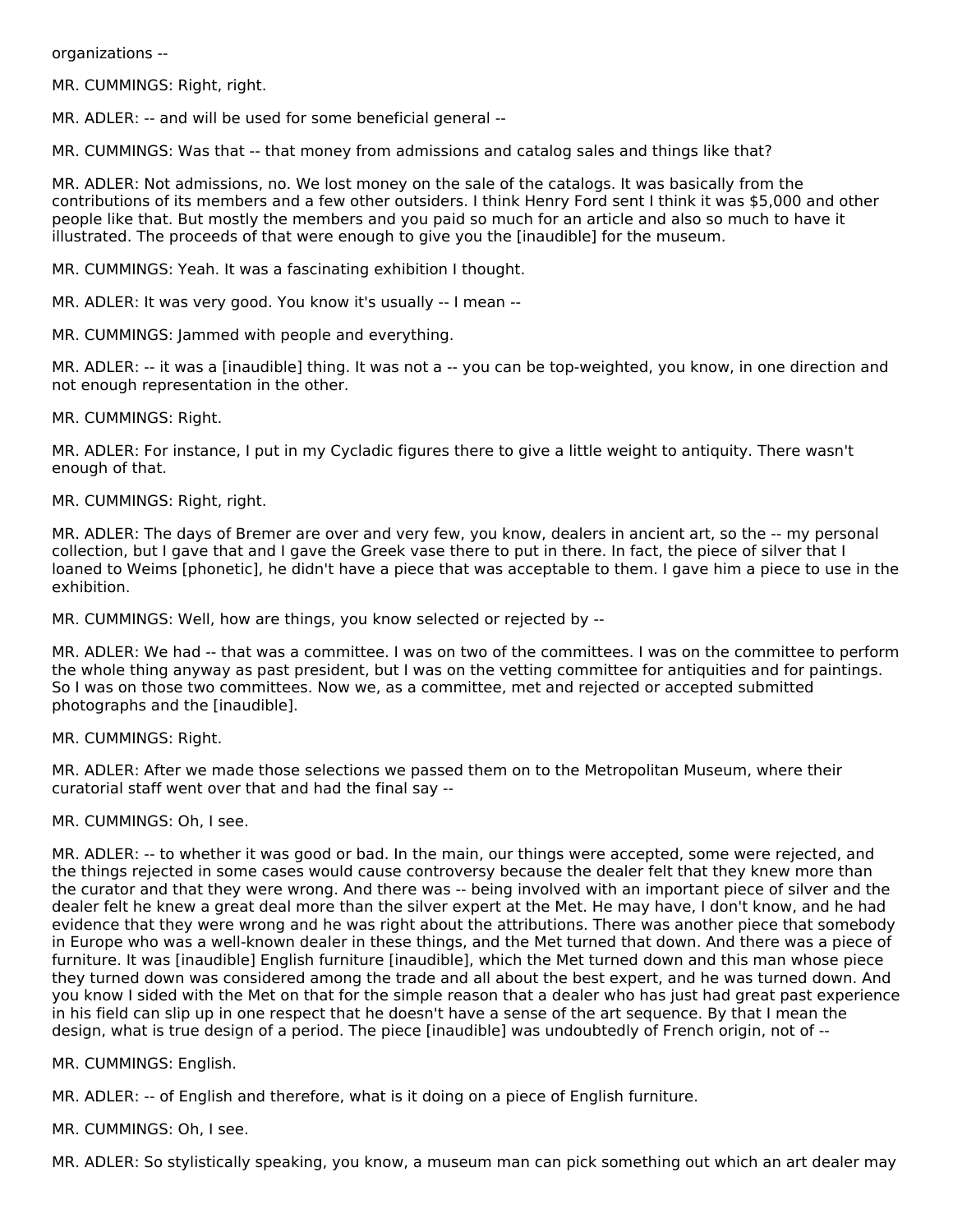not. He may not know enough about the nuance of that style --

MR. CUMMINGS: Or look at that from another side, yeah.

MR. ADLER: The fact that they were both old to the -- the [inaudible] was old and the bronze -- and the piece of furniture was old, that the this or that, it's almost immaterial. If stylistically they determine this could not be --

MR. CUMMINGS: Come together out of --

MR. ADLER: -- [inaudible] you find that they're right. But the converse is true also. I remember years ago, professor Weinberger, who was part of the institute when I was attending classes there, we saw a pair of bronzes that I had with [inaudible], and he said, "Oh, my God, these are remarkable. They're wonderful." In fact, they're - - you know whatever you will and they were probably done in the year 1586 and that sort of stuff there, which was all very good except for one thing. It was not of the period. Stylistically he was dead right, but in reality it was -- he was not correct.

MR. CUMMINGS: So for the later caste or something?

MR. ADLER: Yeah. Yeah.

MR. CUMMINGS: How fantastic, yeah.

MR. ADLER: So here was a man who knew from the stylistic point of view everything there is to be known about sculpture from the day of its origin to the -- but he's dead now -- but couldn't tell when the piece was in the period. So --

MR. CUMMINGS: Yeah.

MR. ADLER: -- you get both sides of the field, you see. I remember some of Ackerman, she was the tapestry authority. She was the wife of Pope, the great Persian [inaudible]. Once looked at a tapestry that I knew the history of, the gothic tapestry, [inaudible] with [inaudible] in the middle with little animals in the corner, she said, "Oh, yes, that was woven in [inaudible] and [inaudible] at this and this year." I could write a certificate and tell you exactly who the man who did the cartoon, who wove it and all, but I knew damn well that that piece was put together from fragments in Paris. So what she was looking at was a stylistic representation without being able to see that the [inaudible] and all had been put together and very cleverly done and there was another genuine mystique to it, made of genuinely old pieces --

MR. CUMMINGS: Was pastiche really?

MR. ADLER: -- and also done probably from Gerbel's book of tapestries and where the [inaudible] is similar and they --

MR. CUMMINGS: Yeah.

MR. ADLER: -- and so the difference between the scholarship and [inaudible] --

MR. CUMMINGS: That's true. That's true.

MR. ADLER: Some dealers know a great deal more than these people who have written books on the subject. They can tell from the design or from the style whether something is by this man, but that is actually [inaudible].

MR. CUMMINGS: Right, right.

MR. ADLER: Some of the biggest, most important people in Europe got caught on that.

MR. CUMMINGS: Yeah, that's right. I was going to ask you because I can't look -- have any other members been presidents in a while? I don't think there's anyone.

MR. ADLER: Well, there was an interim one through a mistake, but I was the only one really.

MR. CUMMINGS: Mm-hmm. What is the difference between that and the Art and Antique Dealers'? It's international and --

MR. ADLER: We're members of CINOA.

MR. CUMMINGS: Right.

MR. ADLER: CINOA is the organization composed of the dealers' associations of the various countries.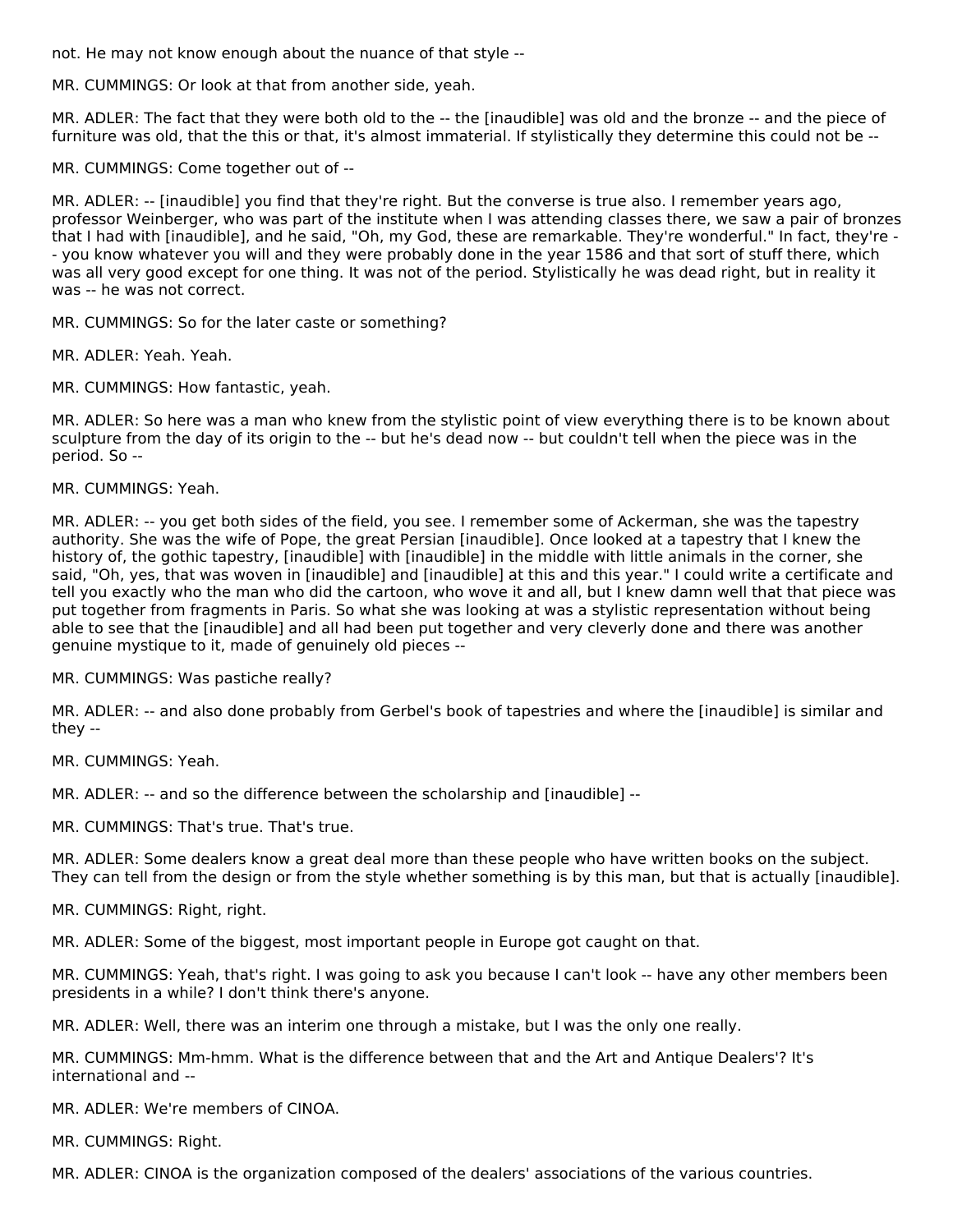MR. CUMMINGS: I see.

MR. ADLER: And that's the purpose here, you see. These are the member countries.

MR. CUMMINGS: I see, right.

MR. ADLER: Now this logo or what is it?

MR. CUMMINGS: Yeah.

MR. ADLER: Yeah, I put up \$1,000 for a contest, international contest as president to get this logo for the -- we selected that thing there. This is all my own doing, the whole darn thing.

#### MR. CUMMINGS: Oh, terrific.

MR. ADLER: But we have the organization in Belgium and in England it's the British Antique Dealers' Association and now there are other organizations that supply and deal with paintings, a national organization. In France it's, you know all the --

MR. CUMMINGS: Right.

MR. ADLER: -- there must be about 25,000 members in France in their organization, and in Belgium. Well, we - it's a very powerful and very large group of people.

MR. CUMMINGS: But internationally you must have an enormous body of members?

MR. ADLER: Yes, we do. Oh, as individual members it's an enormous number, yeah. Yeah, and the British Antique Dealers' Association has got practically ever legitimate art dealer all over Great Britain, including most of the painting firms like Leggett and whatever you -- all the names in the whole group there.

#### MR. CUMMINGS: Yeah.

MR. ADLER: And here we have Rosenstein is a member of the Art and Antique Dealers', Newhouse, and -- but basically they are dealers in objets d'art. MR. CUMMINGS: Right.

MR. ADLER: Right.

MR. CUMMINGS: Now, what's the purpose of belonging to an organization like that? What is it's function?

MR. ADLER: Well, you support your trade organization as it were. If there is any serious problem they can help you out. They can support you or perhaps monitor you. Also you have the little -- and the signs out in the windows --

#### MR. CUMMINGS: Right.

MR. ADLER: -- which lends a little prestige, lends legitimacy to your firm that you are a responsible member and your peers have elected you to an organization and therefore, it's safe to do business with you. And if they don't do well by you, you can complain to that organization and get justice, and that's usually the case. We've never let anything go that would have to be corrected. [Inaudible] to the satisfaction of the wronged party.

MR. CUMMINGS: Do you think that it aids in doing business, I mean of one -- say as a dealer in this country and you decide to go to France or somewhere, is it an [inaudible]?

MR. ADLER: Oh, yes, [inaudible] they know that you are a member of that organization and therefore, are all right. You're not a fly-by-night firm.

MR. CUMMINGS: Oh, that's fascinating. I just wondered, we talked on and off about various collectors and I was just wondering if there were any collectors in the last few years who were of, you know have been particular clients or of particular interest to you? Are there any anecdote styles or things that would be of interest?

MR. ADLER: Well, I don't know that I personally would care to go into that. Some intimate things where you get into a household and you have intimate things about people. You get to know so much about the lives of people.

MR. CUMMINGS: Right.

MR. ADLER: Some of it, it [inaudible] skeletons and --

MR. CUMMINGS: [Laughs.] Oh, yeah.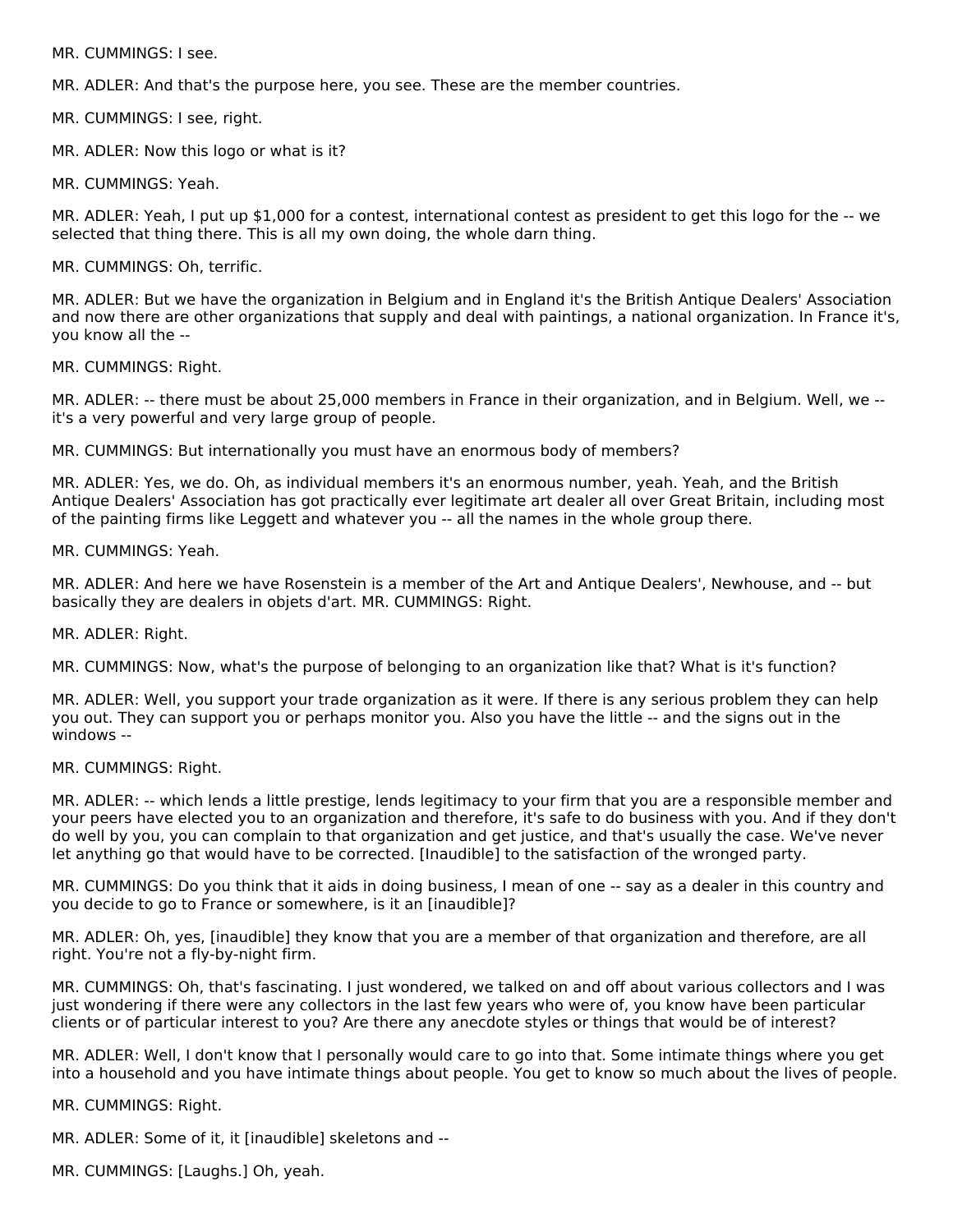MR. ADLER: -- they would sort of die to this day if they thought I knew anything about it, but somebody injudiciously talks about so and so shot her cousin when she was found there killed and that sort of -- this one committed suicide because his mistress was pregnant and he found her, and those are actual things, you know that happened over the years and --

MR. CUMMINGS: No, but I was more in terms of --

MR. ADLER: About their art --

MR. CUMMINGS: -- activities.

MR. ADLER: Well, I don't think that if you deal with Paul Mellon or the Rockefellers or people all over the country I just named that would be known to everybody, they're personalities are pretty well-known. Some you would get to be a little bit more intimate with than others, you know, but I would say that our circle of friends today are pretty much the result of my professional activities. They've become clients, become friends and contact -- two human beings will contact one another and anything can happen. It's like being introduced to somebody. You can become great friends.

MR. CUMMINGS: Right, right.

MR. ADLER: It's the same with that. No, there's just an area which in the old days they used to talk -- I know the Devine books or whatever you know --

MR. CUMMINGS: Right.

MR. ADLER: -- the man he would -- with Morgan and he took his paintings and he smashed one of the two vases.

MR. CUMMINGS: Mm-hmm, [inaudible] and --

MR. ADLER: And that was --

MR. CUMMINGS: -- great story.

MR. ADLER: -- a fake one in the shows. It's great. I don't know how much of that. I can go into the finds and things that I've purchased over the years, no announce, knew that and I didn't know it, and you know, toot your horn that way but --

MR. CUMMINGS: Well, but that's kind of -- it's fascinating --

MR. ADLER: It's interesting.

MR. CUMMINGS: -- to know that --

MR. ADLER: I may have mentioned, I don't know, going many years ago to Mrs. Whitney's --

MR. CUMMINGS: Oh, yes. Yeah, right.

MR. ADLER: -- Museum, you know, and that was -- those things like that or finding a painting that nobody knew or recognized and it turned out to be that -- it had an enormous increment.

MR. CUMMINGS: Well, are these --

MR. ADLER: But these -- I don't know. I often see in the newspapers a man who found a \$5 painting at some old antique dealers and it turned out to be a long lost part of a thing there. I -- I don't know if that's very productive. I've never had the \$5 painting turn into a million dollar painting.

MR. CUMMINGS: Right.

MR. ADLER: That I'll say right off the bat, no.

MR. CUMMINGS: But you know, in terms of finding pictures, are they found through personal contact or research or do you look for things?

MR. ADLER: Well, it depends on the type of business you do. If you -- and we handled, you know, when I -- across the street here, have a large volume of paintings --

MR. CUMMINGS: Right.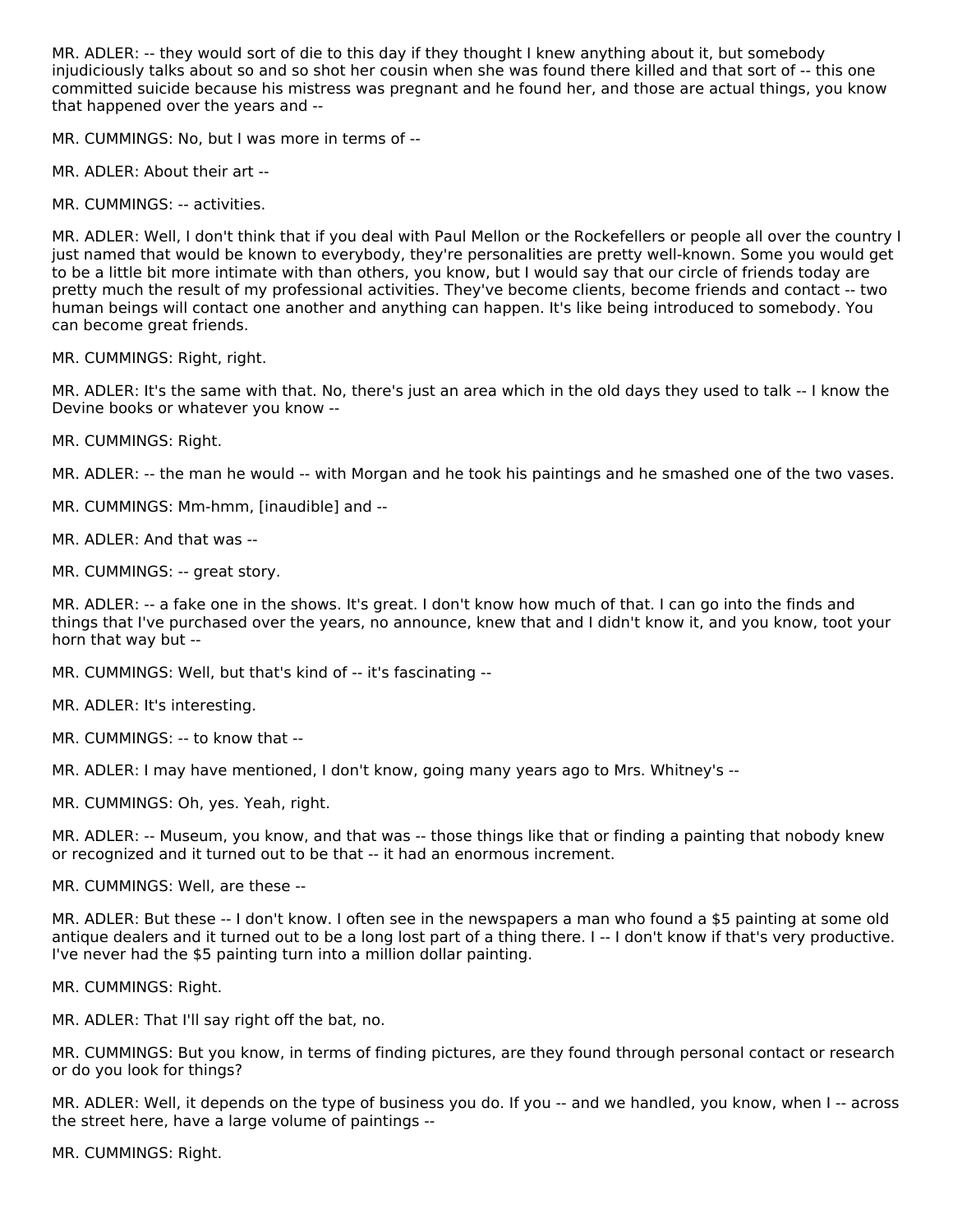MR. ADLER: -- you don't have too much time for the research on one particular painting. We did have at the time people that worked like Ms. Lamb who would research it but [inaudible] we employed there, where we've asked her to look up [inaudible] and things. But basically, you see -- you know pretty much what you buy. There's provenance and your own recognition and there are surprises and that sort of stuff there. And it becomes almost a routine thing.

MR. CUMMINGS: Right.

MR. ADLER: We dealt so much with museums, for instance. They have their own investigative groups. We have ours. In certain areas we know a great deal more than the curator of that museum would know because we have much more exposure to certain schools, and they take your advice, so your integrity plays an important part.

MR. CUMMINGS: I was going to ask you, because we had talked about museum directors before but not really curators, are there curators around the country that you, I was going to say admired over the years and in particular fields that you feel are --

MR. ADLER: Oh, of course, they're well-known those that are, but curators, if they're awfully good end up pretty much as the director of a museum and then it's -- I've known, for instance, Cooney at the Brooklyn Museum in the Egyptology, who was an outstanding scholar. Butler now at the Brooklyn Museum outstanding scholar in Egyptian art. Vermule up in Boston, you know, is a great scholar in Greek things. I'll tell you one area that we could touch on here if you wanted to get away from this all, and that is in authentication of --

MR. CUMMINGS: Right, that's good.

MR. ADLER: -- [inaudible] art and more specifically, that Boston laboratory museum.

MR. CUMMINGS: Oh, yes, right.

MR. ADLER: I would say in the main they do service in routine things, but they've made some horrible mistakes where it calls for a great exercise of ingenuity, and I'm afraid they're limited in their knowledge. They're scientific know-how is not that great and they've proved very costly to people. I've had person experiences like these where it's very [inaudible] where you can tell the patina has been put on by means of paint or whether it's a natural --

MR. CUMMINGS: Development, yeah.

MR. ADLER: That's easy. [Inaudible] can get that means for finding that out. But where it requires more than that, where it requires deductive reasoning and all, they don't have the scientific know-how.

MR. CUMMINGS: Well, I always wonder how far one can go where -- in just scientific analysis in making accurate judgments on works like that.

MR. ADLER: Well, you see, that's the kind of battle of wits of all times between the forger and the detective.

MR. CUMMINGS: Right.

MR. ADLER: Basically, the scholar will say stylistically this isn't right because the edge of the bladder or it should be longer or whatnot, which I think can be poppycock, too because variance on all these possible, and all of times and different areas, you can get the Cycladic figure from one island, where you get one from another island and there can be slight variations. There may have been a man who came from Anatolia, the origins of all who lived there, and he may have worked in a slightly different clay and the stylistic expert can be wrong, too. On the other hand, the one who goes only by scientific means without any awareness of style can be wrong also.

MR. CUMMINGS: So you think he --

MR. ADLER: Indeed he may not know enough.

MR. CUMMINGS: Right.

MR. ADLER: One of the tests in Cycladic art, for instance, which people are afraid of is chemical to see what little samples will reveal and put through the qualitative -- I've had every form of chemistry. That's why I think I can talk with some degree of accuracy. They will put it through the various tests, facets and all to see if they were employed. Marble of course is calcium carbonate. That's pure marble and any presence of other chemicals outside of natural causes is subject of doubt. And one of the tests lately developed in Germany somewhere along the line was that the presence of calcium sulfate would indicate an acid had been used to create this sort of a phony surface. Now, I spoke to professor Frandel the other day. He's the professor of mineralogy at Harvard and the head of the mineralogical museum they have. He said, "Poppycock." He said, "If that Cycladic figure were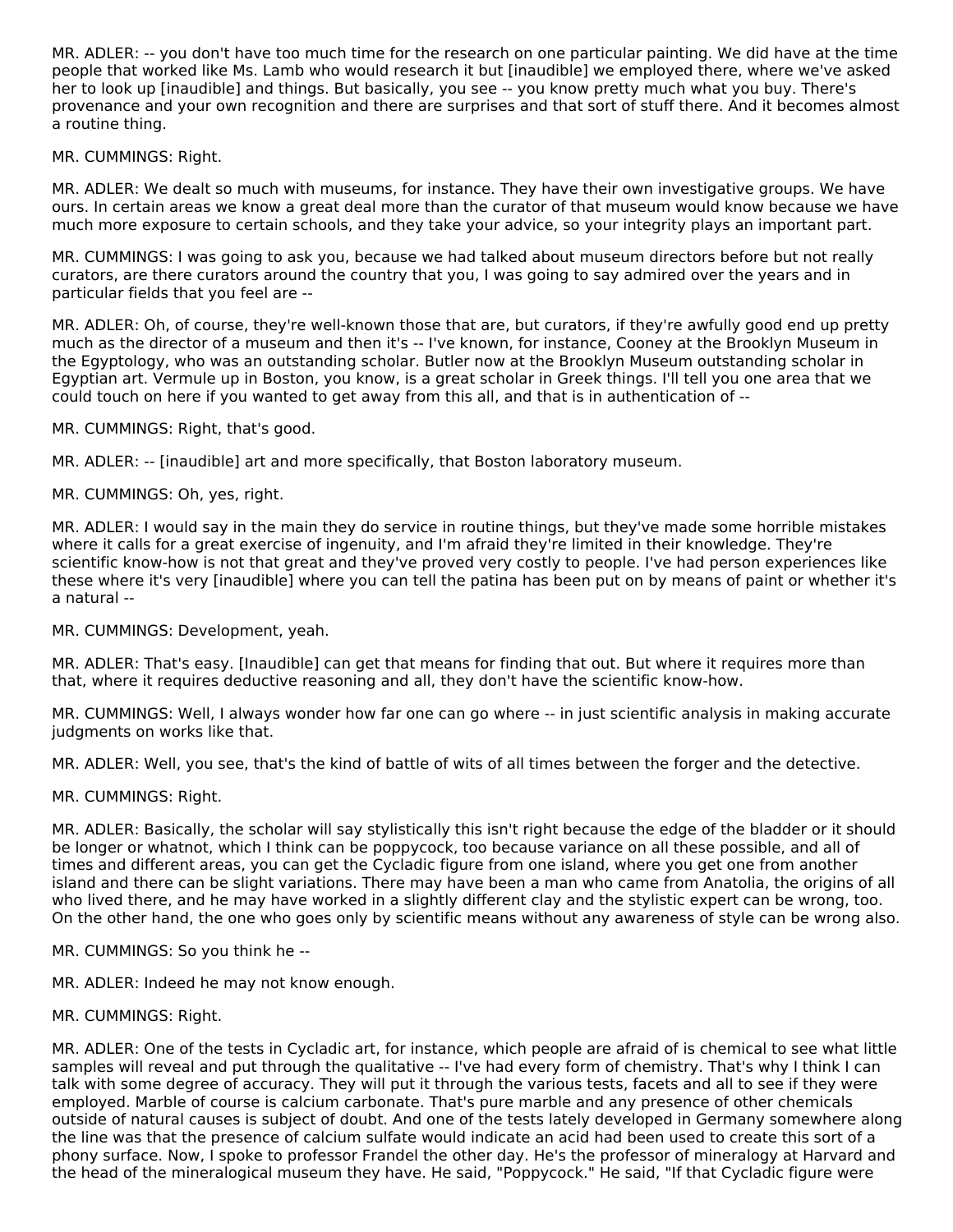buried in an area near water, that would certainly have sulfates there --

MR. CUMMINGS: Right.

MR. ADLER: -- and you would find calcium sulfate presence there."

MR. CUMMINGS: Right.

MR. ADLER: So all the tests and the --

MR. CUMMINGS: [Laughs.] Yeah.

MR. ADLER: And I must say that I lost \$25,000 recently because of that one examination. After the same people told me that it was all right before buying it, I went through an enormous deal of trouble to make sure because Cycladic figures are very often under suspicion.

MR. CUMMINGS: Right, right.

MR. ADLER: And they assured me it was okay. Afterwards, the man who bought it from me took it there because I said it was past on by the laboratory, and without realizing that they had already passed on it, they told the man that it was a fake because it had calcium sulfate in it.

MR. CUMMINGS: Hmm, that's fascinating.

MR. ADLER: [Inaudible].

MR. CUMMINGS: Yeah.

MR. ADLER: It's a field in which -- and a painting, too. I can tell you of a case of a -- of a Rembrandt that was sold in 1935. I did it through Howard Young. It was famous Bixby Rembrandt that sold for \$150,000 in 1935, which was the depth of the Depression and a heck of a price. Signed Rembrandt. It was called the Bixby, they said. It was in all the books, Rembrandts in America and the Klaska d'Kuntz [phonetic] and all of that, so provenance and all. Now it turns out that was not by Rembrandt, even though it's signed and all because Gerson says it's not. It's by a pupil.

MR. CUMMINGS: Hmm.

MR. ADLER: Now instead of this thing is worth \$2.5 million today, it's -- it has only a nominal value.

MR. CUMMINGS: But you know, how long will that last until somebody comes along and says --

MR. ADLER: If art appears to be all --

MR. CUMMINGS: -- Gerson's wrong?

MR. ADLER: That's right. I don't know.

MR. CUMMINGS: Yeah.

MR. ADLER: But if art was going to be only a matter of dollars and cents then it's a very insecure business.

MR. CUMMINGS: Yeah, that's true.

MR. ADLER: Of course you [inaudible] by the mere change of attribution you've lost an enormous sum of money.

MR. CUMMINGS: Right, right.

MR. ADLER: And that's sad. It's a sad part of this business. Everybody acts on good faith. Nobody has any incriminations, but it was just inadequate scholarship or too much scholarship from [inaudible].

- MR. CUMMINGS: [Laughs.] That's incredible.
- MR. ADLER: The Metropolitan's Rembrandts have --
- MR. CUMMINGS: Oh, right, right.
- MR. ADLER: -- have been under question.
- MR. CUMMINGS: Right.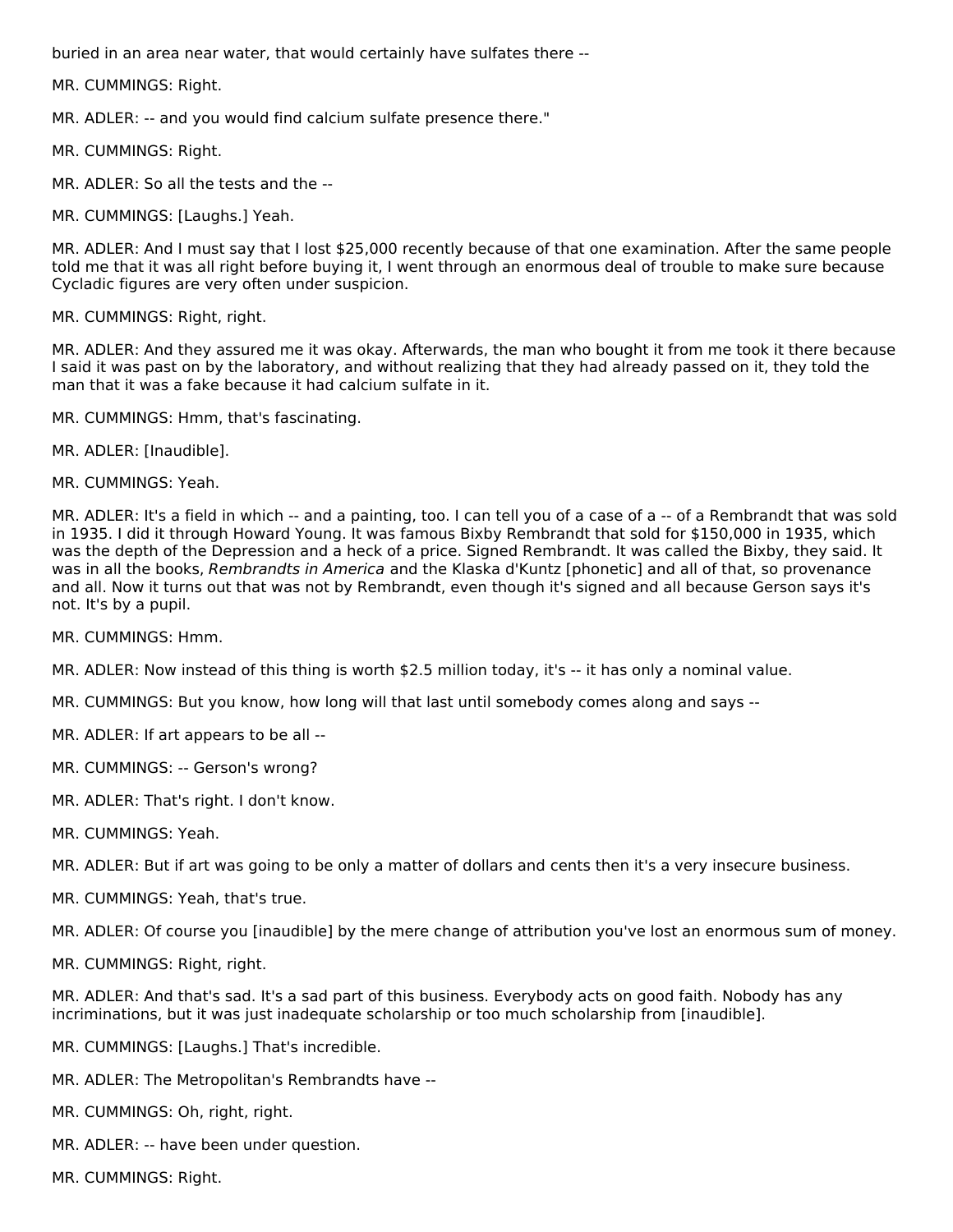MR. ADLER: You know that. They -- it was changing the attributions of hundreds of paintings in the Met also is a controversial thing. I remember doing a painting -- a paper on sculptors. Did I mention that to you?

MR. CUMMINGS: No.

MR. ADLER: On the pulpit Pisa -- Nicola -- Pisano, Giovanni Pisano was the sculptor of that and the result of my paper and other corroborated material was that everything was in tact when they put it together, all the pieces, fit it in from the iconological -- iconographical point of view it was not. And here at the Metropolitan Museum at the same time, the three pieces from the original pulpit at Pisa by Giovanni Pisano from a collection our friend the Rolling Stone -- Strawberry Hill.

MR. CUMMINGS: Yeah, the English fellow.

MR. ADLER: Yeah, well, at any rate, through his collection and whatnot the -- but who's right and who's wrong? The Met obviously is wrong because everything fit it in. It's just complete and it's there today. Nothing is missing. And they claim to have three pieces from --

MR. CUMMINGS: That's fascinating, yeah. Since we're jumping around here, do you have any interests or activities outside the art business?

MR. ADLER: A great deal.

MR. CUMMINGS: Yeah.

MR. ADLER: Of course in my -- I call them my charities.

MR. CUMMINGS: Right.

MR. ADLER: I spend a great deal of time on the Museum of Jerusalem. I'm one of the founders of it.

MR. CUMMINGS: Now how is that --

MR. ADLER: I gave them my whole art library, my whole collection there.

MR. CUMMINGS: Right, you mentioned that, but how did you become a founder?

MR. ADLER: I don't know.

MR. CUMMINGS: [Laughs.]

MR. ADLER: I just don't know. I just -- it was just of interest to me. Well, I know how I got to be tied up with the museum, yeah. I ran for the -- I was, for many years, the chairman of the art division of the United Jewish Appeal, and how I ever got into that, I don't know either.

MR. CUMMINGS: [Laughs.]

MR. ADLER: But I basically lived in New Haven and had very little Jewish contact, but here I came in --

MR. CUMMINGS: Somebody called you up one day and --

MR. ADLER: -- I don't know, just --

MR. CUMMINGS: -- there you were on a committee.

MR. ADLER: Yeah, and I ran the auction to the [inaudible] for years, and one of the sales, the last in 40 -- '67, we got about \$300,000. It was right after that five-day law or something --

MR. CUMMINGS: Oh, yeah, right.

MR. ADLER: -- law and people were high and all of that, and then shortly after the first time I went to Jerusalem we went to Israel, the wife and I, and Carl Katz --

MR. CUMMINGS: Right.

MR. ADLER: -- was then temporary director of the museum. And when he saw me he berated me, "Those paintings you had sold at auction would have fit into this museum very much so and I think you've been wrong in doing that. Why didn't you have it given to us?" And I said to him, well, I thought that survival at that time was more important than, you know, a few works of art which they would get in the future anyway. And then my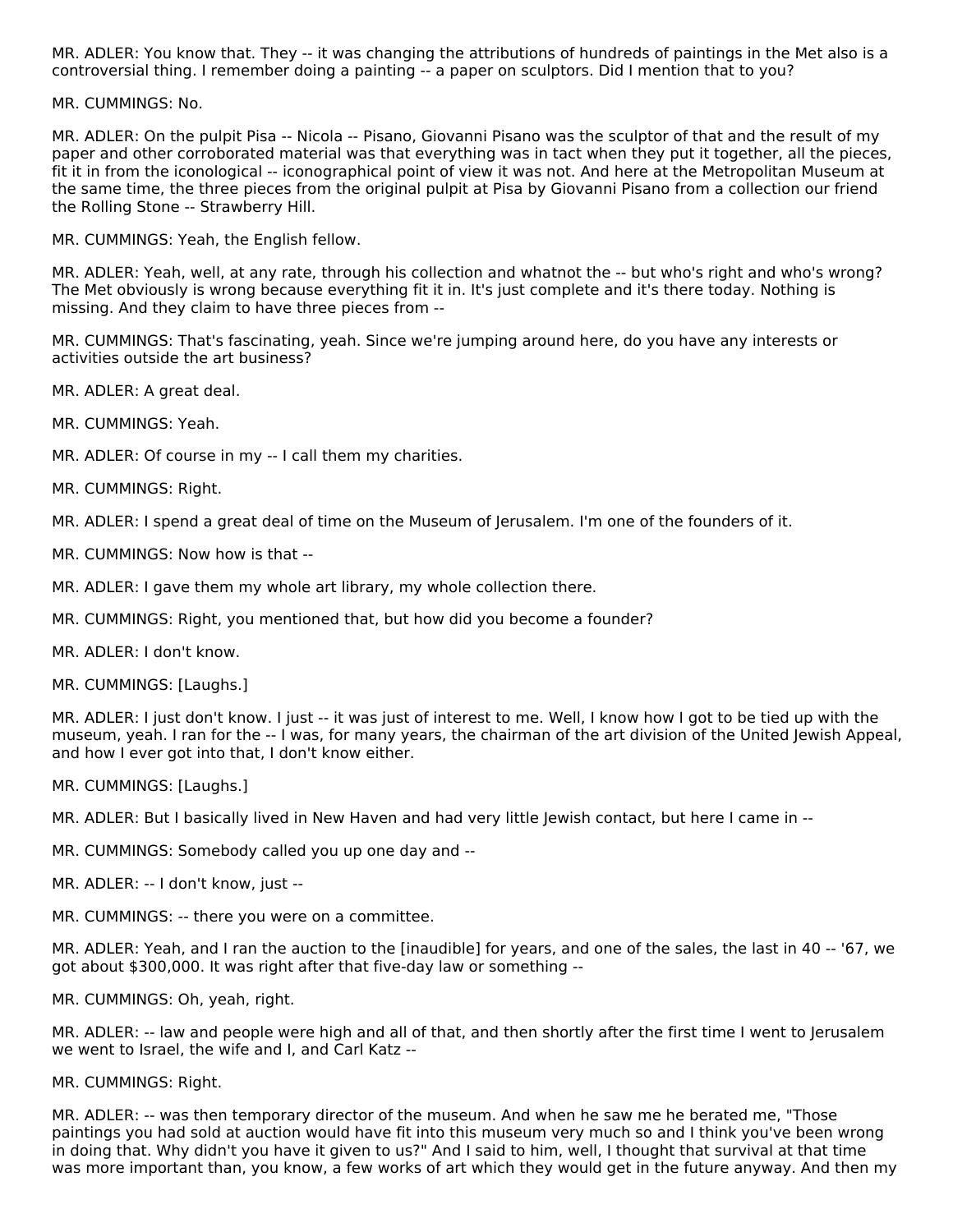wife looked at me and [inaudible] she nodded, yeah, said, "Fine," she said -- I said, "You can have my art library when I die." Then Axel Spring had gave him this money --

MR. CUMMINGS: Oh, the building, right.

MR. ADLER: -- or the building and they had no books, so I decided to give it to them and here I am bereft of them.

MR. CUMMINGS: The museum in Jerusalem, what else have you been doing with them?

MR. ADLER: Well, I've been giving the library a start and I've given them other important objects of art that I had, important Egyptian obelisk. I have given them some paintings, a Monet pastel. I've given them art, archeological art. I am now giving them five pieces that I bought in Jerusalem on one of my visits. I came right alongside of a couple of excavations of the 2nd century A.D. Romans, you know, the Cave of Letters. But I've also given to Amherst. I've given them a great many things. I've given Yale things.

MR. CUMMINGS: Right.

MR. ADLER: I've given the Museum of Modern Art things. It's been a policy to give and under our present tax structure, it's also --

MR. CUMMINGS: Has a benefit?

MR. ADLER: -- is beneficial, yeah, and advantageous to do so, so that's the story.

MR. CUMMINGS: Yeah. I think one thing you had mentioned before that we really just didn't say much about it. You mentioned the importance of recognizing trends and shifts in taste. How do you do that? I mean just --

MR. ADLER: Well, it's a curious -- well --

MR. CUMMINGS: It's so ephemeral.

MR. ADLER: Yeah, it's very difficult. I imagine one of the hints -- I mean you asked what good architecture is. I think architectural trends have always set the pace for the things in art.

MR. CUMMINGS: Oh, really?

MR. ADLER: Well, just start to think about it. If you had -- well, let's go back to almost any time, but let's get to more recent times. Let's say Louis XV style in architecture. It called for a similar sympathetic design of the interior as to the contents.

MR. CUMMINGS: Do you think that still holds true in 20th century?

MR. ADLER: Also, I think it also very much -- there's another whole area which I've long thought about that time produces all of it. In other words, it produces the -- you can tell a time politically and the minds of people and all by architecture and their styles. Now that's something that people can go into very extensively. How would you picture somebody, in other words how would it would even look in a Louis XV's room, with the Louis XV just decorations, the furniture and objects of art, what dress would you picture? You can almost picture the dress and the costume and almost the customs.

MR. CUMMINGS: Right.

MR. ADLER: By that I mean the prevailing, the wealthier people, not the poor.

MR. CUMMINGS: Right.

MR. ADLER: The poor of all times are just surviving and they are just attendant to the style of clothes and not a contributed one. Then go onto any period that you want after that.

MR. CUMMINGS: Do you think that's true in the 20th century as well?

MR. ADLER: Well, look at it. Look at the 20th century. You have the -- your Bauhaus school, the geometric, you know, forms and all, and I remember seeing the old German furniture at the time, and we've gotten more and more complex electronically looking in the form of electronic -- like a print -- imprint of a television set [inaudible].

MR. CUMMINGS: Oh, right, right.